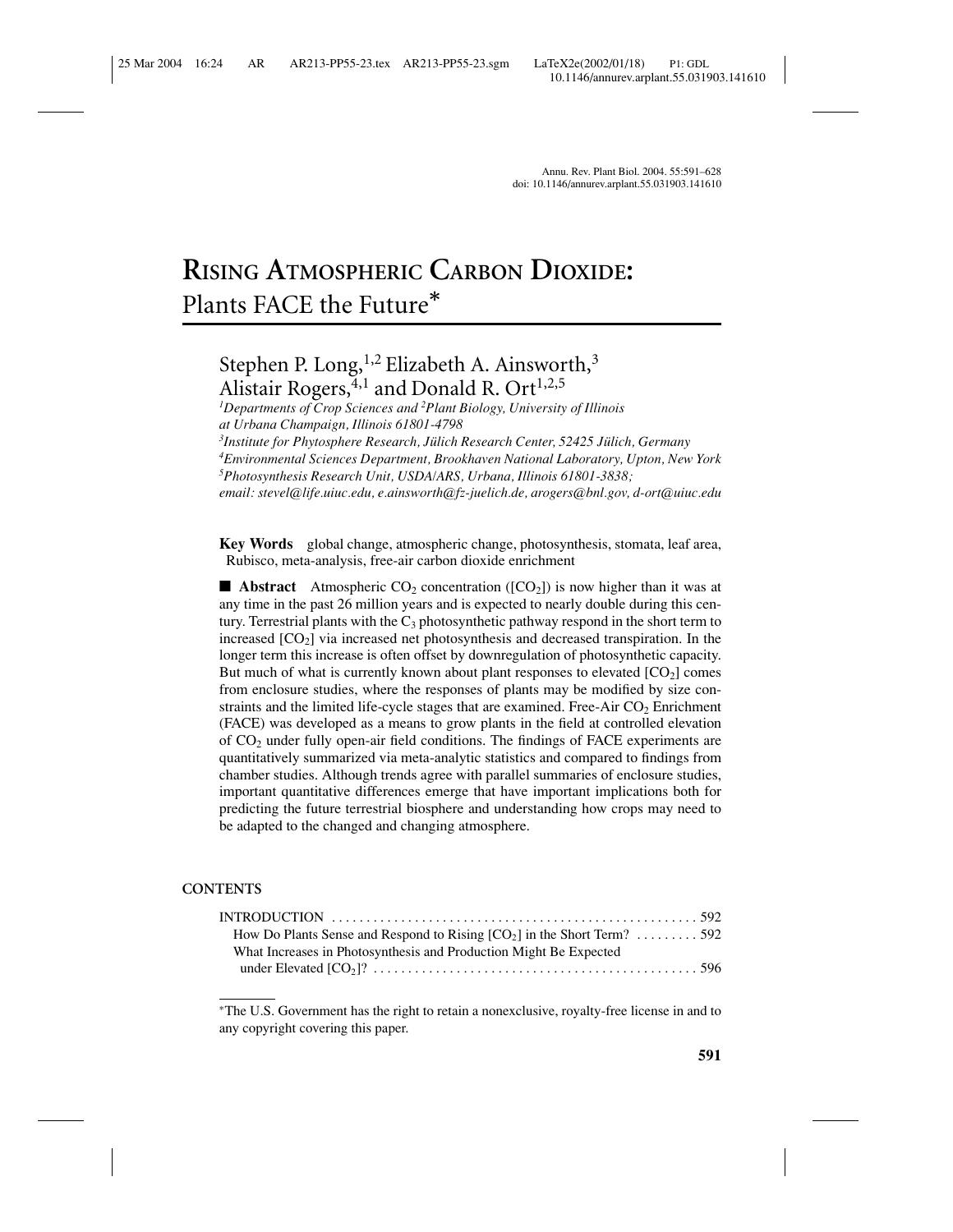| WHAT ARE THE MECHANISMS BY WHICH ELEVATED CO <sub>2</sub> MAY |  |
|---------------------------------------------------------------|--|
| DOWNREGULATE PHOTOSYNTHETIC CAPACITY?  599                    |  |
|                                                               |  |
|                                                               |  |
|                                                               |  |
| WHAT HAVE WE LEARNED FROM FACE?                               |  |
|                                                               |  |
|                                                               |  |
|                                                               |  |
|                                                               |  |
|                                                               |  |
|                                                               |  |
|                                                               |  |
|                                                               |  |
|                                                               |  |

#### **INTRODUCTION**

Atmospheric  $CO_2$  concentration ( $[CO_2]$ ) has risen at an accelerating pace since the start of the Industrial Revolution. For the 1000 years prior to the Industrial Revolution [CO<sub>2</sub>] was stable at about 270  $\mu$ mol mol<sup>-1</sup>; today [CO<sub>2</sub>] is approximately 38% higher at 372  $\mu$ mol mol<sup>-1</sup>, and by the middle of this century it is predicted to reach 550  $\mu$ mol mol<sup>-1</sup> and to surpass 700  $\mu$ mol mol<sup>-1</sup> by the end of the century (169). This is not just an issue of the future. Today's crops and natural vegetation are growing at an elevated [CO<sub>2</sub>] level that has not been experienced by terrestrial vegetation for 26 million years (164). Understanding how plants respond and might be adapted to a future increase in  $[CO<sub>2</sub>]$  will also help us understand how they are currently responding and how they may have adapted to the increase that has already occurred. The effects of increases in  $[CO<sub>2</sub>]$  on the physiology and development of plants has been the subject of much research over the past 20 years and has been the subject of many detailed reviews (40, 155, 194). Studies of how plants respond to these projected future levels of  $[CO<sub>2</sub>]$  began in earnest some 30 years ago, initially with glasshouse and controlled environment studies. As scientific understanding increased, the need to test findings and hypotheses under truly open-air field conditions became increasingly apparent, leading to the development of a new technology, Free-Air Carbon dioxide Enrichment (FACE). Here, we examine the theory of plant responses to rising  $[CO<sub>2</sub>]$  and how FACE is altering this understanding.

# How Do Plants Sense and Respond to Rising [CO<sub>2</sub>] **in the Short Term?**

Here we show that despite many potential points in metabolism effected by  $[CO<sub>2</sub>]$ , there is clear evidence only for effects on Rubisco and stomatal movement in the range of  $[CO_2]$  that are relevant to global change (i.e., 270–1000  $\mu$ mol mol<sup>-1</sup>). Plants can only perceive a change in atmospheric concentration through tissues that are exposed to the open air. With the exception of some reproductive organs,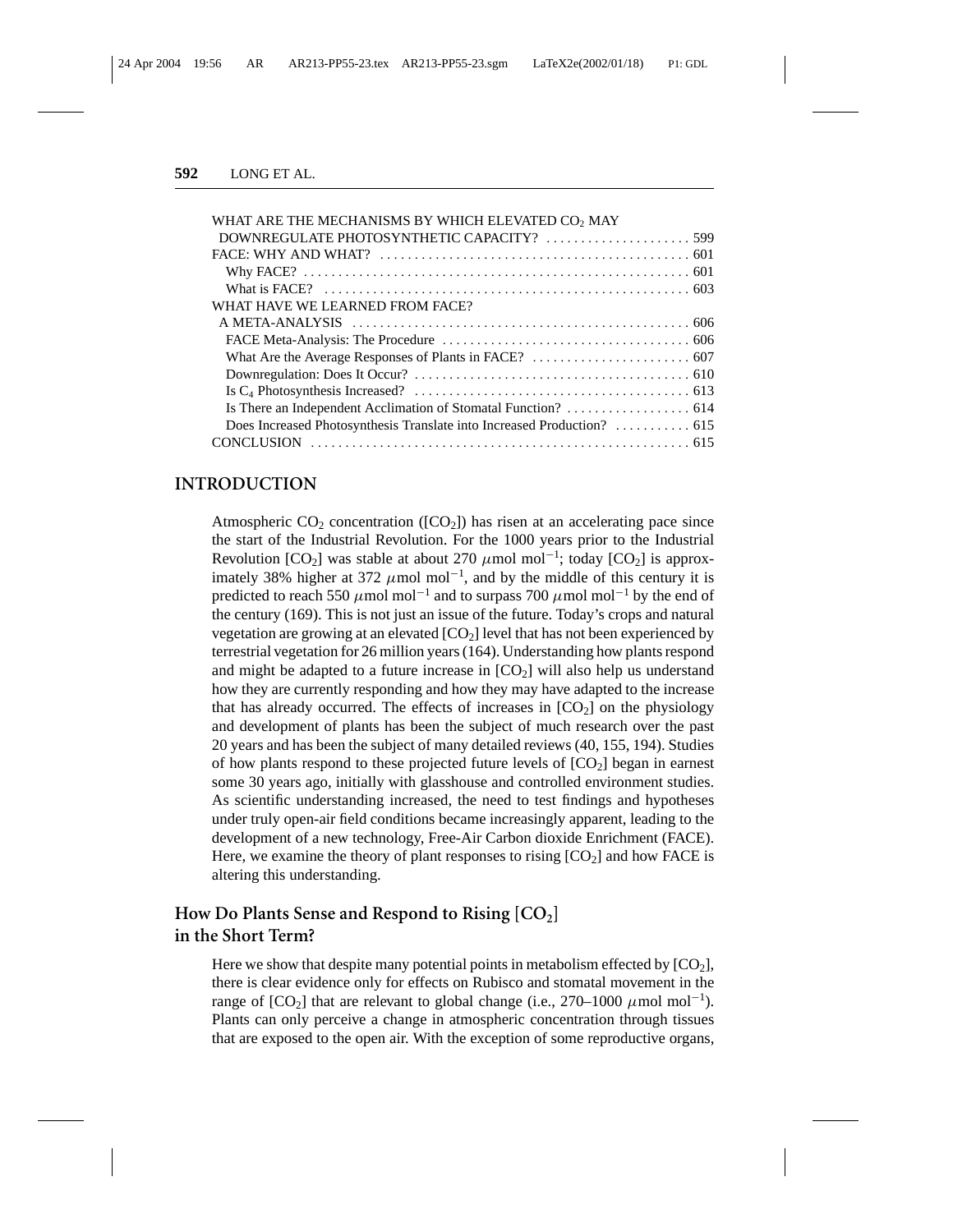only the photosynthetic organs of the plant have direct contact with the atmosphere. The protective cuticle of higher-plant leaves and other photosynthetic organs means that only the inner surfaces of the guard cells of stomata and the mesophyll can directly sense a change in atmospheric  $[CO<sub>2</sub>]$ . Although many steps in metabolism utilize or respond to  $CO<sub>2</sub>$ , the only sites where there is convincing evidence for a response in the concentration range of relevance (240– 1000  $\mu$ mol mol<sup>-1</sup>) are Rubisco and a yet undefined metabolic step affecting stomatal aperture.

Although many steps in metabolism use or may be modulated by  $CO_2$  or  $HCO_3^-$ , Rubisco is at current  $[CO_2]$  substrate limited by its principal substrate,  $CO_2$ . Thus only Rubisco has the potential to meaningfully respond to increasing  $[CO<sub>2</sub>]$  and also function as a key metabolic step with sufficient regulatory control that a change in reaction rate would alter the flux through a major metabolic pathway. At a physiological level,  $C_3$  photosynthesis, dark respiration, and stomatal conductance have all been reported to respond to instantaneous elevation of  $[CO<sub>2</sub>]$  (40). Earlier studies reported a decrease of ca. 10% to 20% in respiratory  $CO<sub>2</sub>$  evolution in response to an instantaneous elevation of  $[CO_2]$  from 372–700  $\mu$ mol mol<sup>-1</sup> (reviewed in 28, 39). Two difficulties in explaining this decrease have been: (*a*) the absence of a metabolic step with adequate sensitivity and control to explain this decrease (57), and (*b*) understanding how an increase in external  $[CO<sub>2</sub>]$  is sensed within the mesophyll when the stomata are closed. More recent analyses show that these apparent decreases in  $CO<sub>2</sub>$  evolution in the dark are likely an artifact of the measuring systems used, due to adsorption and absorption of  $CO<sub>2</sub>$ , and leakage of  $CO<sub>2</sub>$  both via chamber seals and via the intercellular air spaces of leaves  $(7, 7)$ 8, 90, 91). The alternative approach of determining respiration by measuring  $O<sub>2</sub>$ uptake, which escapes these limitations, has demonstrated a complete lack of any sensitivity of dark respiration to changes in  $[CO_2]$  from 0–2000  $\mu$ mol mol<sup>-1</sup> for a wide range of species (33).

The direct increase in photosynthesis due to elevation of  $[CO<sub>2</sub>]$  results from two properties of Rubisco of terrestrial  $C_3$  plants. (*a*) The  $K_m$  of the enzyme for  $CO_2$ is close to the current atmospheric concentration, so elevated  $[CO<sub>2</sub>]$  increases the velocity of carboxylation. (*b*)  $CO<sub>2</sub>$  competitively inhibits the oxygenation reaction, which produces glycolate leading to photorespiration. This latter effect is particularly important because it increases the efficiency of net carbon  $CO<sub>2</sub>$  uptake by decreasing photorespiratory  $CO<sub>2</sub>$  loss and diverting ATP and NADPH (generated by the light reactions) away from photorespiratory metabolism to photosynthetic assimilation. Thus, because the efficiency of net photosynthesis increases, rate increases regardless of whether other factors limit gross photosynthetic rate (117, 120). Assuming the average specificity and  $K_m$  for  $CO_2$  and  $O_2$  for Rubisco from terrestrial plants, and a constant intercellular versus external  $[CO_2]$  ( $c_i/c_a$ ), one can calculate the increases in net  $CO<sub>2</sub>$  uptake that would result from an increase in atmospheric  $[CO_2]$  (11, 117). For a leaf temperature of 25 $\degree$ C, the increase in atmospheric [CO<sub>2</sub>] from today's 372 µmol mol<sup>-1</sup> to 550 µmol mol<sup>-1</sup> by the middle of this century would increase Rubisco-limited and ribulose bisphosphate (RuBP) limited photosynthesis by 36% and 12%, respectively, and the predicted increase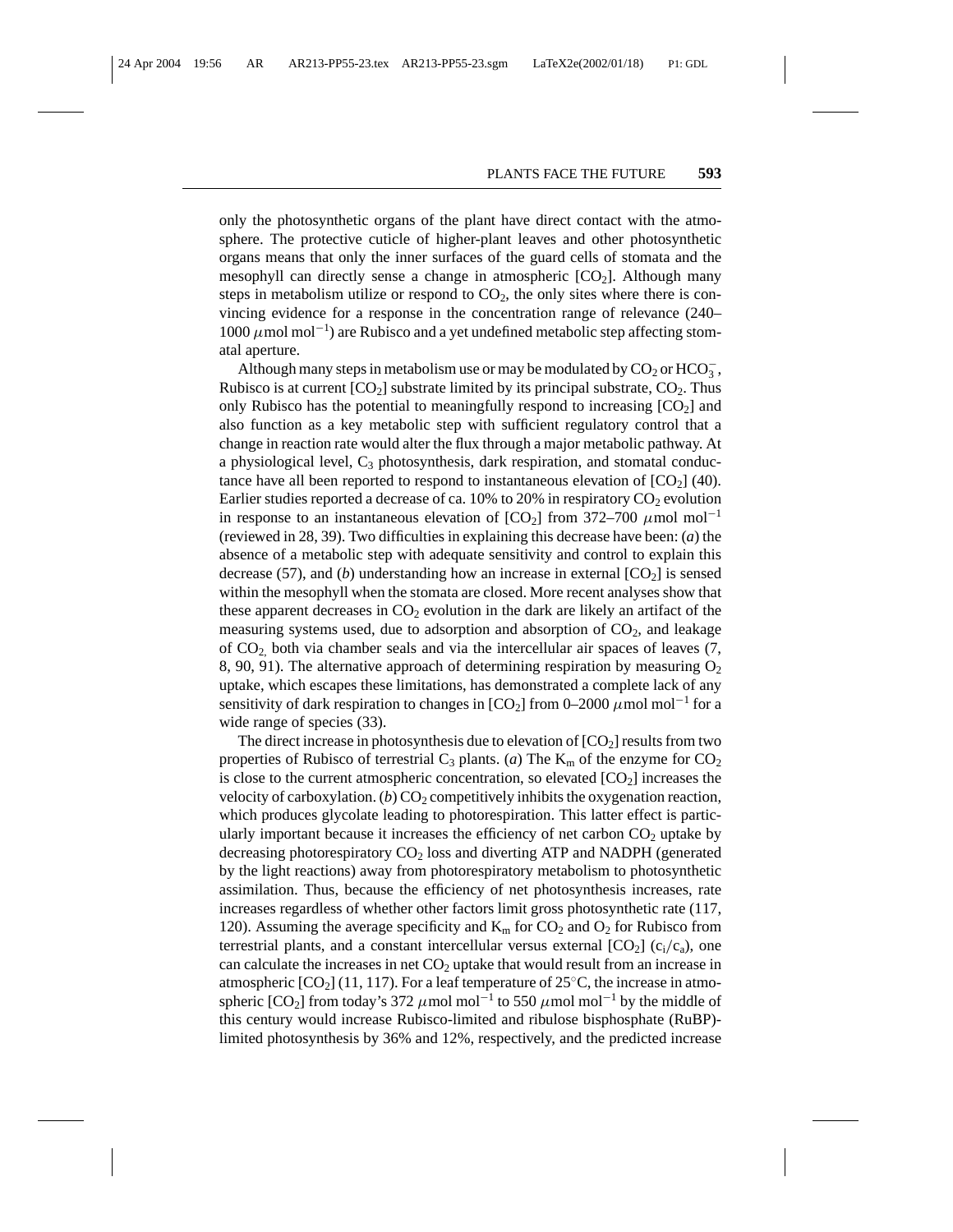to 700  $\mu$ mol mol<sup>-1</sup> by the end of the century would cause respective increases of 63% and 18%.

Although the short-term response of  $C_3$  photosynthesis to increased  $[CO_2]$  may be closely predicted from Rubisco's properties, mystery still surrounds the mechanism by which stomatal aperture responds to variation in  $[CO<sub>2</sub>]$  (141). A simple phenomenological model, which holds that stomatal conductance is linearly proportional to the product of assimilation rate and humidity, and inversely proportional to  $[CO_2]$ , is highly effective in predicting stomatal response to  $[CO_2]$ in the absence of water and humidity stress (19). However, the mechanism by which the stomata sense  $[CO_2]$ , and where in the leaf  $[CO_2]$  is sensed, is unclear. From gas exchange measurements, Mott (142) deduced that stomatal conductance corresponds to  $c_i$  not  $c_a$ , thus explaining the remarkable constancy of  $c_i$  that is often observed. By simultaneous modulated fluorescence measurement it was recently shown that whole-chain photosynthetic electron transport  $(J_{PSII})$  within the guard cell corresponds to changes in  $c_i$  and not  $c_a$  (109), which is consistent with observations of turgor and Cl<sup>−</sup> efflux (65). Buckley et al. (19) recently showed that stomatal response to  $[CO<sub>2</sub>]$  can be accurately modeled by assuming that ATP availability governs turgor, and that ATP levels in photosynthesizing guard cells follow the same factors governing the level in the mesophyll. This is consistent with the observation that  $J_{PSII}$  in guard cells tracks responses of  $J_{PSII}$  in the mesophyll (109). However, if stomatal aperture is responding to  $[CO<sub>2</sub>]$  via photosynthesis in the guard cells, as implied by these studies, a further mechanism must also be operating because stomata in an isolated epidermis can respond to decreased [CO2] in the dark. Mutations that make *Arabidopsis thaliana* stomatal movements abscisic acid (ABA) insensitive (*ABI1* and *ABI2*) also make them  $CO_2$  and  $Ca^{2+}$ insensitive, indicating that these stimuli converge on or are close to the *ABI1* and *ABI2* gene products (214). Although most angiosperms, including  $C_4$  plants, show a progressive decrease in stomatal conductance  $(g_s)$  with an increase in  $[CO_2]$ , there are exceptions. Conifers, as a group, appear insensitive to variation in  $[CO<sub>2</sub>]$ , as do *Fagus* sp. among angiosperms (184).

Do the decreases in  $g_s$  in elevated  $[CO_2]$  offset the increases in *A*? For a constant *A*, any decrease in  $g_s$  will cause an increase in  $c_a$ - $c_i$ . From the response of *A* to  $c_i$  it is possible to deduce the decrease in A that results from the decline in  $[CO<sub>2</sub>]$  across the stomata (i.e.,  $c_a$ – $c_i$ ). Figure 1 shows this response and the effect of  $g_s$  on  $c_i$ . For leaves in the current atmospheric [CO<sub>2</sub>] of 372  $\mu$ mol mol<sup>-1</sup>, if  $A = 0$  then  $c_i = c_a$ . This is illustrated by the intercept of the left-hand dotted yellow line and the x-axis in Figure 1. As *A* increases, *ci* declines linearly and in inverse proportion to *gs*; the point at which this line (the supply function) intercepts the response curve of  $A$  to  $c_i$  (solid black line; the demand function) gives the operating  $c_i$ . If there were not a diffusive barrier (i.e.,  $g_s = \infty$ ),  $c_i$  would equal the external  $[CO<sub>2</sub>]$ , as indicated by the vertical dashed yellow line originating from 372  $\mu$ mol mol<sup>-1</sup> on the x-axis. If *A* (marked on Figure 1) is the actual rate at the actual  $c_i$ , the limitation imposed by the stomata (*l*) is given by  $(A^{\circ} - A)/A^{\circ}$  (in this example 0.136). At elevated  $[CO_2]$   $g_s$  is assumed to be decreased to half the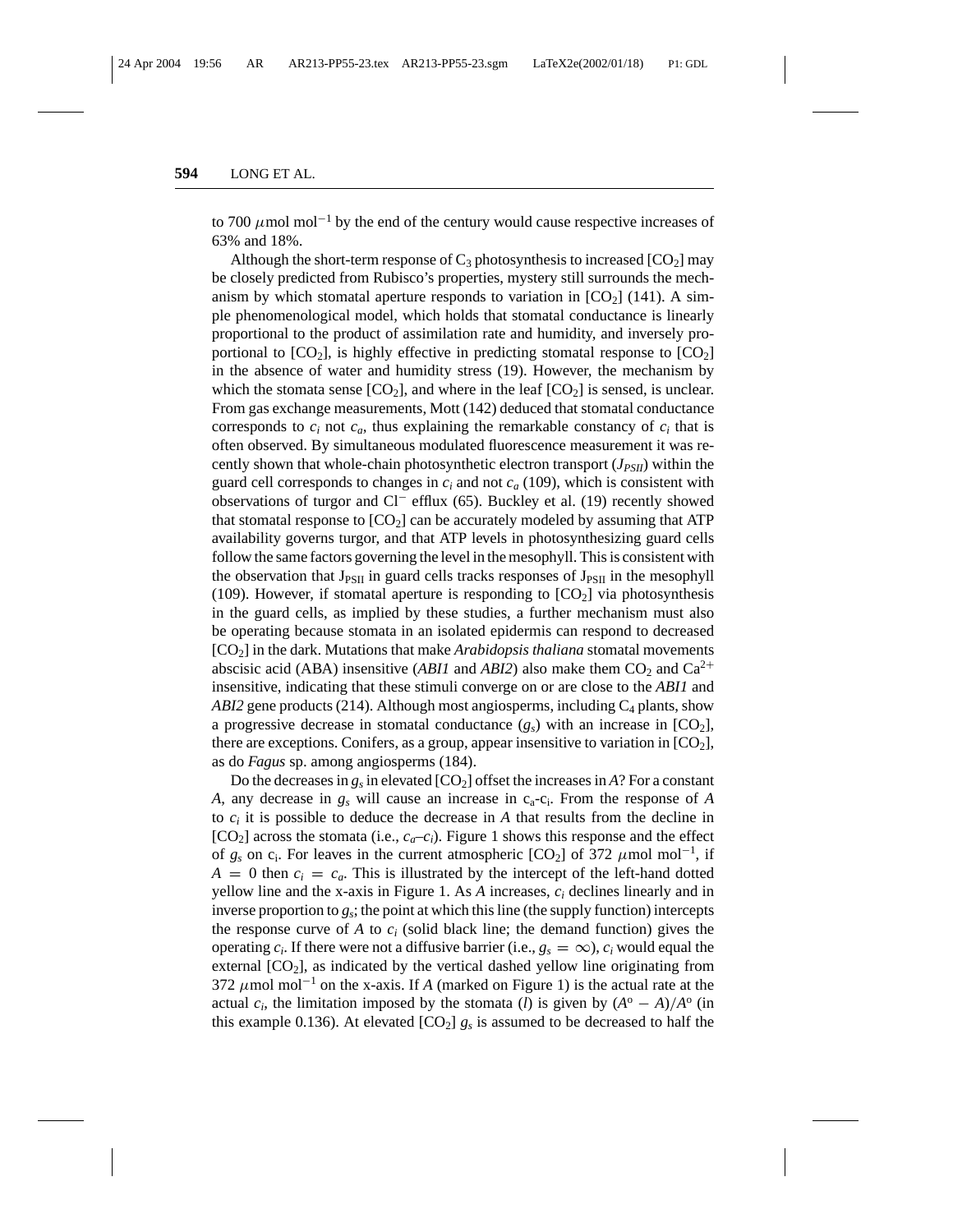value at the current ambient  $[CO_2]$ , following the expectation that  $g_s$  is inversely proportional to  $[CO_2]$  and that  $c_i/c_a$  remains constant. This is represented by the more negative slope of the dotted blue line originating from the x-axis at  $700 \mu$ mol mol<sup>-1</sup>. However, because the slope of the supply function (δA/δc<sub>i</sub>) diminishes with an increase in  $c_i$ , stomatal limitation (*l*) in this example is just 0.035; i.e. despite partial closure, the limitation that the stomata place on photosynthesis is diminished at elevated  $[CO_2]$ . If there was no decrease in stomatal aperture and therefore conductance, how much greater would the increase in *A* be on doubling  $[CO_2]$ ? For the same example, if we hold  $g_s$  constant on doubling  $[CO_2]$ , then *l* would be 0.02, compared to 0.035. Extrapolating from Figure 1, decrease in *gs* lowers *A* by only 1.5%. But, because transpiration is linearly proportional to *gs*, it lowers the loss of water vapor by 50%. Assuming that the stomata respond to rising  $[CO_2]$  to maintain a constant  $(c_i/c_a)$ , decreased stomatal conductance in elevated  $[CO<sub>2</sub>]$  causes a negligible offset of the increase in the photosynthetic rate, but greatly decreases transpiration and thus greatly increases water use efficiency. This analysis assumes stomatal behavior is unaffected by growth at an elevated  $[CO<sub>2</sub>]$ , an issue that we examine below.

The forms of PEP carboxylase that catalyze the primary carboxylation of C4 photosynthesis have a  $\text{K}_{\text{m}}$  for [HCO $_3^-$ ], which means that the carboxylation reaction is normally near " $CO_2$ " saturation. Only when the  $CO_2$  supply is strongly restricted due to decreased stomatal and/or mesophyll conductance can a direct response of photosynthesis to increasing  $[CO_2]$  occur in  $C_4$  plants. However, because stomatal conductance decreases in roughly inverse proportion to the increase in  $[CO<sub>2</sub>]$ , as in  $C_3$  plants, water loss decreases. Thus, even in  $C_4$  plants, photosynthesis and production may be indirectly increased through improved water status (54, 110).

In sum, in the short term  $C_3$  land plants appear to sense and respond directly to rising  $[CO<sub>2</sub>]$  exclusively through direct effects of increased carboxylation by Rubisco and decreased stomatal opening. Figure 2 shows the implications of these changes to plant growth, as a first approximation. For a plant growing in isolation, increased  $[CO_2]$  by increasing efficiency of light use in net  $CO_2$  uptake, results in increased growth and therefore an increased rate of production of leaf area providing a feed-forward enhancement. This is reinforced by decreased water use, which further accelerates leaf development. As the plant develops to form a closed canopy, i.e., cover all available ground area, increased leaf area growth will have diminishing significance, but increased efficiency of light use will continue to result in increased production even after canopy closure. These changes, which both increase the efficiency of  $CO<sub>2</sub>$  uptake and water use, produce a wide range of secondary responses, most notably large increases in leaf nonstructural carbohydrates, improved plant water status including increased leaf water potential, and in many cases increases in plant carbon to nitrogen ratio  $(C/N)$ , and decreases in leaf Rubisco activity, stomatal density, and root/shoot mass (reviewed in 40). Factors that appear unchanged with long-term growth at elevated  $[CO<sub>2</sub>]$  are the ratio of intercellular to external  $[CO_2]$  ( $c_i/c_a$ ) and the leaf area index (LAI) (40).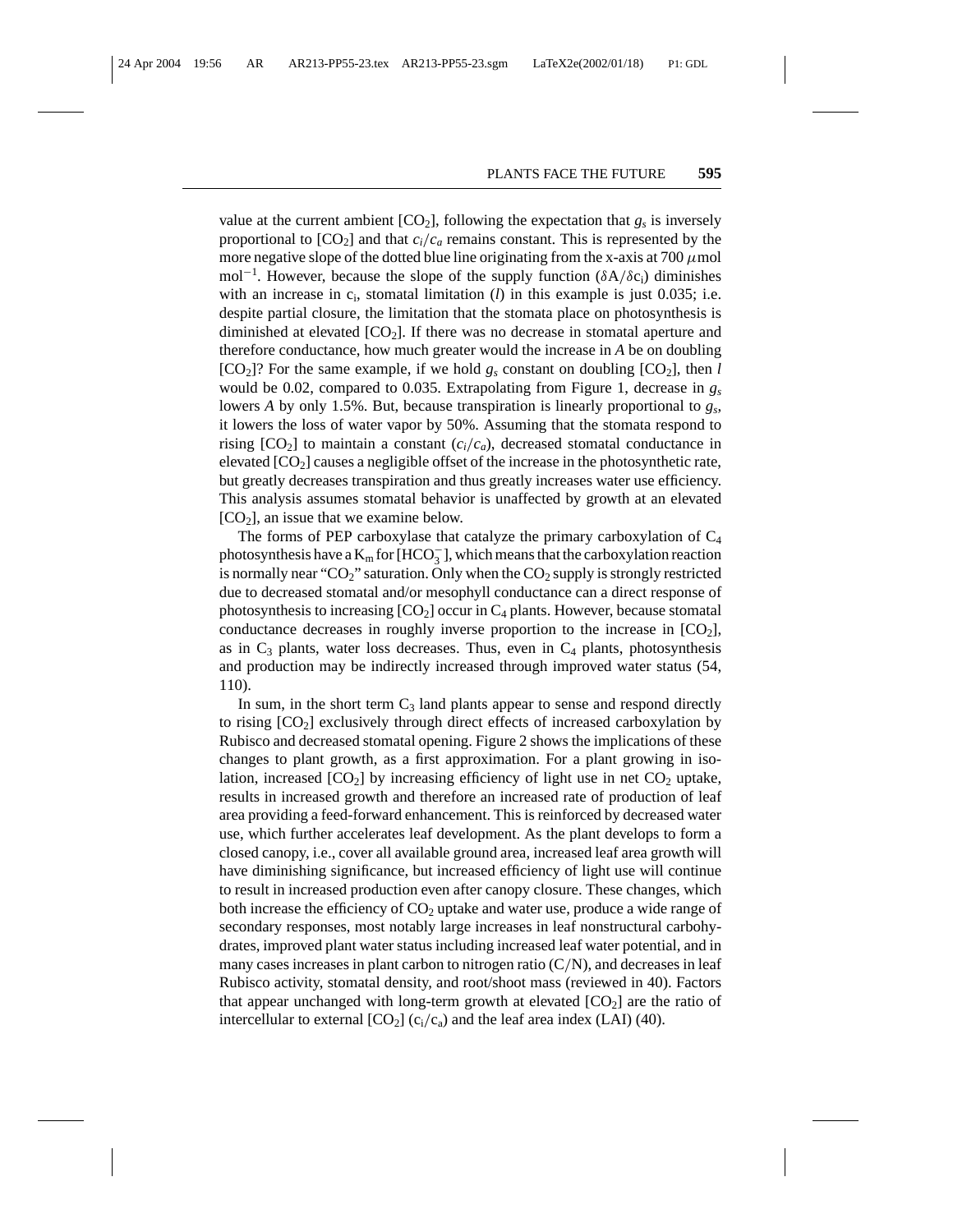

**Figure 2** Schematic of the direct initial effects of rising  $[CO<sub>2</sub>]$  on  $C<sub>3</sub>$  plant production. Increased [CO<sub>2</sub>] increases the rate of carboxylation at Rubisco while inhibiting the oxygenation reaction and thus decreasing photorespiratory loss of carbon. Increased production allows increased leaf area development, providing positive feedback on the plant photosynthetic rate. This is further reinforced by decreased transpiration and improved leaf water status, which also favor increased leaf area growth.

# **What Increases in Photosynthesis and Production Might Be Expected under Elevated [CO<sub>2</sub>]?**

Here we explain, by reference to the Farquhar et al. (46) biochemical model of leaf photosynthesis, that the increase in photosynthesis with increase in  $[CO<sub>2</sub>]$  will be greater when Rubisco is limiting, at high temperature, and when capacity for RubP regeneration is increased relative to Rubisco activity. Because the competing reactions of RuBP carboxylation and RuBP oxygenation dominate the response of  $C_3$  photosynthesis to variation in  $[CO_2]$ , this can be mechanistically modeled. Farquhar et al. (46) developed the steady-state leaf biochemical model by combining the kinetic properties of Rubisco with a model of the light response of electron transport to allow effective prediction of the light, temperature,  $CO<sub>2</sub>$ , and  $O_2$  responses of  $C_3$  leaves. This model has proved remarkably robust, presumably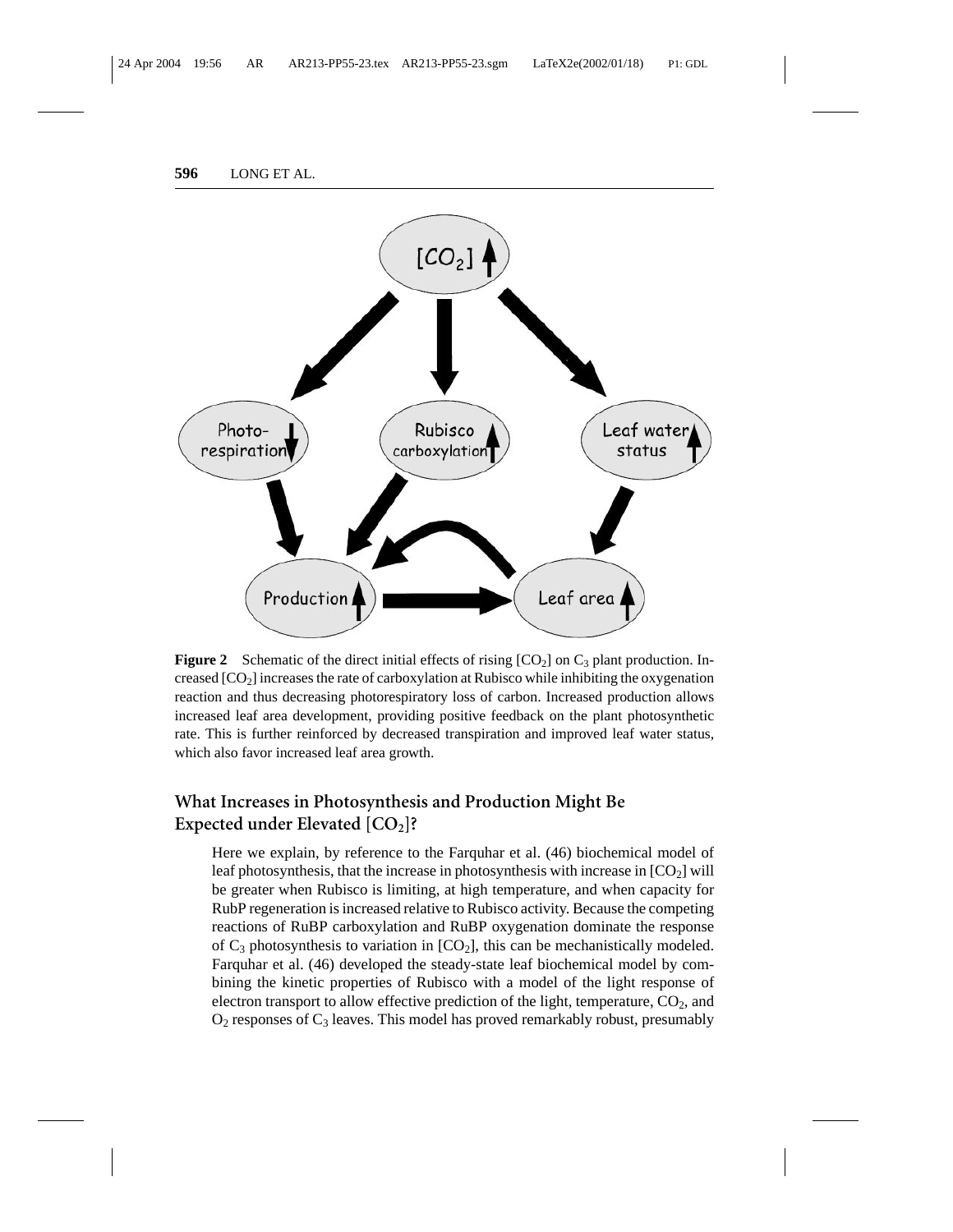because of the conserved properties of photosynthesis and Rubisco across different vegetation types and forms. It has been combined with well-defined canopy properties to allow scaling from the leaf to canopies and landscapes (6, 22, 37, 210, 211). It is commonly incorporated into both simple (48, 49, 115) and complex canopy (37, 210) models, and into models of atmosphere-biosphere bidirectional interaction (48). The effective prediction of measured fluxes of  $CO<sub>2</sub>$  into large areas of forest is further evidence of the robustness of the model (116). The model successfully captures the effect of leaf temperature on the response of  $A$  to  $[CO_2]$ (11, 12, 117). The relative increase in A with increase in  $[CO<sub>2</sub>]$  is greater at a high than at a low leaf temperature. Both the solubility of  $CO<sub>2</sub>$  in water relative to that of  $O_2$  declines with increases in temperature and the activation energy requirement of the oxygenation reaction is greater than that of carboxylation. As a result rising temperature increasingly favors oxygenation (117, 193). Because  $CO<sub>2</sub>$ competitively inhibits oxygenation, the net increase in  $CO<sub>2</sub>$  uptake resulting from suppression of photorespiration rises with temperatures. Figure 3 uses the model of Farquhar et al. (46) and recent temperature parameterizations (11, 12) to predict the increase in leaf  $CO<sub>2</sub>$  uptake that would result from an increase in  $[CO<sub>2</sub>]$  by



**Figure 3** The theoretical increase in leaf  $CO<sub>2</sub>$  uptake (*A*) predicted from the properties of Rubisco from terrestrial  $C_3$  plants at different temperatures, depending on whether  $(a)$ activity of Rubisco or *(b)* rate of RuBP regeneration limits photosynthesis (11, 12, 46, 118).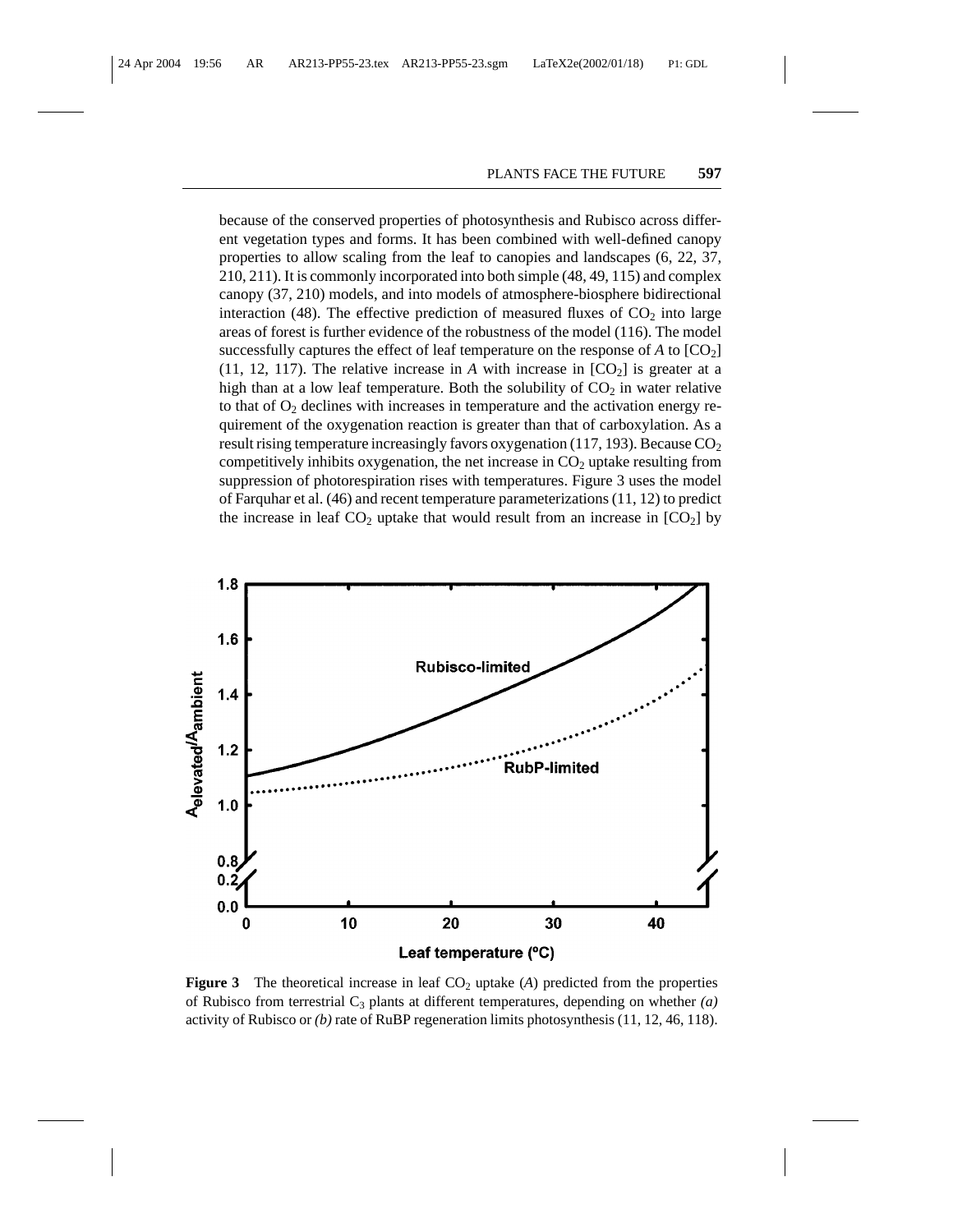200  $\mu$ mol mol<sup>-1</sup> above present ambient concentration at a range of leaf temperatures. Two lines are illustrated: the lower shows the increase that would result if the rate of regeneration of RuBP were limiting and the upper shows the rate if activity of Rubisco were limiting. The increase is greater when Rubisco is limiting because elevated  $[CO_2]$  increases the velocity of carboxylation and competitively inhibits oxygenation. When RuBP is limiting only the latter factor increases the net rate of  $CO<sub>2</sub>$  uptake. A third possibility is that  $CO<sub>2</sub>$  uptake is limited by the rate of triose-phosphate utilization. In this situation the rate is independent of  $[CO<sub>2</sub>]$  at all temperatures (66, 118).

Is it realistic to expect these short-term responses of leaf photosynthesis to elevated  $[CO<sub>2</sub>]$  to be relevant to the long term and to affect the future production and ecology of  $C_3$  plants in an elevated  $[CO_2]$  environment? Several factors can interfere with or nullify predictions based on these simple leaf photosynthetic responses (104, 133, 134, 158). In many early studies, the initial stimulation of photosynthesis and growth on transfer of plants to elevated  $[CO<sub>2</sub>]$  diminished or disappeared in the longer term. It has been argued in the ecological literature that N availability in particular will limit the response to elevated  $[CO<sub>2</sub>]$  (104, 133). However, at the photosynthesis and respiration level, there is no reason why N deficiency should diminish the response of carbon gain to elevation of  $[CO<sub>2</sub>]$ (115). Loss of the initial stimulation may partially or fully be a result of growth conditions, in particular the restriction of rooting volume (9, 183). However, one of the first studies of growth of natural vegetation in situ under elevated  $[CO_2]$ , and in the apparent absence of rooting volume limitation, also reported a loss of stimulation after just three years (158). The most prominent change in the leaf photosynthetic apparatus is a decline in the amount and activity of Rubisco. This has been suggested as the basis of the decrease in response of production to elevated  $[CO<sub>2</sub>]$  and one that would inherently preclude a response in the long term (158). An alternative perspective is that the decline reflects a decreased requirement for Rubisco at elevated  $[CO_2]$  (120). The response of *A* to  $c_i$  is biphasic, such that as  $c_i$  increases from zero,  $\vec{A}$  increases steeply where Rubico activity is limiting to a transition point beyond which RuBP is limiting and δ*A*/δ*ci* is small and approaches zero. At light saturation this transition is commonly at the  $c_i$  that occurs in the present atmospheric  $[CO_2]$ ; typically  $c_i$  is about 0.7 of atmospheric  $[CO_2]$  (40). This implies that the amount of active Rubisco and capacity for RuBP regeneration are balanced (as Figure 1 illustrates). If atmospheric  $[CO<sub>2</sub>]$  increases,  $c<sub>i</sub>$  is expected to rise proportionately (40). As Figure 1 shows, if  $c_i$  increased by 50%, then photosynthesis would be limited solely by RuBP regeneration, and a substantial (30%) loss of Rubisco activity could occur without affecting photosynthesis. If plants could be engineered for a future atmosphere by decreasing their Rubisco content and activity by 15% and increasing their capacity for RuBP regeneration by 15%, the increase in *A* on elevation of  $[CO_2]$  would be 40% greater in the example in Figure 1. Because total quantities of protein invested in Rubisco and in the apparatus for regeneration of RuBP are similar, this greater increase could be achieved without any demand for extra resources (120). A key issue in  $CO<sub>2</sub>$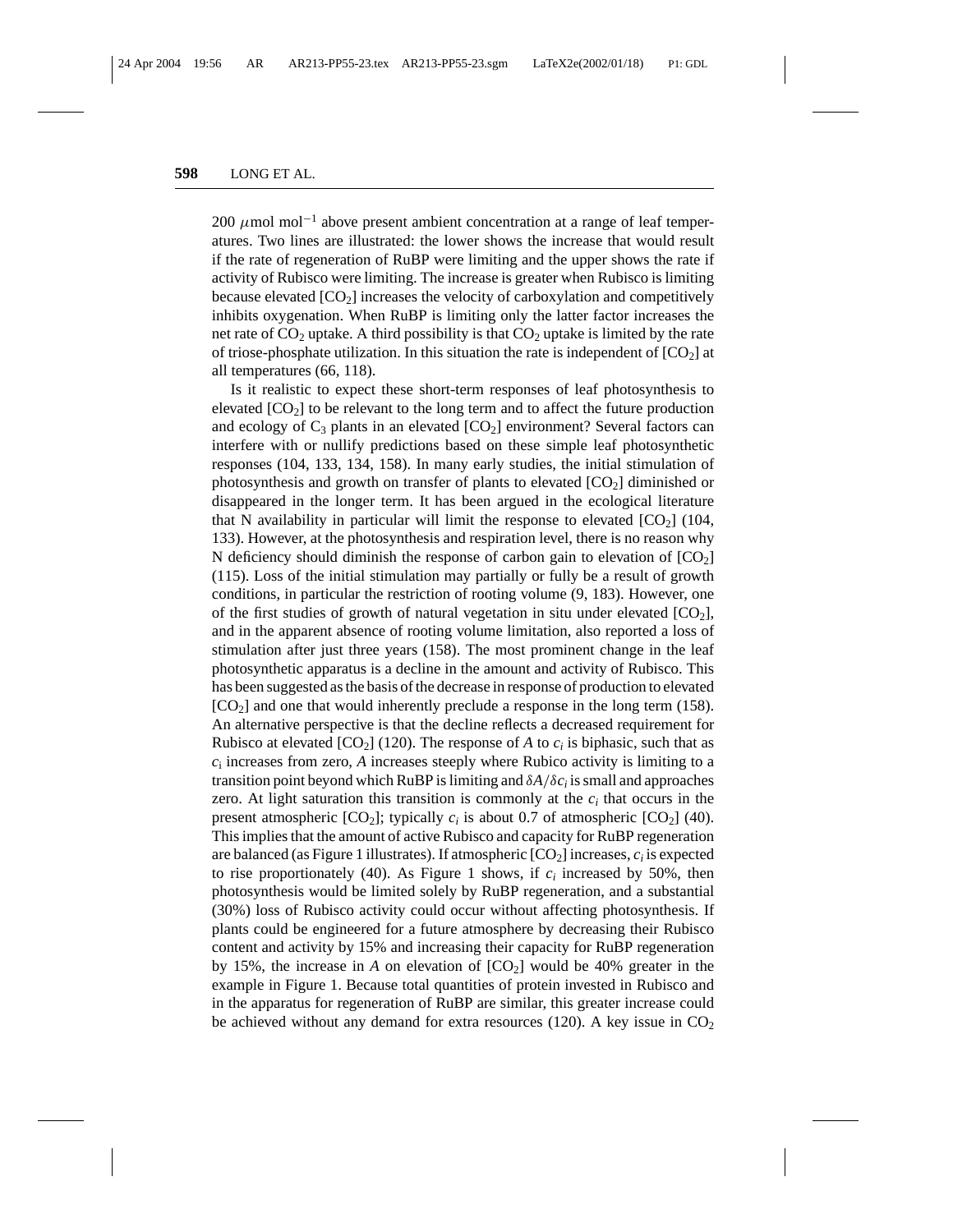research is whether loss of the response to elevated  $[CO<sub>2</sub>]$  is seen in long-term open-air experiments. We evaluate this issue below. First, what is the possible mechanism by which plants may acclimate to growth in elevated  $[CO<sub>2</sub>]$ ?

## WHAT ARE THE MECHANISMS BY WHICH ELEVATED CO<sub>2</sub> **MAY DOWNREGULATE PHOTOSYNTHETIC CAPACITY?**

In this section we show that loss of photosynthetic capacity through acclimation, particularly Rubisco amount and activity, is most likely explained by decreased expression of specific photosynthetic genes or gene products in response to increased sucrose cycling within mesophyll cells. This results when photosynthesis exceeds the capacity for carbohydrate export and utilization, a response exacerbated by genetic limitations, such as determinate growth patterns, and environmental limitations, such as N deficiency or low temperature (5).

A common feature of plants exposed to elevated  $[CO<sub>2</sub>]$  in chamber experiments is that they fail to sustain the initial, maximal stimulation of net  $CO<sub>2</sub>$  uptake rate under optimal microclimate conditions (40). Rogers & Humphries (179) demonstrated that this phenomenon could be attributed almost entirely to the decrease in Rubisco activity. Reduced carboxylation capacity with growth in elevated  $[CO<sub>2</sub>]$ is well documented (40) and often associated with a reduction in the amount of Rubisco protein and the levels of transcripts for *rbc*S along with other photosynthetic genes (140).

Increased carbohydrate content is the most pronounced and universal change observed in the leaves of  $C_3$  plants grown at elevated  $[CO_2]$  (40). Sucrose is a major product of photosynthetic cells, the main form of translocated carbon in most plants, and the main substrate for sink metabolism. Therefore, sucrose content in source leaves will reflect the balance of supply (photosynthesis) and demand (growth, storage, nutrient assimilation), and changes in the sucrose pool can communicate whole-plant carbon flux (47). Because sugars are not just substrates but play a regulatory role in controlling the expression of many plant genes (103), the hypothesis that excess carbohydrate at elevated  $[CO<sub>2</sub>]$  feeds back on photosynthetic gene expression and leads to acclimation is attractive (108, 188, 194). Although carbohydrate accumulation at elevated  $[CO<sub>2</sub>]$  is phenomenologically linked with acclimation, it is often poorly correlated with a loss of photosynthetic capacity (139). This is partially a result of the heterogeneous distribution of sugars within source tissue that may confound the meaningful correlation of bulk carbohydrate content with acclimation (106, 107). In addition, following the mass-flow hypothesis of translocation, even if sink metabolism can fully utilize the products of increased photosynthesis, an increase in sucrose concentration at the source is necessary to generate the additional flux through the phloem, assuming there is no increase in total phloem tube cross section. At the whole-plant level a restricted capacity to utilize photosynthate drives a loss of photosynthetic capacity at elevated  $[CO<sub>2</sub>]$ . Ainsworth et al. (5) illustrated this by showing similar photosynthetic rates at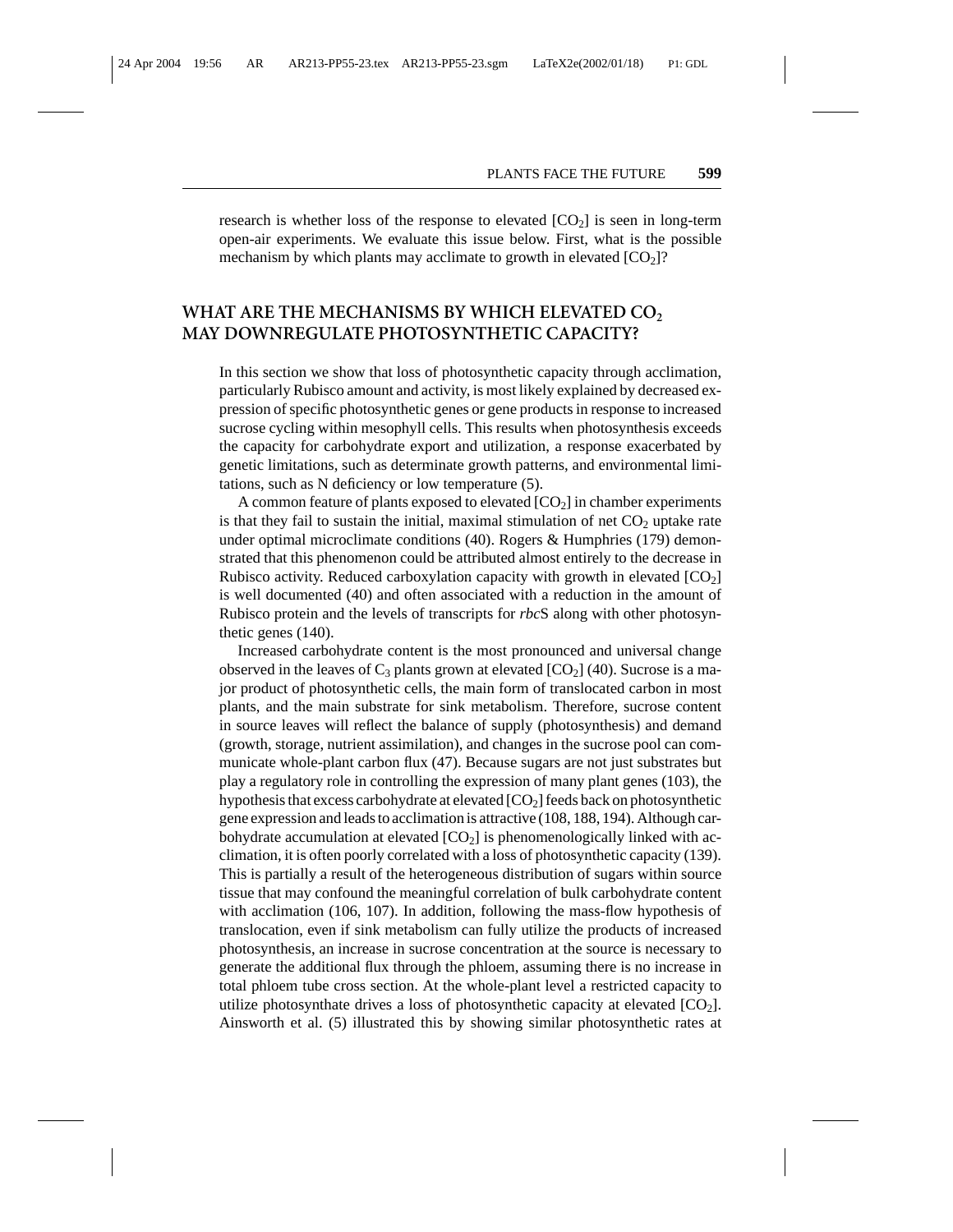ambient  $[CO<sub>2</sub>]$  in an indeterminate soybean cultivar and an isogenic determinate line of this cultivar derived by a single gene mutation. When the cultivar and its mutant grew at elevated  $[CO_2]$ , a marked decrease in carboxylation capacity occurred in the determinate mutant, which was genetically limited in its capacity to add "sinks" for photosynthate, while no acclimation occurred in the wild type. So, if the correlation between carbohydrate accumulation and acclimation is often poor, how else might the photosynthetic cell sense inadequate capacity in the plant for utilization of additional photosynthate?

Sucrose is the form of carbohydrate exported from the leaf in most terrestrial plants, and also the major form in which it is stored within the vacuole. When photosynthesis exceeds the capacity for utilization and export of carbohydrate, sucrose will accumulate in the leaf phloem and mesophyll vacuoles. How can the imbalance between the supply and demand of carbohydrates be sensed and rectified through downregulation? Although there are some inconsistencies (61, 196), the model proposed by Moore et al. (140) makes a convincing case for the molecular control of Rubisco content at elevated  $[CO_2]$  via sucrose cycling (Figure 4). Excess sucrose from photosynthesis is hydrolyzed by vacuolar and apoplastic invertases and the resulting hexoses are phosphorylated by hexokinase and then used to resynthesize sucrose. The flux of hexose through hexokinase signals the sourcesink imbalance, as demonstrated by Jang et al. (92), who showed that transgenic plants expressing antisense hexokinase have a reduced sensitivity to sugars (92). Nocturnal starch hydrolysis liberates maltose and glucose (185, 186). Glucose, including that resulting from the amylomaltase catalyzed conversion of maltose to sucrose, provides substrates for hexokinase, possibly involving a hexokinase bound to the outer envelope of the chloroplast membrane (217), thereby providing 24-hour signal production for a hexokinase sensing system (Figure 4).

Elucidation of the signal transduction system that links hexokinase to decreased photosynthetic capacity (reviewed recently in 180, 192) is incomplete, but there is evidence that a number of factors are involved including protein kinases, protein phosphatases, and  $Ca^{2+}$  as a second messenger. Control mechanisms initiated by the carbohydrate signal vary among species but target the small subunit of Rubisco through transcriptional or translational control or by interfering with the assembly of the holoenzyme (140).

There is evidence for cross talk between sugar signaling and several other possible regulatory compounds, in particular nitrate and ABA (94, 181, 195). However, it is not clear how relevant these interactions are in the downregulation of photosynthetic genes in plant source leaves, given that both N deficiency and water stress lower the capacity of the plant to utilize photosynthate and would exacerbate sucrose cycling in the source leaf.

An alternate concept is that acclimation is the result of a nonselective decrease in leaf N content (29, 89, 123, 189). In this model, the decrease observed in Rubisco reflects a general decrease of leaf protein due to relocation of N within the plant (123, 146) or earlier leaf senescence in N-limited plants (149, 150, 196). Under conditions of N limitation, acclimation may accelerate in elevated  $[CO<sub>2</sub>]$  because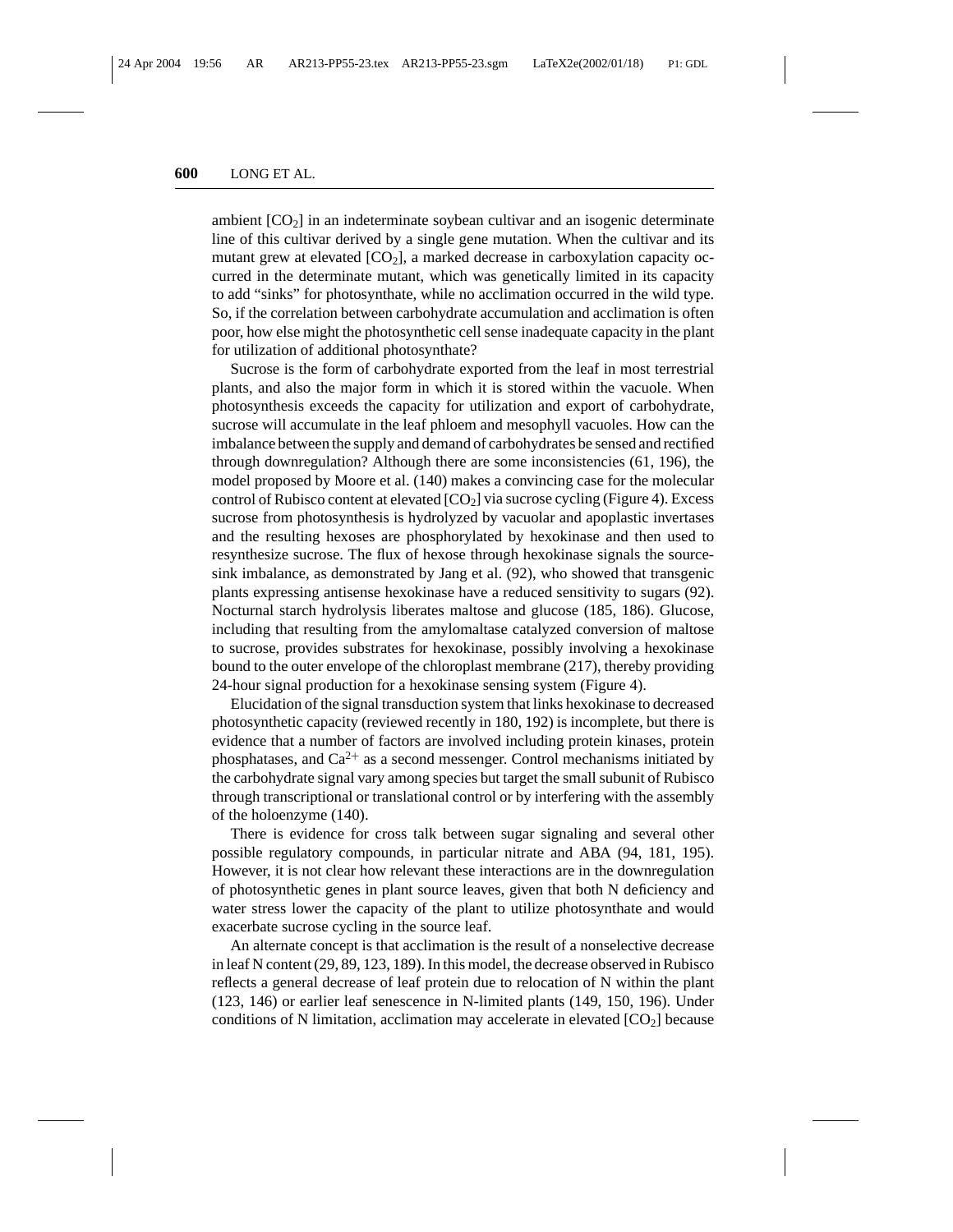the plants are larger and therefore may experience acute N limitation sooner, or to a greater extent. Farage et al. (45) demonstrated that even when growth is restricted by low  $-N$ , photosynthetic acclimation in elevated  $[CO<sub>2</sub>]$  could be ameliorated if N was added in direct proportion to plant growth, supporting the concept that N dilution, rather than N supply, causes Rubisco acclimation. In open-field conditions where plants can expand the volume of soil exploited in response to nutrient demand, such N dilution is less likely. Evidence of a greater decrease in Rubisco than N or protein content under open-field conditions such as in FACE will be key to separating these two competing, but not necessarily exclusive, hypotheses (i.e., selective decrease in proteins versus a general N dilution).

#### **FACE: WHY AND WHAT?**

### **Why FACE?**

There have been thousands of experimental studies evaluating the response of vegetation to the increases in atmospheric  $[CO<sub>2</sub>]$  expected to occur over this century; these have been summarized in several reviews (2, 28, 30, 40, 88, 100, 129, 131, 165, 207). With so much data already, what more could be needed? Most information about plant responses to elevated  $[CO<sub>2</sub>]$  has been derived from experimental studies that used greenhouses, artificially illuminated controlled environment chambers, and in the field, transparent enclosures or open-top chambers (OTCs). With size limitations on these systems it is not surprising that most of these studies have focused on the early stages of plant growth. Many of these studies, including some of the field studies, have used plants grown in pots. Arp (9) showed that rooting volume suppressed the response of plants to elevated  $[CO<sub>2</sub>]$ , essentially demonstrating that loss of a response to increased  $[CO<sub>2</sub>]$  through acclimation was an artifact of pot size. Although it has been suggested that this "pot effect" is a result of nutrient exhaustion (105), experiments have shown that independent of nutrient supply there is a strong feedback when roots encounter a barrier. This was shown by using different pot sizes with high fertilizer levels (200), using soils with different physical resistances (125), and using hydroponics where nutrients could be manipulated without restricting rooting volume (45). Even large pots restrict the response of plants to elevated  $[CO_2]$ . Ainsworth et al. (2) surveyed all studies of soybeans grown at elevated  $[CO<sub>2</sub>]$  and found that plants grown in the field without restriction on rooting volume showed four times the yield increase of those grown in large pots  $(>10$  liters volume). This emphasizes the importance of calibrating findings made with plants grown in containers with those grown in the field.

Most field studies have been based on the use of OTCs. Despite the fact that the top, or the larger portion of the top, of an OTC is open to the atmosphere, there are still important differences between the environment within the bestengineered OTCs and the environment surrounding the chamber. As a result the effect of enclosure in the OTC without elevation of  $[CO<sub>2</sub>]$  may exceed that of any additional effect due to elevation of  $[CO_2]$  to twice the current ambient levels (34,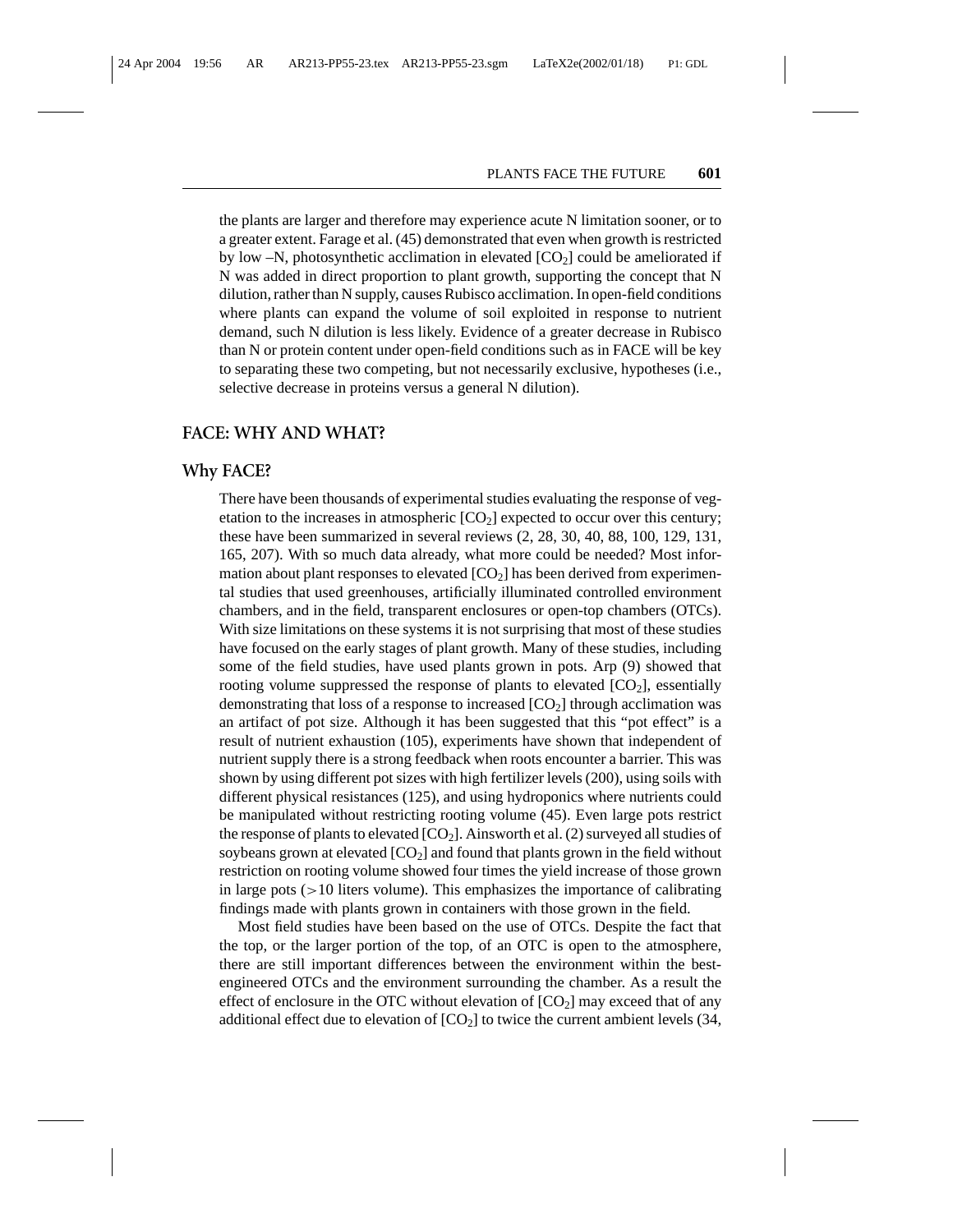41). Whitehead et al. (216) evaluated the performance of the widely used large OTCs described by Heagle et al. (68) and compared microclimatic conditions with those outside. When the outside photon flux was 1600  $\mu$ mol m<sup>-2</sup> s<sup>-1</sup>, air temperature was 4.3◦C higher and water vapor humidity deficit 0.8 Pa higher. In cloudy conditions the mean transmittance of solar irradiance into the chambers was 81%; on clear days this decreased to 74% with increasing solar zenith angle. The ratio of diffuse to total solar irradiance in the chambers was 13% and 21% greater than that outside for cloudy and clear conditions, respectively. Transmittance of visible solar irradiance (400–700 nm) through the plastic wall material decreased by 7% after one year of exposure at the site. Other obvious effects of an OTC are that wind is removed, preventing wind damage and dispersal of pathogens and pests, rainfall interception is dramatically decreased, and plant-atmosphere coupling is altered. Most materials used in the construction of OTC walls do not transmit UV-B wavelengths (280–315 nm). These factors may contribute to a varying extent to changes reported in the growth form of vegetation inside versus outside an OTC (143, 202). In summary, OTC studies have examined the effects of elevated  $[CO<sub>2</sub>]$  on plants in an aerial microclimate that may be duller, warmer, and drier than the norm. Because control OTCs in which  $[CO<sub>2</sub>]$  is maintained at the current atmospheric level replicate these chamber effects, do they matter? Temperature, humidity, and light modify the response of plants to elevated  $[CO<sub>2</sub>]$ (2, 28, 30). Although these chamber effects may not cause a change in the direction of a response, they will almost certainly alter its magnitude.

Additionally, small isolated plots in agronomic trials and ecological experiments are well known to overestimate biomass, production, and yields (173). Increased radiation interception at the edges of small plots in particular can exaggerate the effect of a treatment. Open-top experiments and some closed-chamber experiments have suggested very large increases in the yields of  $C_3$  crops under elevated  $[CO_2]$ (100). The maximum practical size of OTCs, typically ca.2-m diameter, limits each plot to a ground surface area of  $<$ 3.1 m<sup>2</sup>. In a 2-m diameter chamber more than 50% of the vegetation is less than 30 cm from the chamber wall, and 75% is within 50 cm of the wall. The plot sizes used in agricultural trials usually include a border or buffer area that is twice the vegetation height (173). Therefore, even a 50-cm high semidwarf wheat crop would require a buffer zone of 1 m, and thus no area within the OTC would be free of edge effects. Consequently, knowledge of crop responses to elevated  $[CO_2]$  is currently derived from experiments that are considered unacceptable in standard agronomic trials (128).

For forests, which contain more than 90% of the carbon of earth's living organisms (52), the situation is worse. OTCs can only accommodate one or two moderately sized trees, and therefore edge effects are likely extreme and natural canopy closure is prevented. As Lee & Jarvis (112) noted, "trees... do not fit into simple experimental enclosures. Furthermore, trees and forests are very well coupled to the atmosphere, and this coupling is often greatly reduced when tress are enclosed in chambers, introducing an additional artifact." With a few exceptions, experiments with trees have been limited to seedlings and juvenile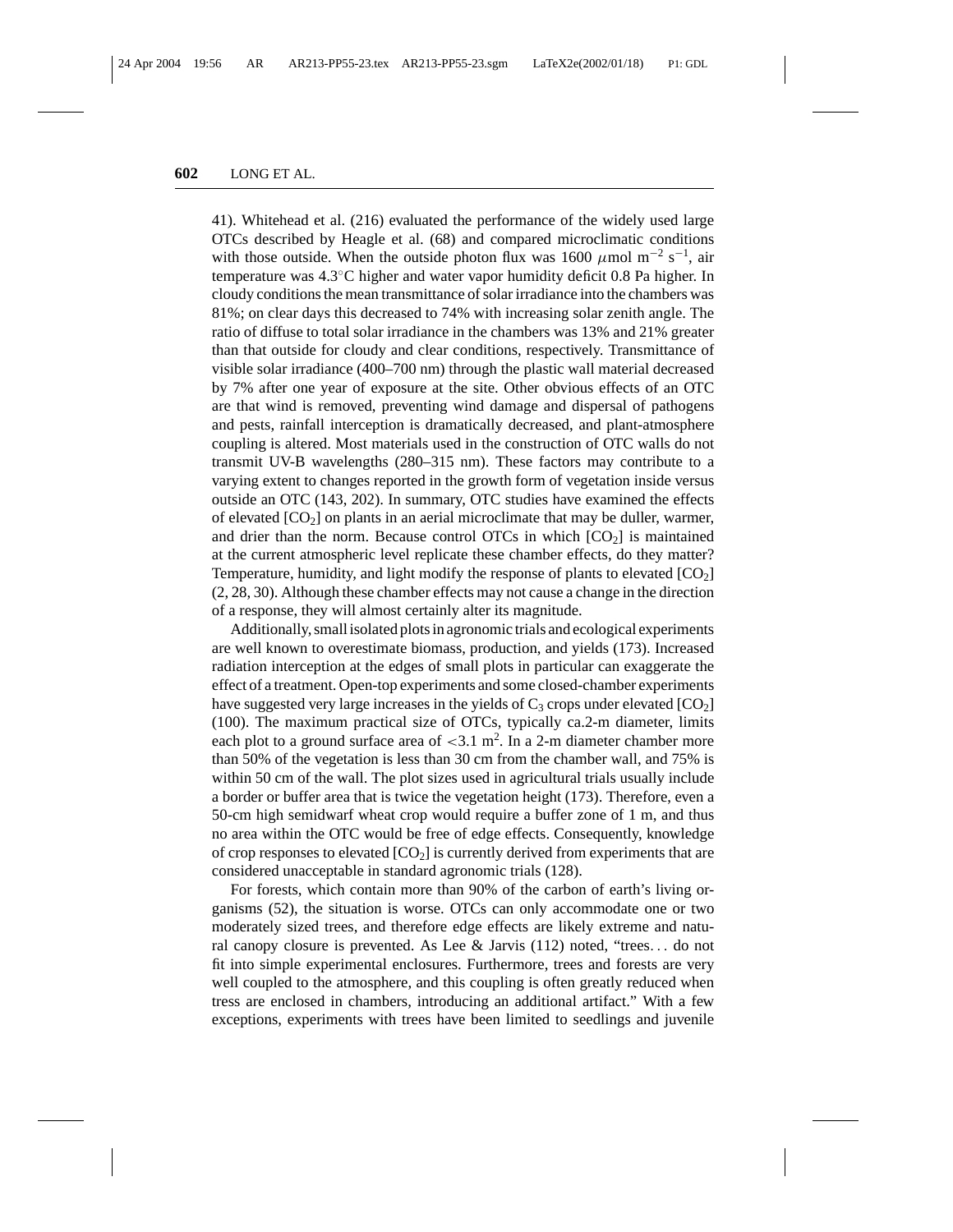trees (112). Given that juvenile trees respond very differently to light when compared to mature individuals, it is likely that their responses to elevated  $[CO<sub>2</sub>]$  are also misleading as to the effects on mature trees (112). For tall trees in individual chambers, root systems often spread beyond the area covered by the chamber unless restricted by an artificial physical barrier. Such a barrier prevents roots from exploiting soil outside the chamber and vice-versa, but may artificially induce a feedback inhibition of photosynthesis and production (9).

The greater size of FACE plots (8–30-m diameter) by comparison to OTCs not only reduces edge effects but also allows simultaneous study of many plant processes. Within chamber systems such holistic approaches are precluded by the damaging effect that would result from destructive sampling of soil and leaves. For example, if we assume that no more than 2% of a leaf canopy should be removed by destructive analyses within a year if it is to remain representative of undisturbed canopy, this would provide just  $160 \text{ cm}^2$  per unit canopy from a 1-m diameter OTC, compared to 100,000 cm2 per canopy in a 25-m diameter FACE plot (128). This greater quantity of available tissue would allow the sampling of the quantities needed for the genomic, proteomic, and metabolomic approaches needed to fully understand plant response to rising  $[CO<sub>2</sub>]$ . FACE systems have already allowed simultaneous study of leaf and canopy gas exchange, biochemical and molecular analysis of photosynthesis, secondary metabolism, leaf area and canopy development, above- and belowground biomass accumulation, shoot and root development, canopy energy balance, stem water flow, soil moisture, nutrient extraction, and final reproductive yield all within single treatment plots (128).

In summary, although chamber studies have been critical to developing understanding of plant responses to elevated  $[CO<sub>2</sub>]$ , a range of technical limitations have necessitated the development of open-air field treatment systems to re-evaluate our hypotheses on plant responses to elevated  $[CO<sub>2</sub>]$ .

#### **What is FACE?**

Although miniFACE systems as small as 1-m diameter have been developed (135), they do not escape all of the problems of enclosures outlined above. This review is therefore limited to full-size FACE systems of  $>8$ -m diameter plots. A single FACE plot of this type is approximately circular and surrounded by a ring of pipes that release  $CO<sub>2</sub>$ , or air enriched with  $CO<sub>2</sub>$ , at vertical intervals from just above the ground surface to just above the top of the plant canopy (Figure 5). Wind direction, wind velocity, and  $[CO<sub>2</sub>]$  are measured at the center of each plot and this information is used by a computer-controlled system to adjust  $CO<sub>2</sub>$  flow rate, controlled by a mass-flow control valve, to maintain the target elevated  $[CO<sub>2</sub>]$ , typically either 550  $\mu$ mol mol<sup>-1</sup> or 600  $\mu$ mol mol<sup>-1</sup>. Only pipes on the upwind side of the plots release  $CO_2$ , unless wind velocity is less than 0.4 m s<sup>-1</sup> when it is released alternately from adjacent release points (128). For vegetation of low stature, e.g., a wheat crop, only one or two vertical release points are necessary, whereas for tall vegetation, e.g., 12 m pine forest, several vertical release points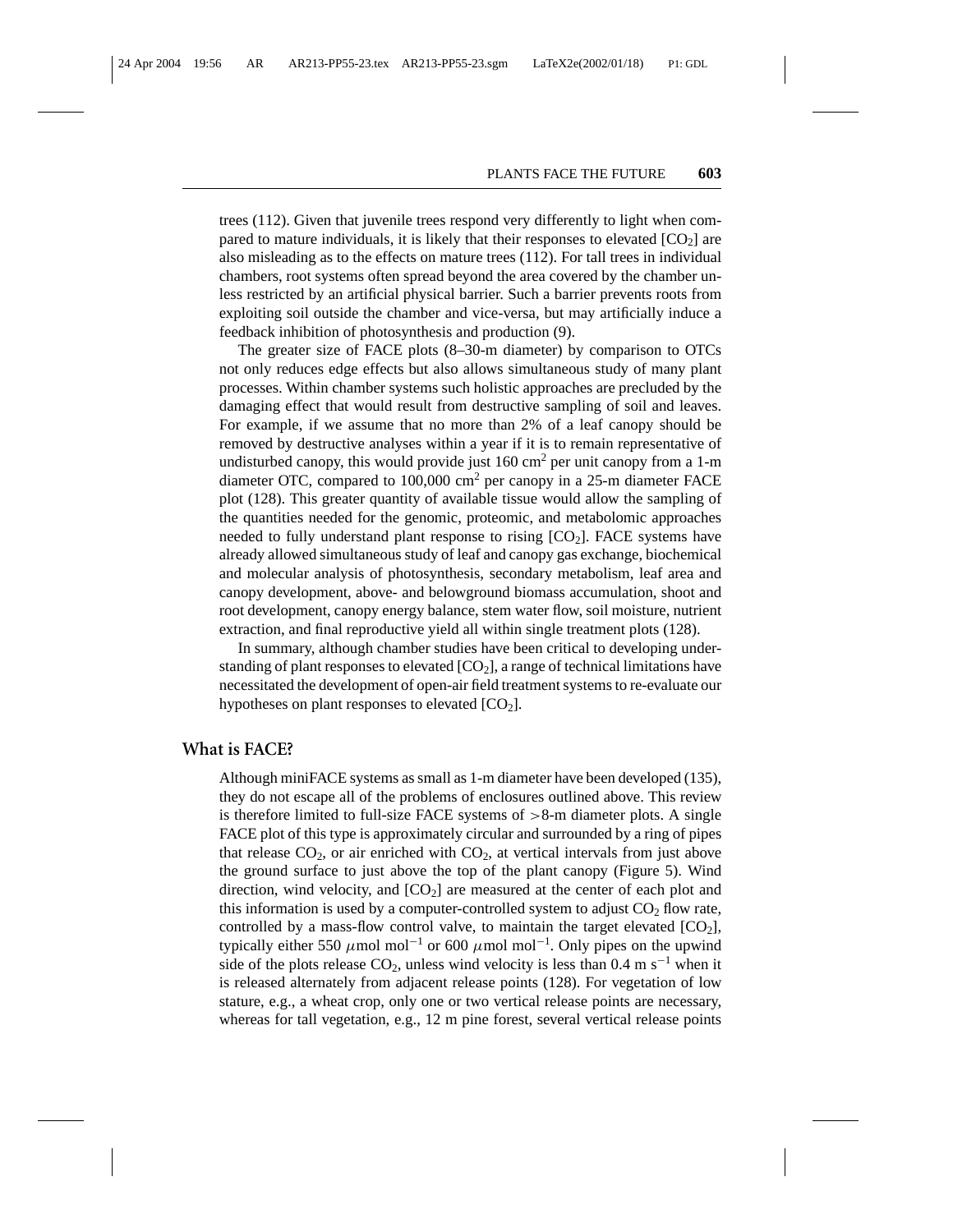are needed to enrich the whole canopy (73, 114, 128, 136, 138). Quantities of released  $CO<sub>2</sub>$  decrease with depth into the canopy to reflect the profile of wind speed. The fast feedback Proportional Integral Differential (PID) algorithms avoid large overshoots in response to fluctuations in  $[CO<sub>2</sub>]$  and provide a stable elevation of  $[CO<sub>2</sub>]$ . This basic FACE system has been utilized with some variations and technical developments in several experiments including studies of cotton, wheat, grassland and desert ecosystems, and forest and plantation trees (Table 1).

FACE is not without limitations (128). Long-term continuous records of  $[CO<sub>2</sub>]$ within FACE rings show that 1-minute averages of actual  $[CO_2]$  are typically within  $\pm 10\%$  of the target concentration for about 90% of the time in low stature vegetation such as most arable crops, and within  $\pm 20\%$  for 90% of the time in forests (128). On shorter timescales (i.e., less than 1 minute), as in OTCs, there are larger fluctations around the target elevated  $[CO<sub>2</sub>]$  (73, 145). An important issue is whether these fluctuations are perceived by the plant, and in particular whether they affect net  $CO<sub>2</sub>$  exchange. Because the response of photosynthesis to  $[CO<sub>2</sub>]$  is nonlinear (see Figure 1), if  $[CO<sub>2</sub>]$  fluctuates, *A* at a given mean  $[CO<sub>2</sub>]$ will decrease as the amplitude of variation around that mean increases, providing that the chloroplasts are exposed to this fluctuation. Diffusion and solubilization dampen fluctuations, so at what frequency is there an effect on photosynthesis? Measuring net  $CO<sub>2</sub>$  uptake when the background  $[CO<sub>2</sub>]$  is fluctuating rapidly is fraught with technical difficulties and potential errors. Hendrey et al. (74) used modulated chlorophyll fluorescence to monitor whole-chain electron transport through photosystem II  $(J_{PSII})$  in wheat leaves during controlled oscillations in [CO<sub>2</sub>] of 225  $\mu$ mol mol<sup>-1</sup> amplitude around a mean of 575  $\mu$ mol mol<sup>-1</sup>. Under nonphotorespiratory conditions, i.e., in 1% [O<sub>2</sub>],  $J_{PSII}$  is directly proportional to *A*. Oscillations of 1 minute or less in frequency had no effect on *JPSII*, but lower frequency oscillations resulted in progressively greater decreases of *J<sub>PSII</sub>*. Given that 1-minute averages are usually within 10% of the target  $[CO<sub>2</sub>]$  in FACE, these results suggest that the lower frequency oscillations necessary to decrease the response of photosynthesis to elevated  $[CO<sub>2</sub>]$  are uncommon (74).

The advantage of using the wind as the carrier gas, as in FACE, is that the perturbation of the natural microclimate is minimal in contrast to enclosure methods. The disadvantage is that a dilution gradient is generated across the treatment plot. So although the center is maintained close to the target, the upwind side may be 100  $\mu$ mol mol<sup>-1</sup> above and the downwind 100  $\mu$ mol mol<sup>-1</sup> below the target. With a strong prevailing wind a gradient effect would occur across each plot. At some FACE facilities the  $CO_2$  used has a significantly different <sup>13</sup>C or <sup>14</sup>C content than that of the  $CO<sub>2</sub>$  in the bulk atmosphere. This is reflected in the vegetation formed within the treatment plots. Analysis of isotopic composition across these plots shows a remarkable uniformity, suggesting that although transient gradients occur, averaged over growing seasons these gradients are not detectable (111). Figure 5 shows that even on a shorter timescale a surprising spatial uniformity in the response of transpiration to elevated  $[CO<sub>2</sub>]$  may be seen via elevation of leaf temperature within the FACE ring.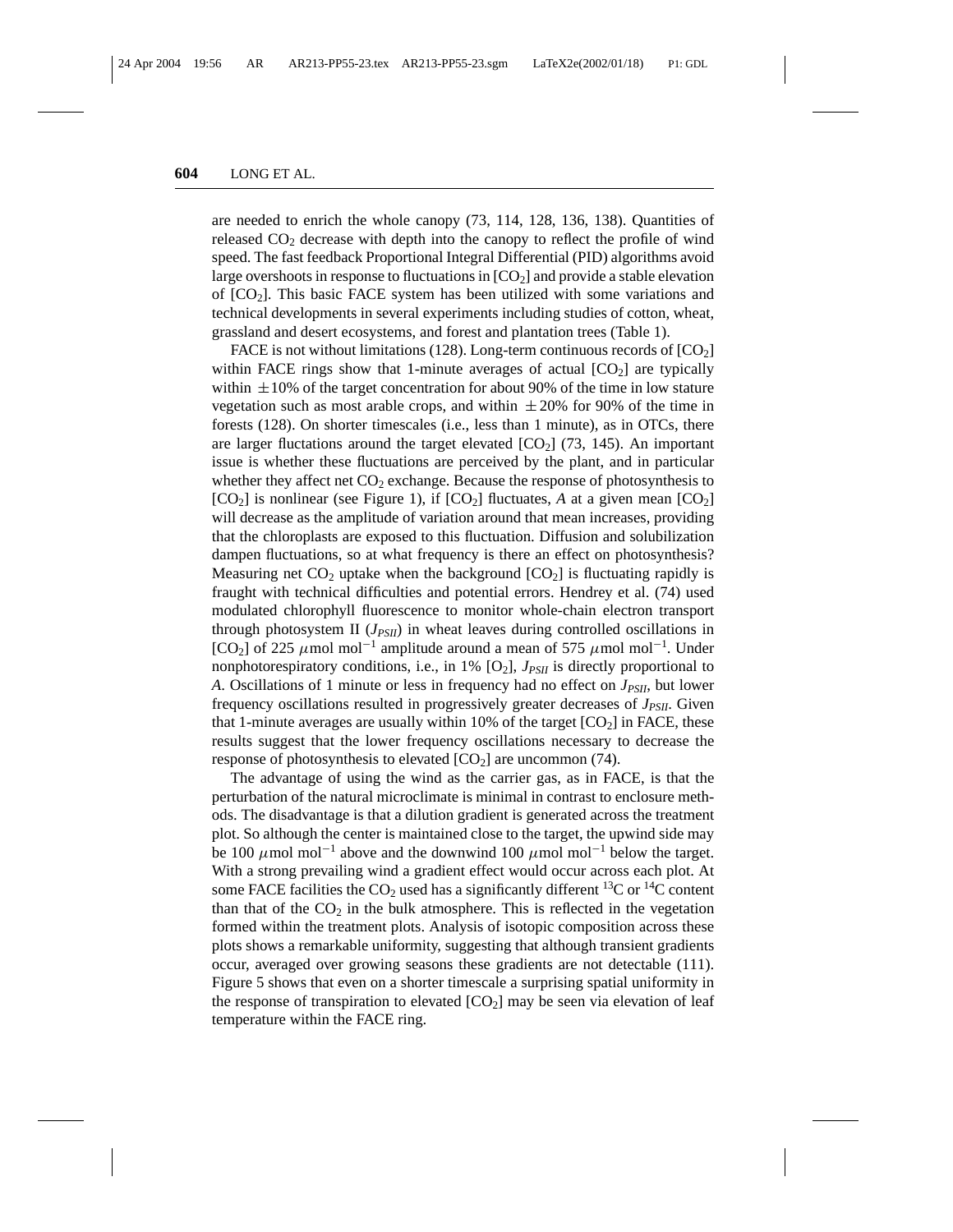|                                                          | TABLE 1 Location, vegetation, years, treatment, replication, and plot sizes of the FACE experiments covered in this review |                 |                                       |                                                                    |   |                 |
|----------------------------------------------------------|----------------------------------------------------------------------------------------------------------------------------|-----------------|---------------------------------------|--------------------------------------------------------------------|---|-----------------|
| Location                                                 | Vegetation                                                                                                                 | Year            | [ $CO2$ ] $\mu$ mol mol <sup>-1</sup> | Other treatments                                                   | Ξ | Diam.           |
| 1. Experiment Station,                                   | Cotton $(126)^a$                                                                                                           | 1989-91         | $550*$ s                              | 2 water (split-plot)                                               |   |                 |
| University of Arizona,                                   | Wheat $(101)^a$                                                                                                            | 1993/4          | $550$ <sup>*</sup> s                  | 2 water (split-plot)                                               |   |                 |
| Maricopa, AZ, USA                                        | Wheat $(1)^a$                                                                                                              | 1996/7          | $Amb+200*$ s                          | 2 N (split-plot)                                                   |   | 25              |
|                                                          | Sorghum (23, 161) <sup>a</sup>                                                                                             | 1999/0          | Amb $+200$ *s                         | 2 water (split-plot)                                               |   | 25              |
| 2. Rapolano Terme, Italy                                 | Potato (137) <sup>a</sup>                                                                                                  | 1998/9          | 560s                                  |                                                                    |   | $^{\circ}$      |
| 3. Experiment Station,                                   | Soybean (175) <sup>a</sup>                                                                                                 | 2001            | 550s                                  |                                                                    |   | $\overline{c}$  |
| University of Illinois,<br>Urbana, IL, USA               | Soybean $(5)^a$                                                                                                            | 2002            | 550s                                  | 2 ozone                                                            |   | $\overline{c}$  |
|                                                          | Com (110) <sup>a</sup>                                                                                                     | 2002            | 550s                                  |                                                                    |   | $\overline{c}$  |
|                                                          | Soybean <sup>a</sup>                                                                                                       | 2003            | 550s                                  | 2 water (split-plot)<br>2 ozone (factorial);                       |   | $\overline{c}$  |
| 4. Shizukuishi, Iwate, Japan                             | Rice (98, 99) <sup>a</sup>                                                                                                 | 1998-present    | 589s                                  | 3 N (split-plot)                                                   |   | $\supseteq$     |
| 5. Experiment Station,<br>ETHZ, Eschikon,<br>Switzerland | Perennial ryegrass and white clover<br>$(3, 70)^{a}$                                                                       | 1993-2002       | 600s                                  | freqs. (split-plot)<br>$2$ N $\times$ 2 cutting                    |   | $\frac{8}{18}$  |
| 6. Bulls, Manawatu,<br>New Zealand                       | including $C_3$ and $C_4$ grasses (42)<br>Grazed pasture of 25 species,                                                    | $1997$ -present | 475                                   | None                                                               | 3 | $\overline{12}$ |
| ISA<br>7. Mojave Desert, NV, U                           | Desert scrub and $C_4/C_3$ grasses (84, 93)                                                                                | 1997-present    | 550*                                  | None                                                               |   | 23              |
| 8. Cedar Creek, Bethel,<br>MN, USA                       | Tall grass prairie (172) <sup>a</sup>                                                                                      | 1997-2001       | 550s                                  | $2$ N in 4 m <sup>2</sup> subplots<br>4 levels of species $\times$ |   | 24              |
| 9. Duke Forest, NC, USA                                  | Loblolly pine & understory species (73)                                                                                    | 1996-present    | Amb+200 (1996/7*)s                    | None                                                               |   | $\overline{30}$ |
| 10. Rhinelander, WI, USA                                 | Aspen, Red maple, Paper birch (95) <sup>a</sup>                                                                            | $1997$ –present | $Amb + 200s$                          | 2 ozone (factorial)                                                |   | $30\,$          |
| 11. Tuscania, Italy                                      | White, black, and hybrid poplars (138) <sup>a</sup>                                                                        | 1999-present    | Amb $+200s$                           | 2 N (split-plot)                                                   |   | $30\,$          |
| 12. Oak Ridge, TN, USA                                   | Sweetgum (154)                                                                                                             | 1998-present    | 550s                                  | $2$ N in 4 m <sup>2</sup> subplots<br>4 levels of species x        | N | 25              |

"treatment from planting:" = day and night fumigation (otherwise daytime only); s = growing season fumigation only; Amb = site ambient [CO<sub>2</sub>]. atreatment from planting; ∗ = day and night fumigation (otherwise daytime only); s = growing season fumigation only; Amb = site ambient [CO2].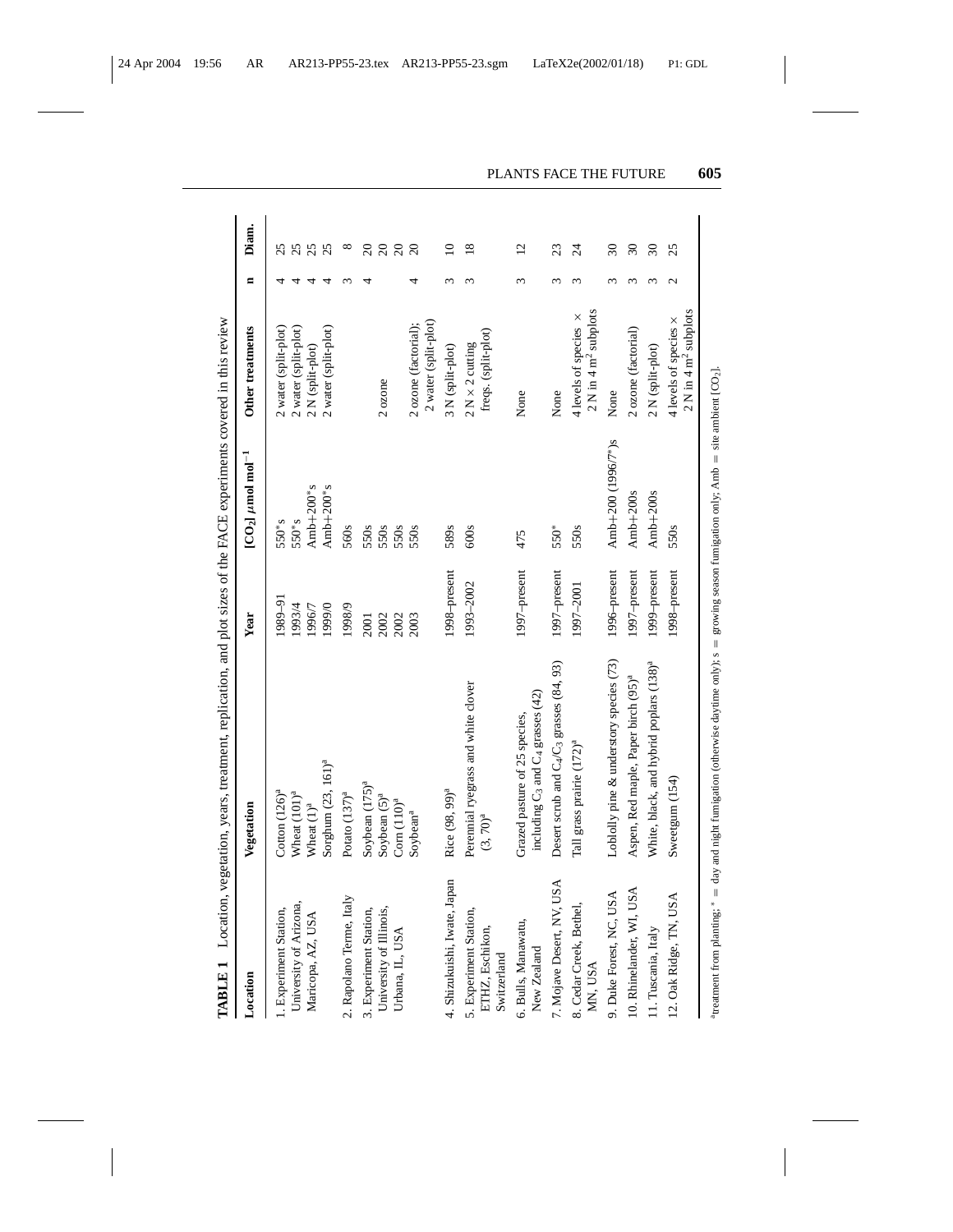A further potential disadvantage of FACE is that it depends on continuous air movement. During daylight hours the continual flux of solar radiation and resulting convective currents ensure that still periods are rare, except around dawn. However, at night, still conditions commonly occur. All but three of the FACE systems in Table 1 predilute  $CO<sub>2</sub>$  into air that is pumped into the plots at the release points. This flow of  $CO_2$ -enriched air moves air into the plot under still conditions. These systems can therefore enrich the atmosphere under still conditions. However, still conditions also result in a climatic inversion, i.e., cold air forms at the surface overlain by warm air. Pumping air into the plot brings the warm air to the surface thus disrupting the inversion (168). Enrichment can be achieved under still conditions, but only by significantly altering the microclimate as, for example, in OTCs operated under still conditions. The system described by Miglietta et al. (138) does not predilute  $CO<sub>2</sub>$  but releases pure  $CO<sub>2</sub>$  at supersonic velocity through minute nozzles into the wind. The energy of these turbulent jets generates a predilution of the  $CO<sub>2</sub>$  before the wind carries it back over the treatment plot. This system depends completely on some air movement and cannot operate under perfectly still conditions (128).

# **WHAT HAVE WE LEARNED FROM FACE? A META-ANALYSIS**

In contrast to many chamber experiments, the FACE experiments have either treated plants for their entire life cycle, with annual and short-lived perennials, or used multiyear treatment, as with long-lived perennial systems. The database is therefore limited to plants or tissues that have developed entirely under elevated  $[CO_2]$ . Although chamber studies have used a wide range of elevated  $[CO_2]$ , averaging 700  $\mu$ mol mol<sup>-1</sup>, FACE studies (Table 1) have used an elevation of 550– 600  $\mu$ mol mol<sup>-1</sup>. This aids comparison across FACE experiments and provides experiments with more immediate relevance, given that these atmospheric concentrations will likely occur mid-century (169). The liability of these lower elevations is that important changes that are small in magnitude might not be resolved with this lower treatment concentration, particularly considering the relatively low replication level in FACE experiments ( $n = 2-4$ ; Table 1). In the preceding sections we identified questions that might be answered by FACE. The following section quantitatively reviews the results of the FACE experiments using meta-analysis to answer these questions.

### **FACE Meta-Analysis: The Procedure**

The experiments compiled in Table 1 cover diverse plants and systems, different durations of experiment, and different levels of replication and statistical power. Answering the questions ideally requires a quantitative measure of response derived from these studies. Meta-analytic techniques have been developed for quantitatively integrating research results from independent experiments (72), and have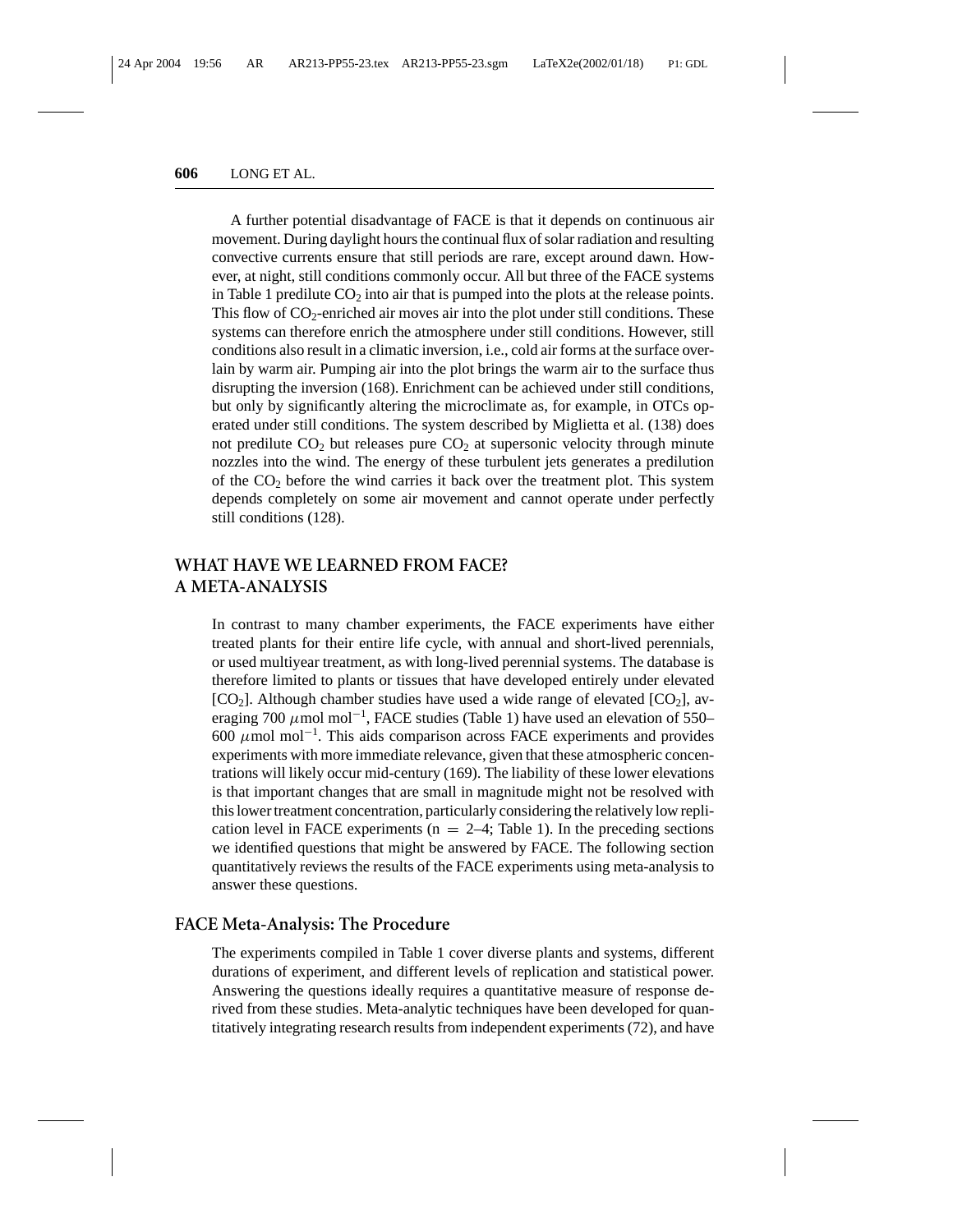been widely adapted to summarize the effects of elevated  $[CO<sub>2</sub>]$  on vegetation (2, 3, 28, 30, 97, 129, 131). The method provides a means to quantitatively review the literature. Particularly valuable in this context is the use of the response ratio, i.e., the ratio of values for a measure, such as photosynthetic rate, at elevated  $[CO<sub>2</sub>]$ compared to ambient  $[CO_2]$ . Comparing the response ratio eliminates the problem that results from different absolute rates, e.g., when slow- and fast-growing species are compared. For this review, responses of different species, cultivars, stress treatments, and responses from different years of the FACE experiments are considered independent and suited to meta analysis. Thus, one FACE experiment examining a number of species in a multifactorial design could contribute multiple observations to a given response variable (30).

Literature searches of primary FACE research in published peer-reviewed journal sources were conducted with the *Current Contents* citation index and the *Web of Science* citation database (ISI, Philadelphia, PA). Data from 93 manuscripts that analyzed more than 40 species from 12 FACE sites (Table 1) were extracted for the analysis of gas exchange, leaf chemistry, leaf area, and yield variables (Figure 6). Response means of variables, standard deviations, and sample sizes from elevated and ambient  $[CO_2]$  treatments were either taken from tables, digitized from figures using digitizing software, or obtained directly from the authors of the primary studies, as described previously (2).

The natural log of the response ratio ( $r =$  response in elevated  $[CO_2]$ /response in ambient  $[CO_2]$ ) was used as the metric for analyses (71, 182), and is reported as the mean percent change ( $[r - 1] \times 100$ ) at elevated  $[CO_2]$ . The meta-analysis procedure followed the techniques described previously (30), using the statistical software MetaWin (182). A mixed-model analysis was used based on the assumption of random variation in effect sizes among FACE studies. A weighted parametric analysis was used and each individual observation of response was weighted by the reciprocal of the mixed-model variance, which is the sum of the natural log of the response ratio and the pooled within-class variance (71). If a 95% confidence interval did not overlap with zero, the response to elevated  $[CO_2]$ was considered significant.

#### **What Are the Average Responses of Plants in FACE?**

Figure 6 summarizes the percent change of growth at elevated  $[CO<sub>2</sub>]$  of a range of physiological and biochemical plant variables averaged across all published FACE studies, as of August 2003, in ISI listed journals or in preprints of articles accepted for publication in these journals to which we were given access. Where the mean and lower confidence limits exceed zero, the variable is overall significantly larger in plants grown at elevated  $[CO_2]$ , e.g., seed production in  $C_3$  plants. Where the mean and upper confidence limits are less than zero, there is an overall significant decrease in plants grown at elevated  $[CO_2]$ , e.g., stomatal conductance  $(g_s)$ . Because sugars and starch show such large increases overall, they are plotted on a separate scale at the base of Figure 6. This summary shows highly significant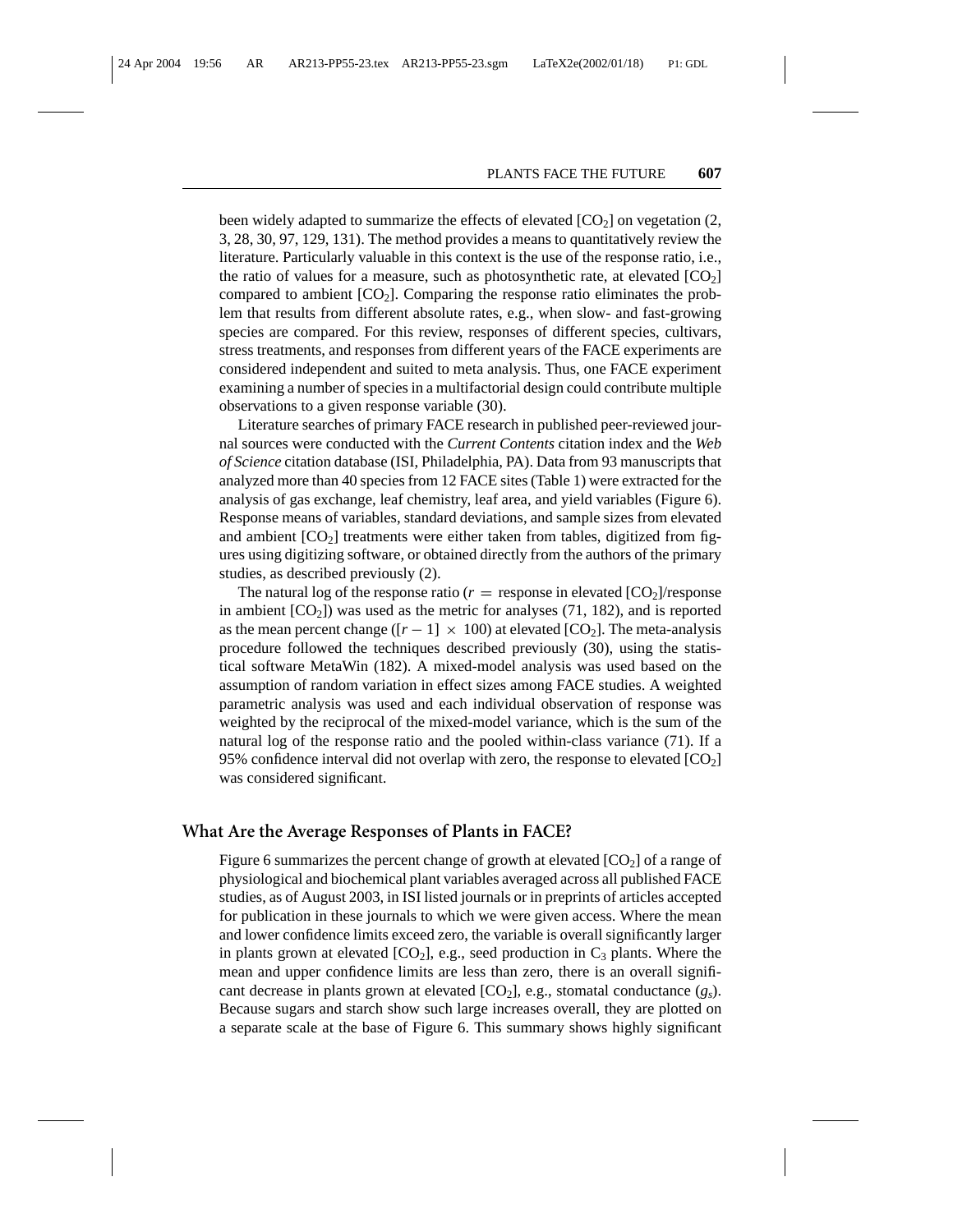

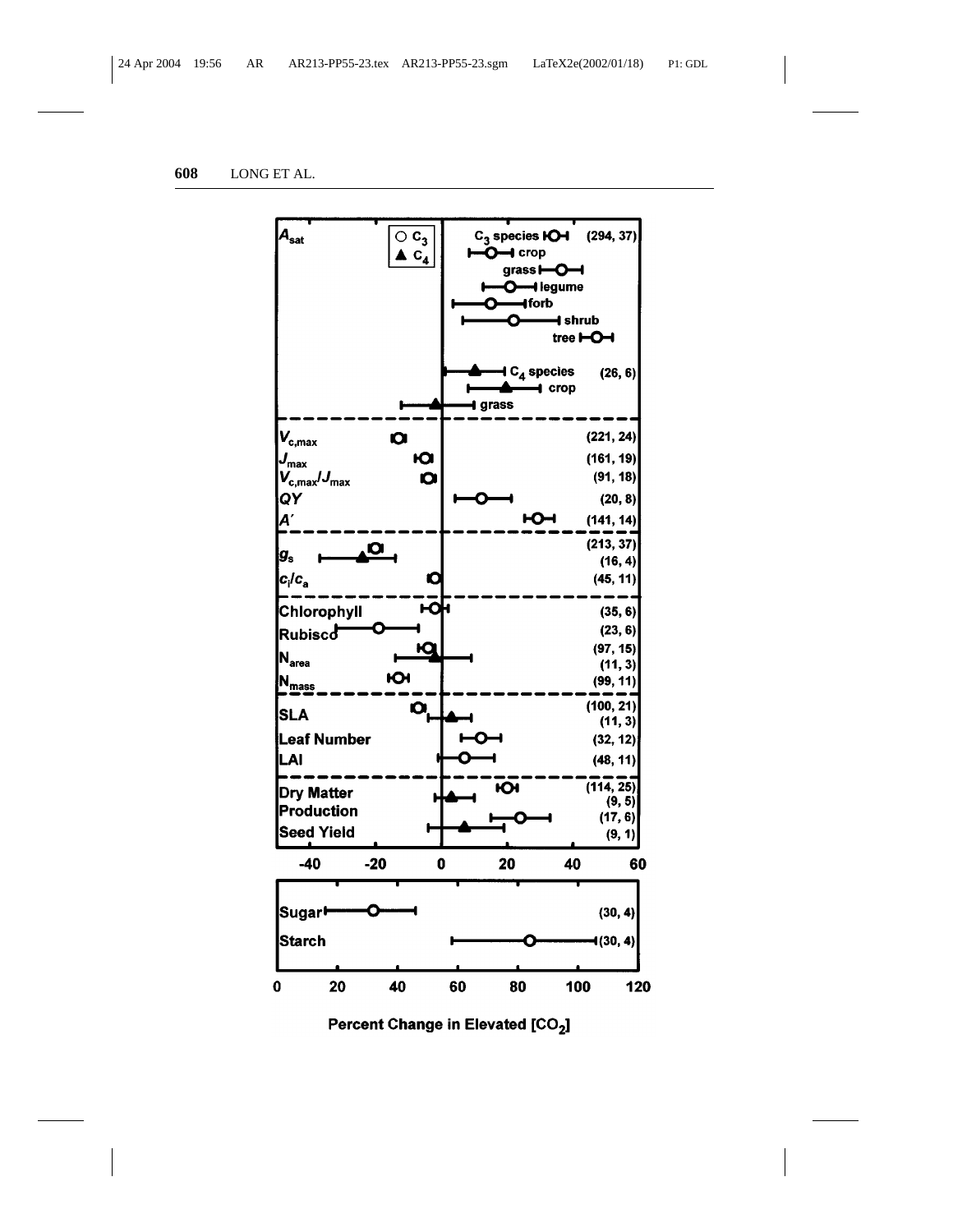sustained increases in photosynthesis  $(A')$  integrated over the day of over 30%, with similar increases in light-saturated photosynthetic rate (*Asat*). Compared to the 53% average increase across 50 greenhouse and OTC studies summarized by Curtis & Wang (30), this may in part be explained by the lower mean elevation of [CO<sub>2</sub>] used in the FACE studies, ca. 700 vs 570  $\mu$  mol mol<sup>-1</sup>. Nevertheless, because the response of  $A$  to  $[CO_2]$  is nonlinear (Figure 1) the comparison suggests that the increase is less than may have been expected from chamber studies. As noted previously (128), this could also reflect the fact that alteration of microclimate by  $OTCs$  could exaggerate the effect of elevated  $[CO<sub>2</sub>]$  on photosynthesis. Overall production is increased by ca. 20% in  $C_3$  plants with a similar increase in seed production, compared to 32% in a meta-analysis of greenhouse and OTC studies (30). LAI does not significantly increase, suggesting that increased production results from increased photosynthesis per unit leaf area, rather than increased assimilatory area (cf. Figure 1). These increases in photosynthesis and production occur despite a near doubling of leaf starch content, suggesting an imbalance in source versus sink activity and corresponding highly significant decreases in Rubisco content and stomatal conductance. This increase in starch content exceeds that observed in a summary of mainly chamber studies (30) even though the mean elevation of  $[CO<sub>2</sub>]$  in the FACE studies was about 50% of the mean level used in the chamber studies. One explanation might be that FACE has no effect on the light reaching the vegetation; plants in chamber studies, even in the field (128), generally receive less light and therefore there is less probability that photosynthesis will exceed capacity to remove carbohydrate from the leaf. Summarizing the FACE experiments as a whole, the results provide the best evidence yet that the elevation of  $[CO_2]$  predicted for mid-century will result in a substantial increase in vegetative and reproductive production, decreased transpiration, and decreased tissue quality, with respect to protein and N content of leaves (Figure 6). There are significant differences

←−−−−−−−−−−−−−−−−−−−−−−−−−−−−−−−−−−−−−−−−−−−−−−−−−−−−−−−−− **Figure 6** Meta-analysis. The percent change with growth at elevated [CO2] of lightsaturated  $CO_2$  assimilation ( $A_{sat}$ ), maximum carboxylation rate ( $V_{c,max}$ ), maximum rate of electron transport ( $J_{\text{max}}$ ), the ratio of  $V_{\text{c,max}}$ :  $J_{\text{max}}$ , maximum apparent quantum yield of  $CO_2$  uptake (*QY*), daily integral of leaf  $CO_2$  uptake (*A'*), stomatal conductance (*g*<sub>s</sub>), ratio of intercellular (c<sub>i</sub>) to atmospheric [CO<sub>2</sub>] (c<sub>a</sub>), leaf chlorophyll content per unit leaf area (chlorophyll), Rubisco content per unit leaf area (Rubisco), leaf N content per unit leaf area (N<sub>area</sub>), and per unit leaf dry mass (N<sub>mass</sub>), specific leaf area (SLA), leaf number, leaf area index (LAI), dry matter production, seed yield, leaf sugar content expressed on an area basis (sugar), and leaf starch content expressed on an area basis (starch). Symbols represent the percent change at elevated  $[CO<sub>2</sub>]$  and their 95% confidence intervals. Sample size (n), followed by the number of species included for each variable appear in parentheses after the symbol. (1, 3, 4, 10, 13–18, 23–26, 32, 35, 36, 38, 43, 44, 50, 51, 56, 59, 60, 62–64, 70, 75–87, 95, 96, 98, 99, 102, 110, 113, 122, 126, 127, 135, 137, 144, 147, 148, 150–153, 156, 157, 160–163, 166, 167, 171, 172, 174–178, 187, 190, 191, 197–199, 201, 203–205, 212, 215, 218–221).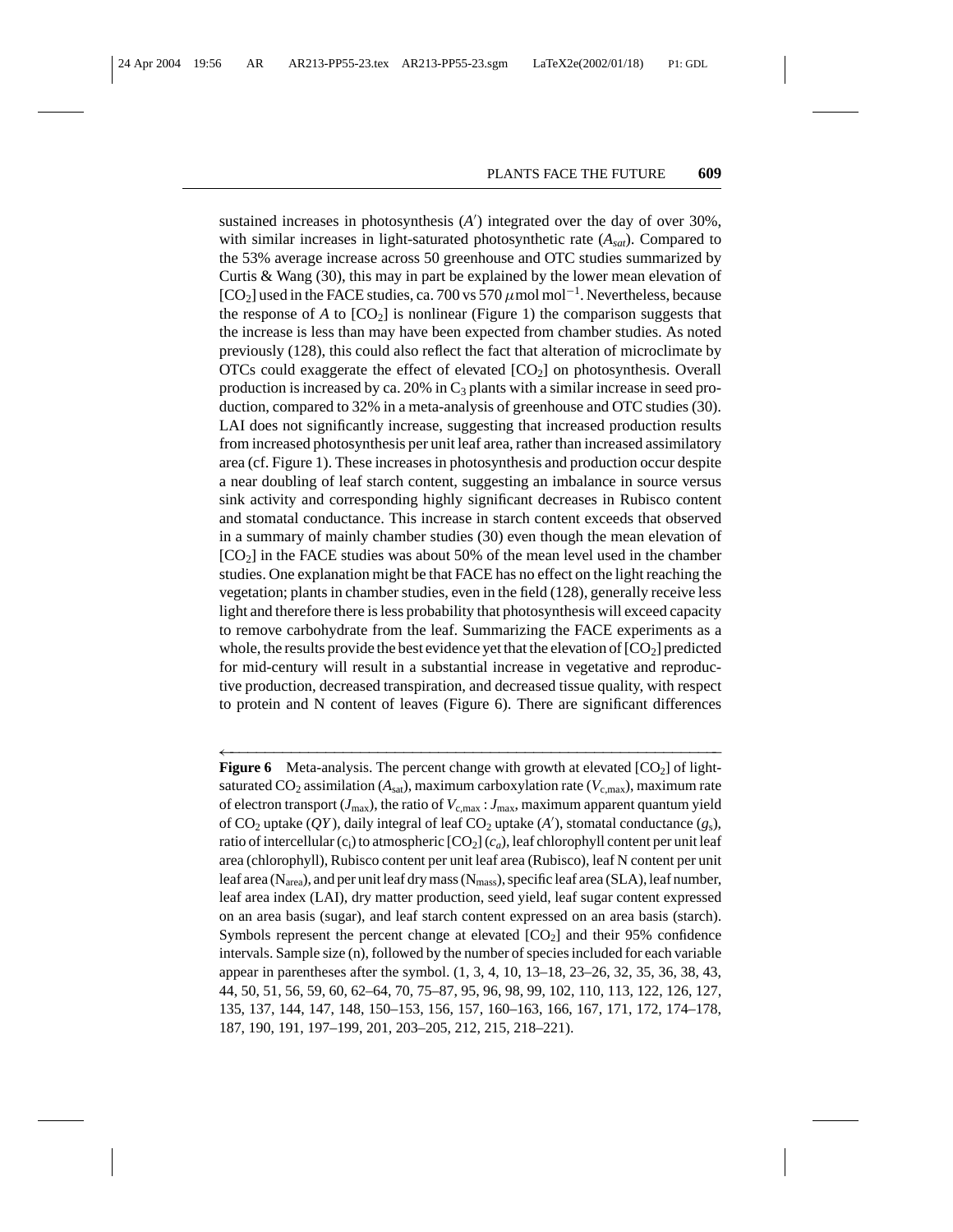in the response of  $C_4$  and  $C_3$  species, and among  $C_3$  functional types (Figure 6), which suggests that the elevation of  $[CO_2]$  will, and likely already is, altering competitive balance within plant communities. Overall increases in production and photosynthesis in FACE are broadly similar to projections from chamber studies. However, there are significant differences in the apparent response of leaf chemistry (cf. 30). Most importantly, only a small increase in LAI is indicated, and this is not statistically significant. Many current models of global vegetation response to rising  $[CO<sub>2</sub>]$  assume an increase LAI (reviewed in 27). This is not supported by the FACE studies (Figure 6) and consequently suggests these models may overestimate future evapotranspiration and photosynthetic carbon uptake at the landscape level.

#### **Downregulation: Does It Occur?**

As noted above, analysis of studies prior to FACE show that downregulation of photosynthesis at elevated  $[CO_2]$  is often attributable to rooting volume limitation or nutrient limitations, thus leaving open the question of whether it would occur under field conditions. Downregulation typically involves a decrease in the amount and/or activity of Rubisco (40, 183, 194). Rubisco content expressed on an area basis decreased on average by a highly significant 19%, which could account for the decrease in N content in leaves grown under FACE (4% when expressed on an area basis; Figure 6).  $V_{\rm c,max}$ , which provides an in vivo measure of Rubisco activity, was also reduced by 13% with growth in FACE, whereas  $J_{\text{max}}$ , which provides an in vivo measure of RuBP-regeneration capacity, was reduced only slightly by 5%. The smaller decrease in  $V_{\rm c,max}$  compared to Rubisco content suggests that Rubisco activation levels may be higher on average in the plants grown at elevated  $[CO<sub>2</sub>]$ . This contrasts with prior summaries of chamber studies that found that decreased *V*c,max was a result of decreases in both the amount and activity of Rubisco (40). The results provide clear evidence that Rubisco loss is not just a feature of plants grown in chambers or pots.

However, does this loss of Rubisco mean that *A* is lower in plants grown and measured at elevated  $[CO_2]$ ? Figure 1 explains why a loss of Rubisco may have no effect on  $A_{sat}$  when measured at an elevated growth  $[CO_2]$ . Figure 6 shows that on average  $A_{sat}$  increased by 34% in  $C_3$  species; the average temperature at which these measurements were made was  $26.6\degree$ C. Figure 3 shows that according to the theoretical increase at this temperature based on Rubisco catalyzed reaction kinetics should be within the range of 14% to 44%, depending on whether RuBP regeneration or Rubisco activity limit  $A_{sat}$ , and assuming that  $c_i/c_a$  remains constant with  $[CO<sub>2</sub>]$  elevation, i.e., no stomatal acclimation. If we assume some colimitation between these two capacities, then the 34% increase observed across FACE studies is strong evidence that no or very little loss of stimulation of photosynthesis has occurred despite significant loss of Rubisco.

In field crops and natural vegetation, total carbon uptake is not simply a function of light-saturated photosynthesis, but also of light-limited photosynthesis, which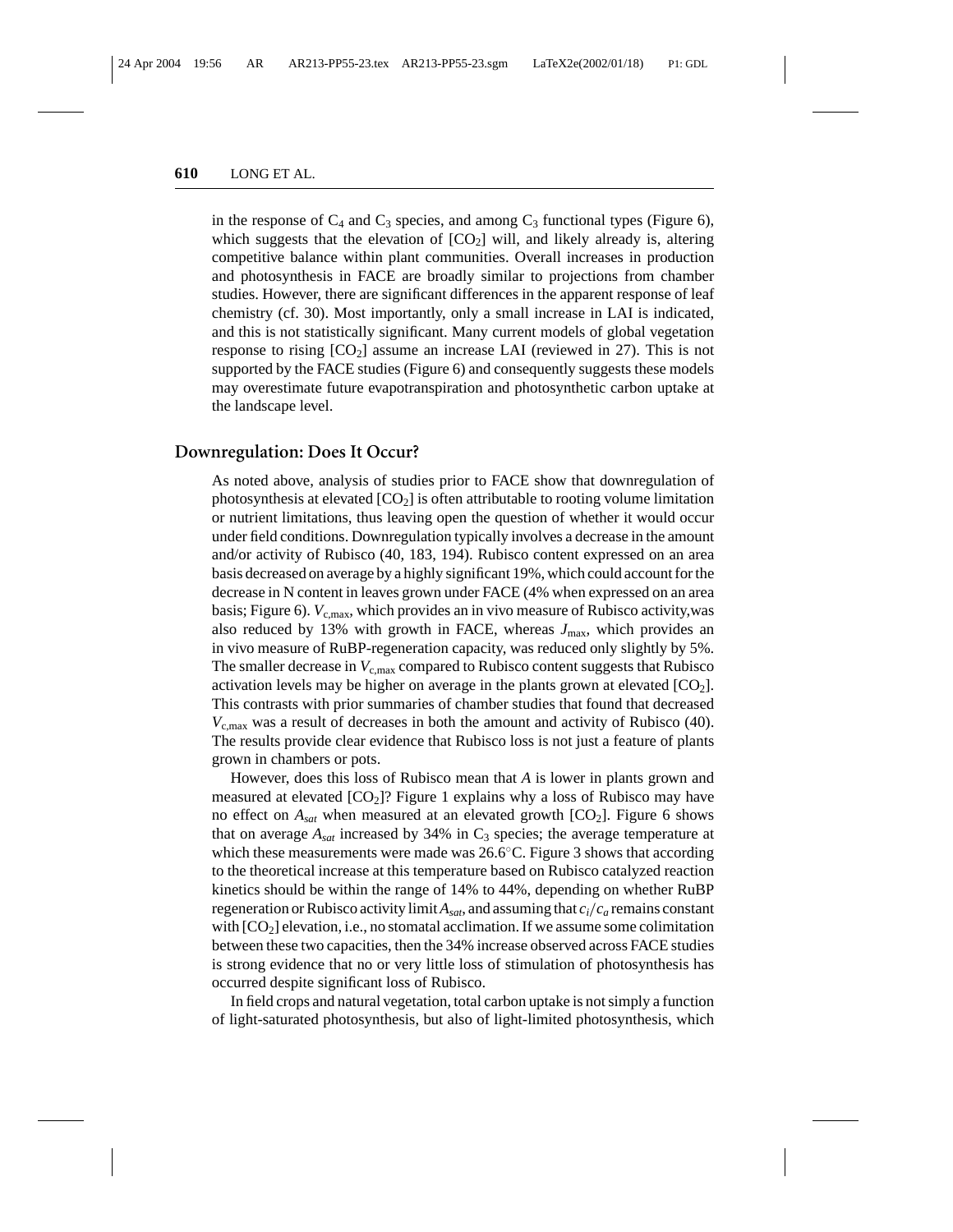may account for up to 50% of canopy carbon uptake. The initial slope of the response of *A* to photon flux (*Q*) is the maximum quantum yield of  $CO<sub>2</sub>$  uptake (*QY*) and the phase of photosynthesis that is exclusively light limited. Light-limited photosynthesis is determined by the rate of regeneration of RuBP, and will increase as  $[CO<sub>2</sub>]$  increases because less ATP and NADPH is diverted into photorespiratory metabolism, and therefore more is available for  $CO<sub>2</sub>$  uptake. The theoretical enhancement of *QY* by elevation of  $[CO_2]$  from 372–550  $\mu$  mol mol<sup>-1</sup> is given by the lower line in Figure 3, which predicts a 14% increase at the mean temperature of measurements in the FACE experiments. Some previous chamber experiments have shown that increases in  $QY$  with growth at elevated  $[CO_2]$  coincide almost exactly with theoretical expectation (119, 159); others have revealed a significant decrease in some species, implying significant downregulation of *QY* (20, 208). Across the FACE experiments, the observed increase is 13% and very close to theoretical expectation in the absence of downregulation. In contrast to findings in controlled environments and glasshouses (20), there is no evidence of downregulation of *QY* in the FACE studies.

As noted above, chamber studies have suggested that a decline in Rubisco reflects an overall decline in leaf N and protein content, implying that downregulation is part of a general decrease in investment in proteins under elevated  $[CO<sub>2</sub>]$ . This is consistent with a summary of chamber studies that found an average decrease in leaf N, total protein, and Rubisco of 17%, 14%, and 15%, respectively (40). The summary of the FACE studies (Figure 6) provides a different picture: a 20% decrease in Rubisco, but just a 4% decrease in N per unit leaf area. The large decrease in Rubisco is substantiated by a parallel decrease in *Vc*,*max* based on 221 independent sets of measurements. If we assume that Rubisco constitutes about 20% to 25% of leaf N, then decreased Rubisco could account for nearly all of the decrease in leaf N per unit area. However, there are many more observations of N than Rubisco, and not all of the studies of Rubisco report N content. The overall findings of FACE therefore suggest that Rubisco loss is a selective change. As observed in previous meta-analyses (2, 30, 209), growth at elevated  $[CO<sub>2</sub>]$  leads to large and significant increases in foliar carbohydrate content (Figure 6), indicative of a source-sink imbalance and consistent with feedback control of Rubisco content (Figure 4). No loss of stimulation of  $A_{sat}$  or  $QY$  at elevated [CO<sub>2</sub>] suggests that the changes that do occur should be regarded as acclimation [in the sense that they appear to fit the plant to the elevated  $[CO_2]$  growth conditions (see Figure 1)] rather than downregulation. Lower Rubisco levels without loss of stimulation of photosynthesis by elevated  $[CO<sub>2</sub>]$  may be explained if the levels found in plants grown at current ambient  $[CO<sub>2</sub>]$  are in excess at elevated  $[CO<sub>2</sub>]$ . The mean decrease in Rubisco may simply be eliminating part of this excess. Further evidence of a selective loss of Rubisco is provided by the statistically significant decrease in  $V_{c,max}/J_{max}$ . This is also reflected in changes in amounts of proteins within specific experiments. In ryegrass, a significant decrease in Rubisco occurred when levels of chloroplastic fructose-1:6-bisphosphatase (FB-Pase) and sedoheptulose-1:7-bisphosphatase (SBPase) (178) remained unchanged.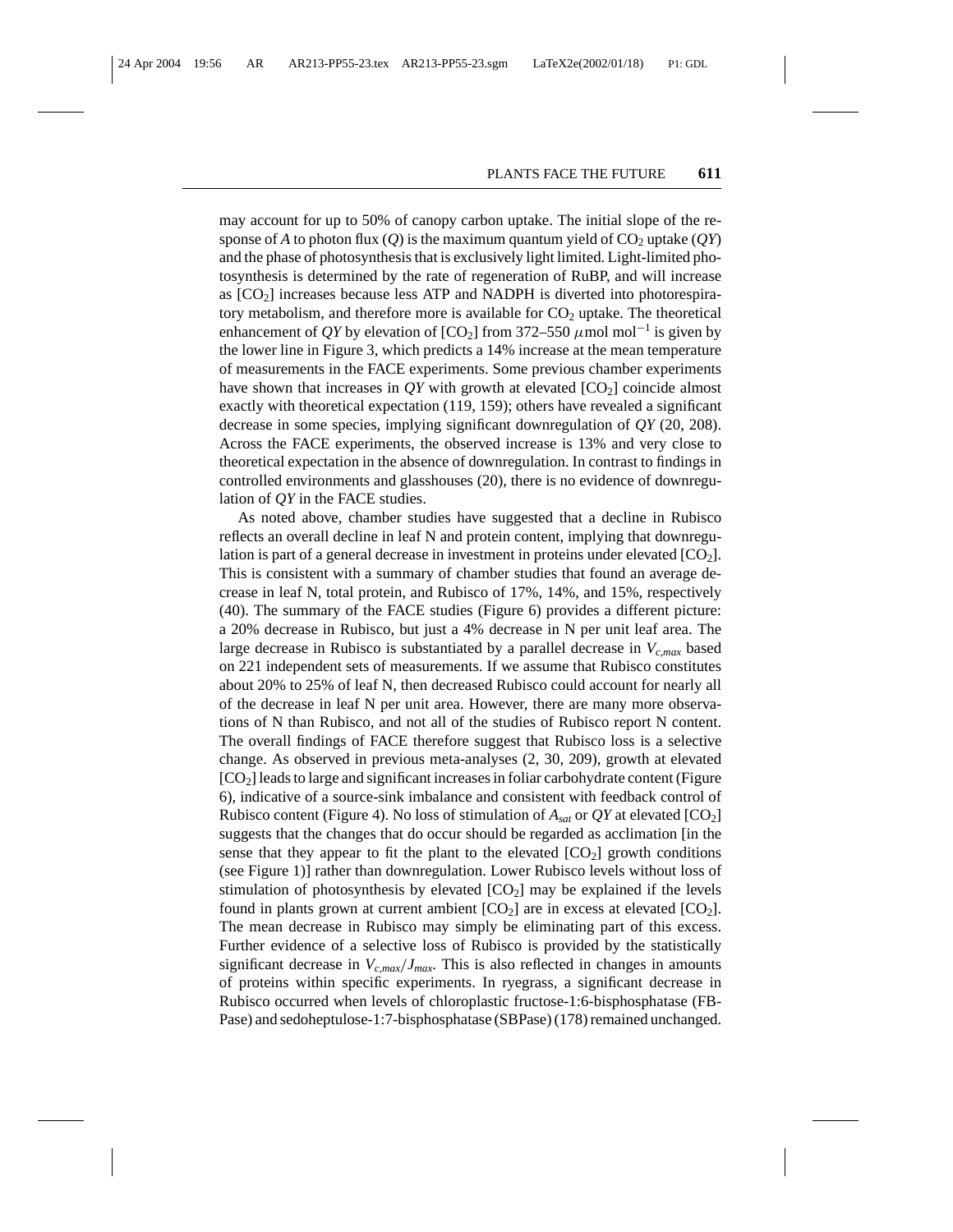Both enzymes may control RuBP regeneration and therefore *Jmax* (67, 170). In wheat, the ratio of the amount of Rubisco to chlorophyll proteins declined more rapidly at elevated than ambient  $[CO<sub>2</sub>]$  (150). Similar changes were observed in some chamber experiments (53). If decrease in Rubisco simply reflected a general loss of leaf N, this ratio would not be affected. Specific evidence that decline in Rubisco within FACE is an acclimatory response, in the sense that it better fits the plant to the changed environment, comes from the ETH FACE experiment with ryegrass in Switzerland. There was little loss of Rubisco at elevated  $[CO<sub>2</sub>]$ in ryegrass grown with a high N supply, but there was a significant loss at low N supply (178). However, the enhancement of  $A$  by elevated  $[CO_2]$  was the same in both N treatments  $(3)$ . The findings imply that N is not sequestered into Rubisco that would otherwise be in excess at elevated  $[CO<sub>2</sub>]$  when growth is strongly N limited, but that the decrease in Rubisco is insufficient to remove any enhancement of *A* by elevated  $[CO_2]$ .

Saxe et al. (184) concluded that downregulation of photosynthetic capacity was mostly associated with stressed plants, at least for trees. Our analysis revealed a significant difference in the way stressed plants or plants grown under low N fertilization conditions respond to FACE ( $Q_B = 23.41$ ,  $P < 0.005$ ). Plants grown under "unstressed conditions" showed a 9% reduction in  $V_{\text{c,max}}$ , whereas those grown under low N showed a 22% reduction in  $V_{c,max}$ . Is this a direct response to N supply or an indirect response through low N, limiting sink capacity for additional photosynthate and leading to the feedbacks illustrated in Figure 4. The FACE experiment with ryegrass (Table 1) provides one answer. In the low N treatment there was a highly significant decrease in Rubisco and  $V_{c,max}$ . However, when the crop was partially defoliated, levels returned close to those seen at ambient  $[CO<sub>2</sub>]$ . This implies that the response to low N is indirect, via sink/source balance, and when partial defoliation decreases source activity, Rubisco levels are restored (178). In summary, and by reference to Figure 4, the treatise of FACE studies suggests that feedback of sucrose cycling on Rubisco content does not cause a decrease in photosynthesis, but acts to increase the efficiency of N use by the plant.

Acclimation of  $V_{\rm c,max}$  in wheat grown under FACE conditions in Maricopa, Arizona, depended primarily on leaf position, leaf age, and crop development (1, 149, 150, 160), and secondarily on N fertilization level (1). Acclimation did not occur in the flag leaf of wheat, but in older shaded leaves (160), and was exacerbated by low N fertilization (1). The meta-analysis of all FACE studies also supports the claim that the leaf environment affects acclimation ( $Q_B = 34.63, P < 0.01$ ). Sun leaves or upper canopy leaves did not show any change in  $V_{c,max}$  with growth under FACE conditions whereas  $V_{c,max}$  was reduced by 10% in plants growing in lower levels of the canopy.

Körner (105) suggested that the most important criterion by which data should be grouped in meta-analysis of elevated  $[CO<sub>2</sub>]$  is plant age. Meta-analysis revealed a trend toward acclimation in old leaves but not in young leaves; however, the result was not statistically significant (confidence intervals overlapped with 1). Evidence from *Pinus taeda* grown at the FACE experiment in Duke Forest showed that age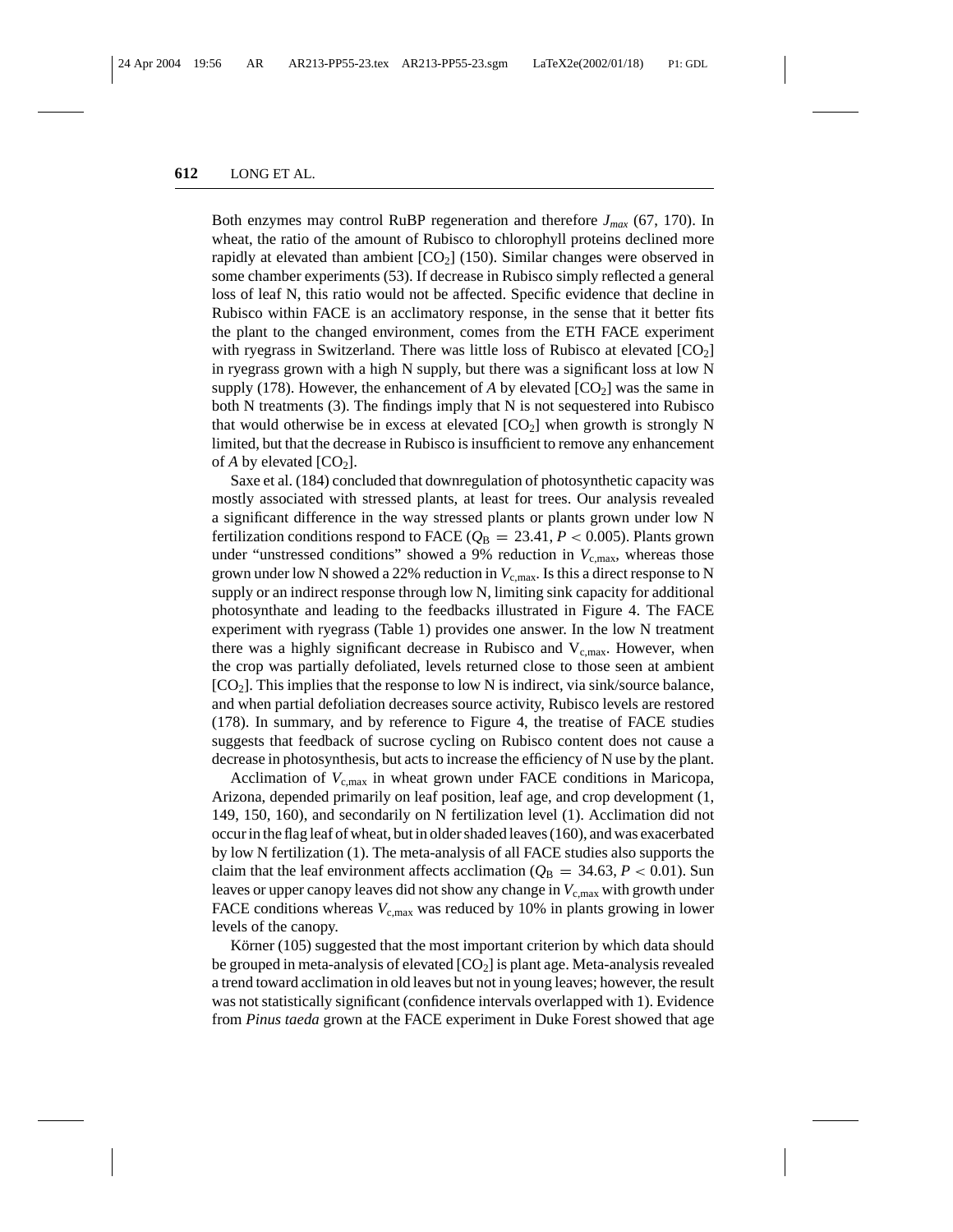of needles is an important factor in predicting acclimation (176). Rubisco activity and levels of the large subunit of Rubisco were 25% to 35% lower in FACEgrown needles over one year old, but unaffected in young needles (176). Similarly inferred loss of Rubisco from gas exchange measurements increased with age of both a perennial ryegrass and spring wheat crop (3, 160). N fertilization level, developmental stage, leaf age, and canopy position all affect the sink activity of plants, and therefore will likely affect the long-term response of Rubisco content to growth at elevated  $[CO<sub>2</sub>]$ .

**SUSTAINED INCREASE IN PHOTOSYNTHESIS?** Models have often projected that the initial stimulation of photosynthesis observed on elevation of  $[CO<sub>2</sub>]$  would be lost in the longer term not only because of feedback within the plant, but also because of feedback within the ecosystem where increased plant production would cause sequestration of nutrients in litter and soil organic matter (121). This system-level limitation is consistent with the apparent loss of stimulation of arctic sedge tundra after three years of treatment in chamber studies (158). Luo & Reynolds (121) projected that these feedbacks would result in a loss of stimulation within about six years in grassland systems and considerably longer in forest systems. The FACE experiment with ryegrass in Switzerland ran for 10 years, and provides perhaps the best dataset to test these model projections. There was no evidence of a decline in the stimulation of *A* with duration of the experiment, either in the high or low N treatment; stimulation in 2002 was almost identical to that observed when the swards were first established in 1993 (3). As noted above, in the FACE experiments in general, the average increase in *Asat* is close to theoretical expectation, implying that over their present duration there is no evidence that stimulation is transitory. However, the surprising lack of any significant increase in LAI across the FACE experiments might suggest that system feedbacks are at the level of the amount of leaf area produced, rather than the assimilatory capacity of that leaf area.

#### **Is C4 Photosynthesis Increased?**

On average,  $C_4$  photosynthesis increased by 10% and stomatal conductance decreased by 24% with growth in FACE (Figure 6). The increase reported in this analysis is much lower than the  $25\%$  increase in  $C_4$  photosynthesis reported for wild  $C_4$  Poaceae species (207); this is partially explained by the smaller elevation of  $[CO<sub>2</sub>]$  in the FACE studies. Our results further differ from those of previous studies (207, 222) in that the stimulation in photosynthesis was only significant for C4 crop species [*Sorghum bicolor* (L.) Moench and *Zea mays* (L.)] and not for the wild C4 grassland species [*Andropogon gerardii* Vit., *Schizachyrium scoparium* (Mich.) Nash, *Sorghastrum nutans* (L.) Nash] (Figure 6). All wild C<sub>4</sub> grassland species in this meta-analysis were grown on the nutrient-poor, sandy soils at the Cedar Creek Natural History Area in east-central Minnesota, conditions that might be expected to favor a response to increased  $[CO<sub>2</sub>]$  were PEP carboxylase levels lowered by nutrient deficiency to a level that it became limiting at present ambient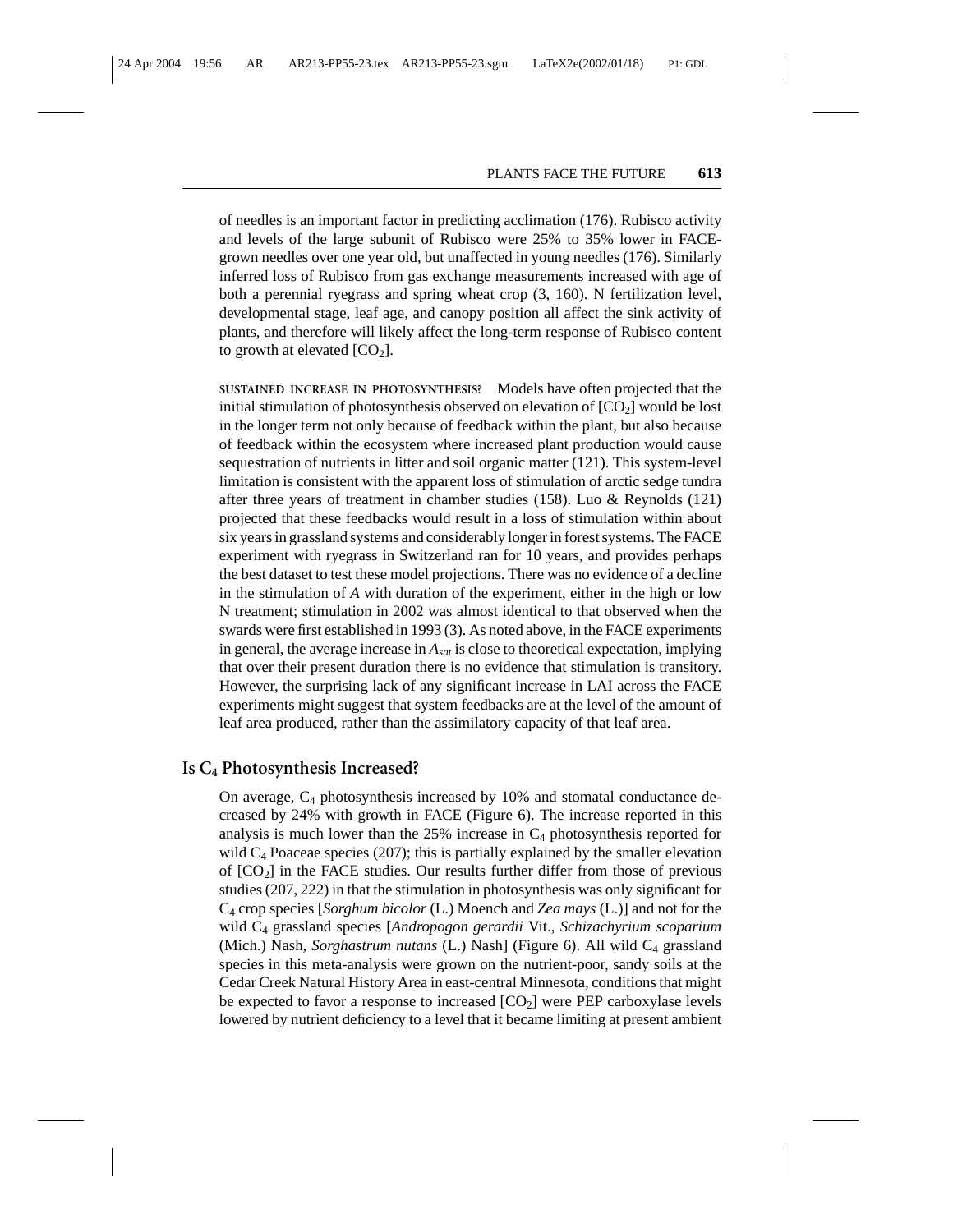[CO2]. This finding is consistent with the theoretical analysis of Ghannoum et al.  $(55)$ , which concluded that bundle sheath leakiness, direct  $CO<sub>2</sub>$  fixation in the bundle sheath, or the presence of  $C_3$ -like photosynthesis in young  $C_4$  leaves are unlikely explanations for the high  $CO_2$  responsiveness of  $C_4$  photosynthesis. Stimulation of  $C_4$  photosynthesis in maize was associated with greater intercellular  $[CO_2]$ , lower stomatal conductance and transpiration, and corresponded to transient drought events, but was absent following periods of heavy rainfall (110).

Previous chamber studies of elevated  $[CO<sub>2</sub>]$  effects show a 49% decrease in phospho-enol pyruvate carboxylase (PEPC) in sorghum (213) and a 23% decrease in carboxylation efficiency in maize (124), implying a loss of Rubisco activity in vivo and a decrease in in vivo PEPc activity. Watling et al. (213) also found a significant decrease of about  $12\%$  in  $CO<sub>2</sub>$  saturated photosynthesis. By contrast, there was no significant change in PEPc or Rubisco in mature, FACE-grown sorghum leaves (206). However, photosynthesis and production were strongly enhanced by drought in this study. The variation in response to elevated  $[CO<sub>2</sub>]$  is probably attributed to differences in chamber versus field-growth conditions, which may include the lower increase in  $[CO<sub>2</sub>]$  and much higher photon flux of the field studies. To date, the FACE studies provide no evidence of the photosynthetic acclimation observed in chamber studies of  $C_4$  species, but are consistent with the hypothesis that increased photosynthesis and production result from conservation of soil moisture due to decreased stomatal conductance by a highly significant 24% in the FACE studies (Figure 6).

#### **Is There an Independent Acclimation of Stomatal Function?**

Stomatal conductance decreased on average by 20% for  $C_3$  plants grown in elevated  $[CO<sub>2</sub>]$  in FACE, encompassing more than 200 independent measurements (Figure 6). This decrease is consistent with the reduction in *g*<sup>s</sup> reported for 28 species with growth at elevated  $[CO_2]$  (40). Stomatal sensitivity to elevated  $[CO_2]$  is not lost over time with growth in FACE. In experiments with perennial plants, the decrease in *g*<sup>s</sup> was the same in the first year of the experiment as in subsequent years (3, 59, 113, 153, 219). The theoretical stimulation of photosynthesis in the absence of any change in the activity of Rubisco and capacity for regeneration of RuBP (Figure 3) against which we have compared actual stimulations assume that  $c_i/c_a$ is unchanged. This only occurs if the decrease in stomatal conductance exactly balances the increase in external  $[CO<sub>2</sub>]$  and increase in *A*. Remarkably, across 45 independent measurements in FACE, *ci*/*ca* remained unchanged. Although a small (3%) decrease was indicated, this was not statistically significant (Figure 6). Actual mean  $c_i/c_a$  was 0.72 in control and 0.70 at elevated  $[CO_2]$  in these FACE studies. This agrees closely with the conclusions of an earlier summary of chamber studies (40), which found no effect of growth at elevated  $[CO_2]$  on  $c_i/c_a$ . As noted above, there was no change in LAI with growth under FACE conditions (Figure 6). Thus, reduced  $g_s$  should lead to reduced stand evapotranspiration and increased soil water content.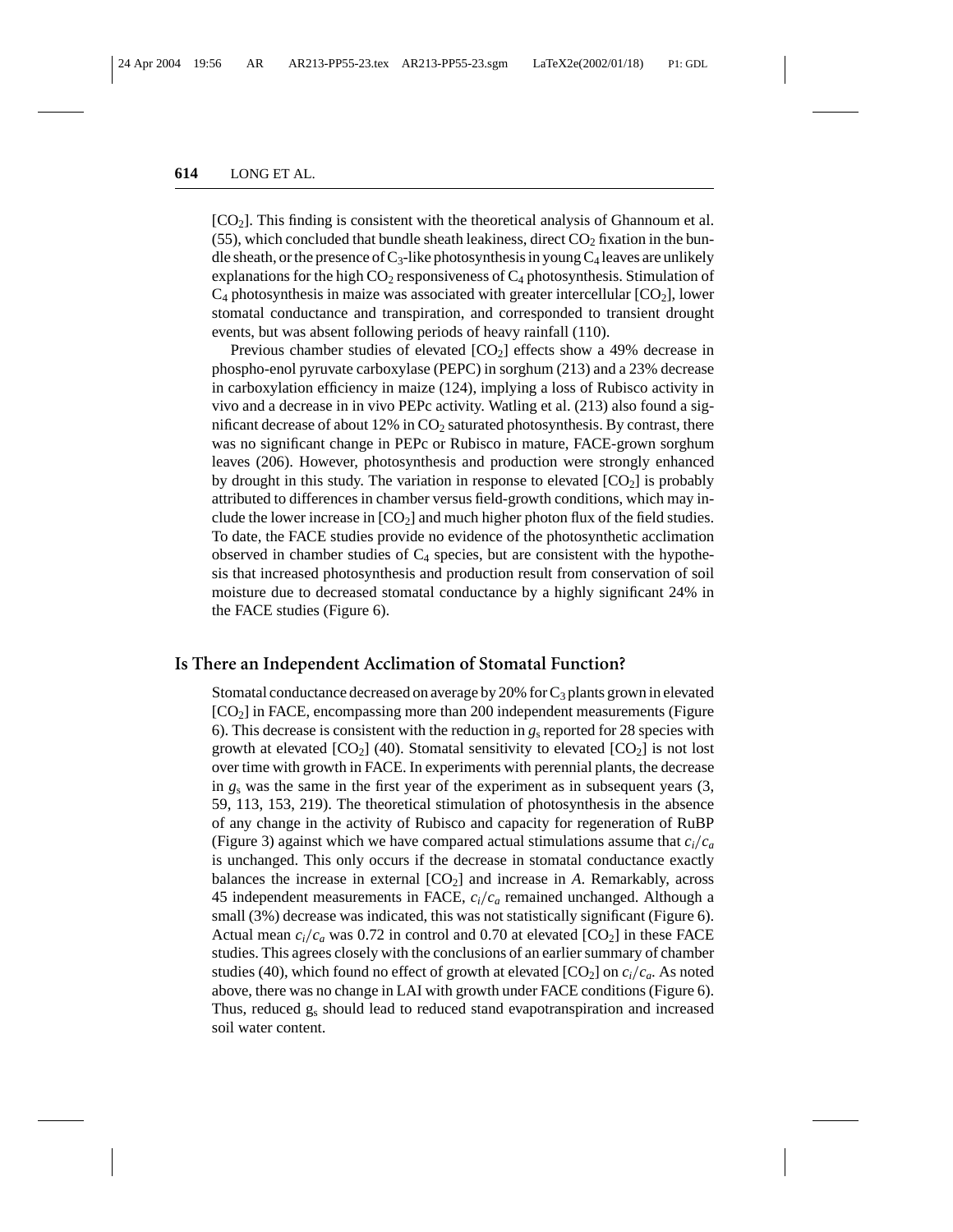### **Does Increased Photosynthesis Translate into Increased Production?**

The increase in light-saturated photosynthesis was  $34\%$  for  $C_3$  plants grown under FACE conditions. Daily carbon uptake was stimulated slightly less (by 29%), whereas dry matter production and seed yield were increased to an even lesser extent (20% and 24%, respectively). This trend, that the yield response is less than the photosynthetic response, is consistent with a meta-analysis of more than 100 chamber studies of soybeans grown at elevated  $[CO<sub>2</sub>]$  (2), and modeled for a number of cereals and legumes  $(58)$ . Sorghum was the only  $C_4$  species for which seed yield information was available for our analysis. The average increase in *S. bicolor* photosynthesis was 21% (24, 25, 218), but the average 7% increase in seed yield was not significant (23, 38, 161).

#### **CONCLUSION**

FACE was developed as a means to grow plants in the field at a controlled elevation of  $[CO<sub>2</sub>]$  under fully open-air conditions. FACE studies now provide our most realistic estimates of how plants in their native environments will respond to the atmospheric  $[CO_2]$  predicted for the middle of this century, and our best validation data for models predicting the responses of natural vegetation and crops to this ongoing change. Predictions, from earlier enclosure studies, that stimulation of photosynthesis and production would be transient have not been borne out in FACE. Given that the longest running FACE experiment was 10 years, that prediction cannot be ruled out, particularly for long-lived species. A quantitative meta-analytic summary of the 93 peer-reviewed publications reporting plant responses in FACE show trends that agree with parallel summaries of enclosure studies; however, important quantitative differences emerge. Averaged across these studies, lightsaturated  $C_3$  photosynthesis increased by 34% and production by 20%, somewhat less than forecast by enclosure studies. Also in contrast, LAI is not significantly increased, with very important implications for projecting the response of future vegetation to predicted increase in  $[CO<sub>2</sub>]$ . In common with many enclosure studies, Rubisco content was decreased by about 20%, but in contrast there was little change in capacity for Ribulose-1,5-bisphosphate regeneration and little or no effect on photosynthetic rate at elevated  $[CO<sub>2</sub>]$ . Also in contrast to enclosure studies, the loss of Rubisco cannot be explained as the result of an overall decline in leaf N, but instead appears specific and accounts for most of the decrease in N per unit of leaf area. These results suggest that loss of Rubisco in FACE is more appropriately described as an acclimatory change benefiting N use efficiency rather than as downregulation. Both genetic and experimental modifications of source-sink balance in FACE provide results consistent with current models of carbohydrate feedback on Rubisco expression. Unlike in chamber studies, there is no evidence of acclimation in  $C_4$  species, and increases in photosynthesis and production are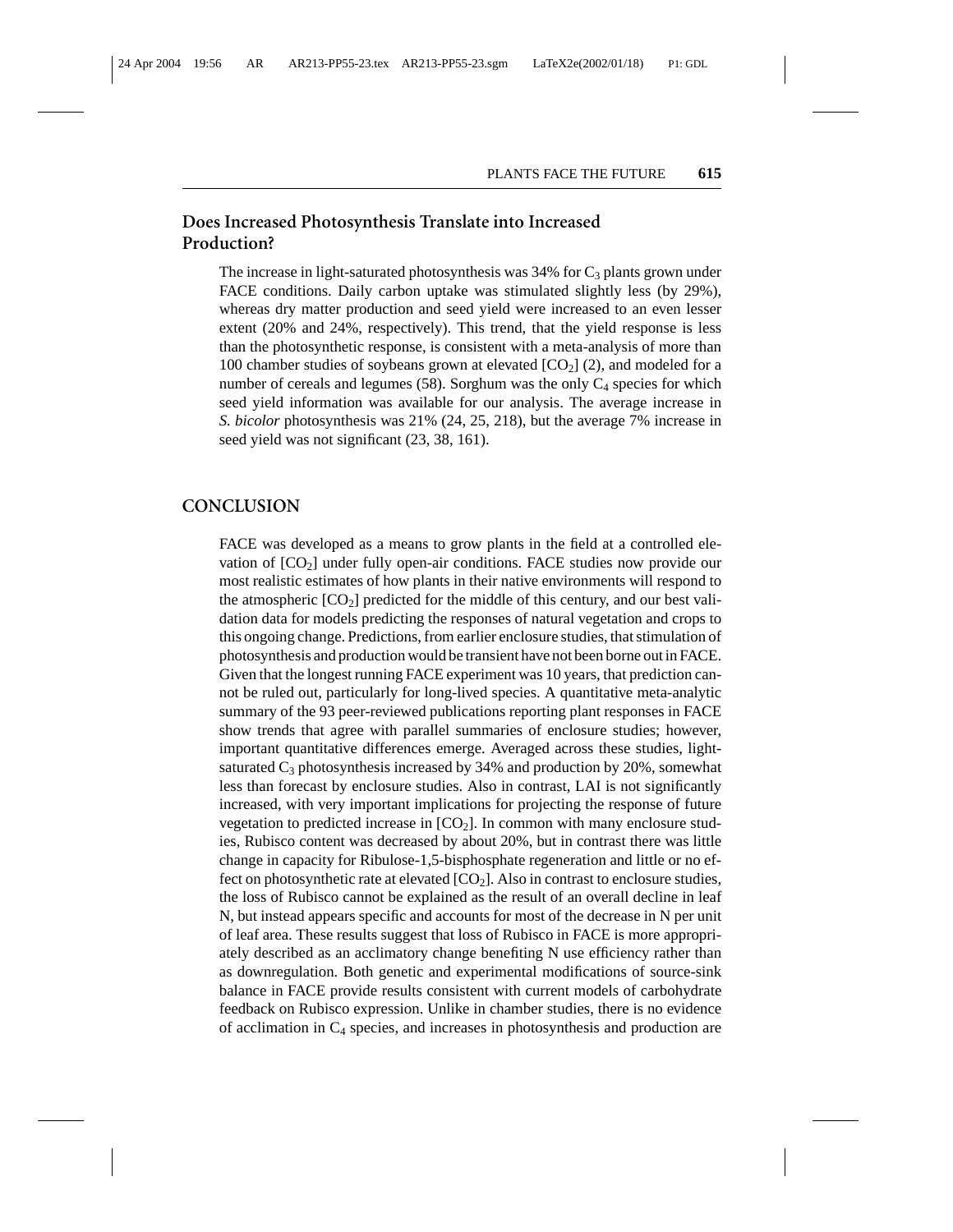consistent with the hypothesis that this results from improved water use, because stomatal conductance is decreased on average by 20%. The findings have important implications both for predicting the future terrestrial biosphere and understanding how crops may need to be adapted to the changed and changing atmosphere.

#### **ACKNOWLEDGMENTS**

A. R. was supported by the U.S. Department of Energy Office of Science Contract No. DE-AC02-98CH10886 to Brookhaven National Laboratory.

#### **The** *Annual Review of Plant Biology* **is online at http://plant.annualreviews.org**

#### **LITERATURE CITED**

- 1. Adam NR, Wall GW, Kimball BA, Pinter PJ, LaMorte RL, et al. 2000. Acclimation response of spring wheat in a free-air  $CO<sub>2</sub>$  enrichment (FACE) atmosphere with variable soil nitrogen regimes. 1. Leaf position and phenology determine acclimation response. *Photosynth. Res.* 66:65– 77
- 2. Ainsworth EA, Davey PA, Bernacchi CJ, Dermody OJ, Heaton EA, et al. 2002. A meta-analysis of elevated  $[CO<sub>2</sub>]$  effects on soybean (Glycine max) physiology, growth and yield. *Global Change Biol.* 8:695–709
- 3. Ainsworth EA, Davey PA, Hymus GJ, Osborne CP, Rogers A, et al. 2003. Is stimulation of leaf photosynthesis by elevated carbon dioxide concentration maintained in the long term? A test with Lolium perenne grown for 10 years at two nitrogen fertilization levels under free air  $CO<sub>2</sub>$ enrichment (FACE). *Plant Cell Environ.* 26:705–14
- 4. Ainsworth EA, Rogers A, Blum H, Nosberger J, Long SP. 2003. Variation in acclimation of photosynthesis in Trifolium repens after eight years of exposure to Free-Air CO<sub>2</sub> Enrichment (FACE). *J. Exp. Bot.* 54: 2769–74
- 5. Ainsworth EA, Rogers A, Nelson R, Long SP. 2004. Testing the "source-sink" hypothesis of down-regulation of photosynthesis in elevated  $[CO<sub>2</sub>]$  with sin-

gle gene substitutions in Glycine max. *Agric. For. Meteorol.* In press (doi: 10.1016/j.agrformet. 2003.09.002)

- 6. Amthor JS. 1995. Terrestrial higher-plant response to increasing atmospheric  $[CO<sub>2</sub>]$ in relation to the global carbon-cycle. *Global Change Biol.* 1:243–74
- 7. Amthor JS. 2000. Direct effect of elevated  $CO<sub>2</sub>$  on nocturnal in situ leaf respiration in nine temperate deciduous tree species is small. *Tree Physiol.* 20:139–44
- 8. Amthor JS, Koch GW, Willms JR, Layzell DB. 2001. Leaf  $O_2$  uptake in the dark is independent of coincident  $CO<sub>2</sub>$  partial pressure. *J. Exp. Bot.* 52:2235–38
- 9. Arp WJ. 1991. Effects of source-sink relations on photosynthetic acclimation to elevated CO2.*Plant Cell Environ.* 14:869– 75
- 10. Bernacchi CJ, Calfapietra C, Davey PA, Wittig VE, Scarascia-Mugnozza GE, et al. 2003. Photosynthesis and stomatal conductance responses of poplars to freeair CO<sub>2</sub> enrichment (PopFACE) during the first growth cycle and immediately following copice. *New Phytol.* 159:609– 21
- 11. Bernacchi CJ, Pimentel C, Long SP. 2003. In vivo temperature response functions of parameters required to model RuBPlimited photosynthesis. *Plant Cell Environ.* 26:1419–30
- 12. Bernacchi CJ, Singsaas EL, Pimentel C,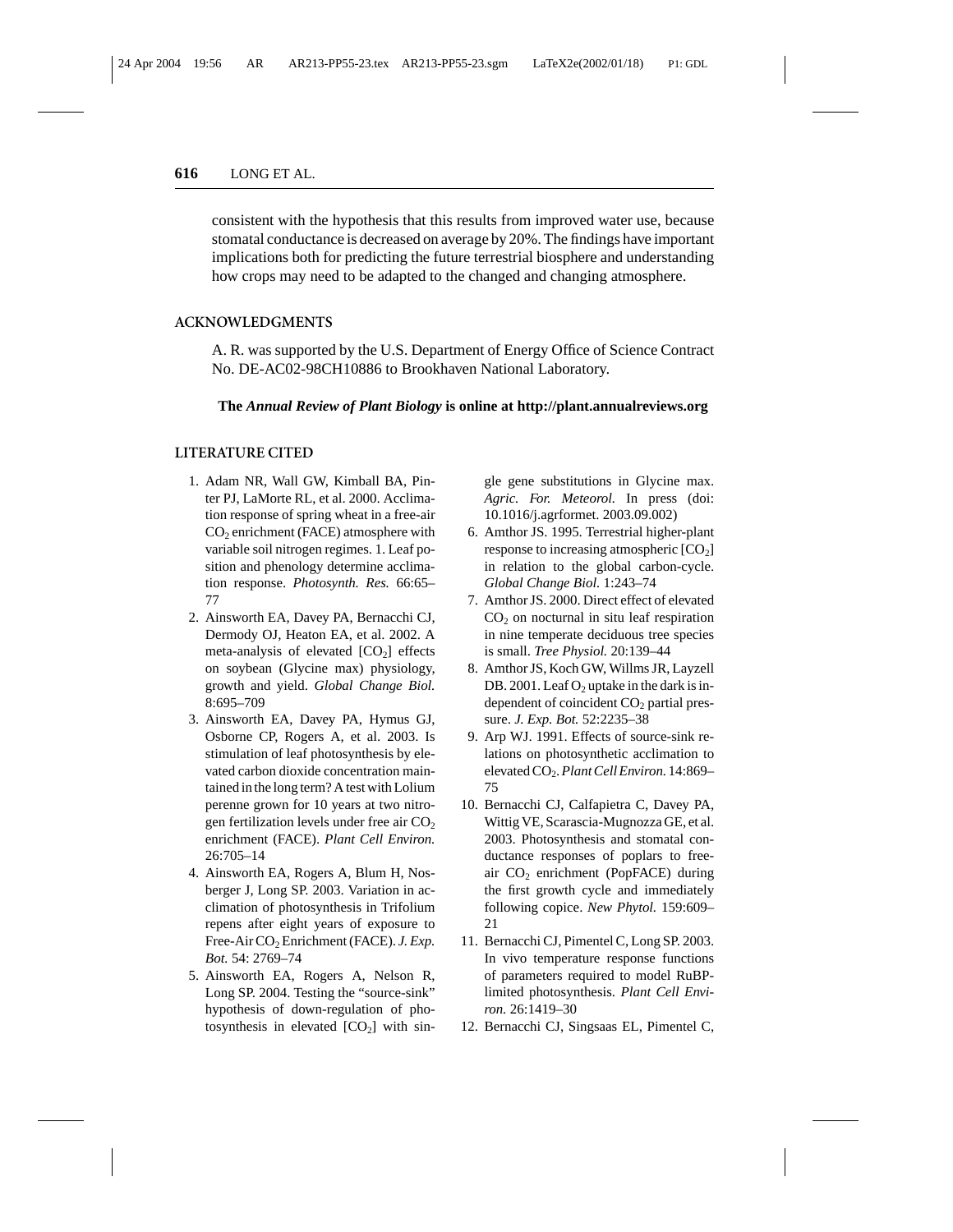Portis AR, Long SP. 2001. Improved temperature response functions for models of Rubisco-limited photosynthesis. *Plant Cell Environ.* 24:253–59

- 13. Bhattacharya NC, Radin JW, Kimball BA, Mauney JR, Hendrey GR, et al. 1994. Leaf water relations of cotton in a free-air  $CO<sub>2</sub>$ enriched environment. *Agric. For. Meteorol.* 70:171–82
- 14. Billings SA, Zitzer SF, Weatherly H, Schaeffer SM, Charlet T, et al. 2003. Effects of elevated carbon dioxide on green leaf tissue and leaf litter quality in an intact Mojave desert ecosystem.*Global Change Biol.* 9:729–35
- 15. Bindi M, Fibbi L, Miglietta F. 2001. Free-Air  $CO<sub>2</sub>$  Enrichment (FACE) of grapevine (Vitis vinifera L.): II. Growth and quality of grape and wine in response to elevated CO<sub>2</sub> concentrations. *Eur. J. Agron.* 14:145–55
- 16. Brooks TJ, Wall GW, Pinter PJ, Kimball BA, LaMorte RL, et al. 2000. Acclimation response of spring wheat in a free-air  $CO<sub>2</sub>$ enrichment (FACE) atmosphere with variable soil nitrogen regimes. 3. Canopy architecture and gas exchange. *Photosynth. Res.* 66:97–108
- 17. Bryant J, Taylor G, Frehner M. 1998. Photosynthetic acclimation to elevated  $CO<sub>2</sub>$  is modified by source:sink balance in three component species of chalk grassland swards grown in a free air carbon dioxide enrichment (FACE) experiment. *Plant Cell Environ.* 21:159–68
- 18. Bucher JB, Tarjan DP, Siegwolf RTW, Saurer M, Blum H, Hendrey GR. 1998. Growth of a deciduous tree seedling community in response to elevated  $CO<sub>2</sub>$  and nutrient supply. *Chemosphere* 36:777– 82
- 19. Buckley T, Mott K, Farquhar G. 2003. A hydromechanical and biochemical model of stomatal conductance. *Plant Cell Environ.* 26:1767–85
- 20. Bunce JA, Ziska LH. 1999. Impact of measurement irradiance on acclimation of photosynthesis to elevated  $CO<sub>2</sub>$  concen-

tration in several plant species. *Photosynthetica* 37:509–17

- 21. Bush DR. 1999. Sugar transporters in plant biology. *Curr. Opin. Plant Biol.* 2: 187–91
- 22. Collatz GJ, Ribascarbo M, Berry JA. 1992. Coupled photosynthesis-stomatal conductance model for leaves of C4 plants. *Aust. J. Plant Physiol.* 19:519– 38
- 23. Conley MM, Kimball BA, Brooks TJ, Pinter PJ, Hunsaker DJ, et al. 2001.  $CO<sub>2</sub>$ enrichment increases water-use efficiency in sorghum. *New Phytol.* 151:407–12
- 24. Cousins AB, Adam NR, Wall GW, Kimball BA, Pinter PJ, et al. 2001. Reduced photorespiration and increased energyuse efficiency in young  $CO<sub>2</sub>$ -enriched sorghum leaves. *New Phytol.* 150:275–84
- 25. Cousins AB, Adam NR, Wall GW, Kimball BA, Pinter PJ, et al. 2002. Photosystem II energy use, non-photochemical quenching and the xanthophyll cycle in Sorghum bicolor grown under drought and free-air  $CO<sub>2</sub>$  enrichment (FACE) conditions. *Plant Cell Environ.* 25:1551–59
- 26. Craine JM, Reich PB. 2001. Elevated  $CO<sub>2</sub>$ and nitrogen supply alter leaf longevity of grassland species. *New Phytol.* 150:397– 403
- 27. Cramer W, Bondeau A, Woodward FI, Prentice IC, Betts RA, et al. 2001. Global response of terrestrial ecosystem structure and function to  $CO<sub>2</sub>$  and climate change: results from six dynamic global vegetation models. *Global Change Biol.* 7:357– 73
- 28. Curtis PS. 1996. A meta-analysis of leaf gas exchange and nitrogen in trees grown under elevated carbon dioxide. *Plant Cell Environ.* 19:127–37
- 29. Curtis PS, Vogel CS, Wang XZ, Pregitzer KS, Zak DR, et al. 2000. Gas exchange, leaf nitrogen, and growth efficiency of Populus tremuloides in a  $CO<sub>2</sub>$ -enriched atmosphere. *Ecol. Appl.* 10:3–17
- 30. Curtis PS, Wang XZ. 1998. A metaanalysis of elevated  $CO<sub>2</sub>$  effects on woody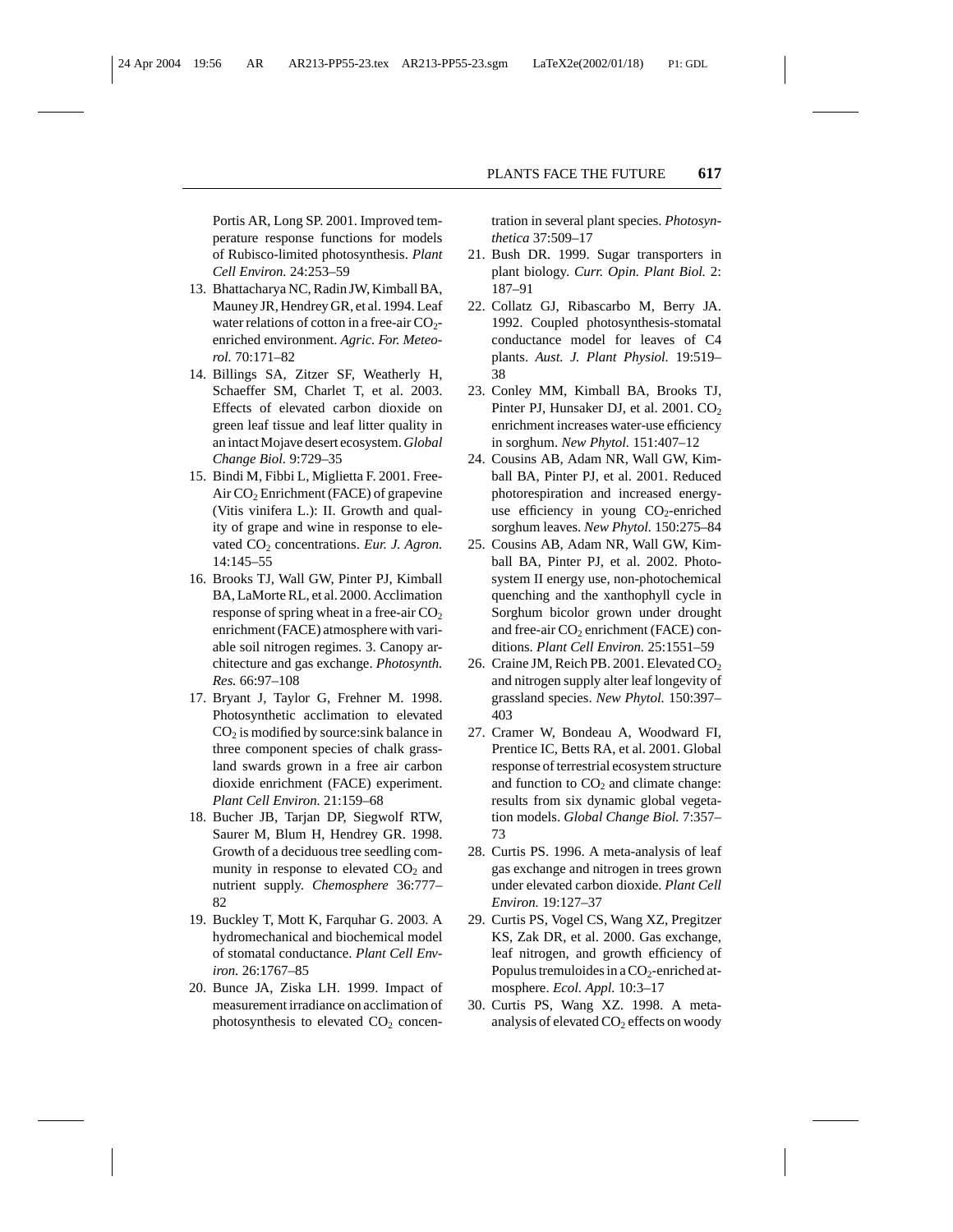plant mass, form, and physiology.*Oecologia* 113:299–313

- 31. Deleted in proof
- 32. Daepp M, Suter D, Almeida JPF, Isopp H, Hartwig UA, et al. 2000. Yield response of Lolium perenne swards to free air  $CO<sub>2</sub>$ enrichment increased over six years in a high N input system on fertile soil. *Global Change Biol.* 6:805–16
- 33. Davey P, Hunt S, Hymus G, Drake B, DeLucia E, et al. 2004. Respiratory oxygen uptake is not decreased by an instantaneous elevation of  $[CO<sub>2</sub>]$ , but is increased by long-term growth in the field at elevated [CO<sub>2</sub>]. *Plant Physiol.* 134:520-27
- 34. Day FP, Weber EP, Hinkle CR, Drake BG. 1996. Effects of elevated atmospheric  $CO<sub>2</sub>$  on fine root length and distribution in an oak-palmetto scrub ecosystem in central Florida. *Global Change Biol.* 2:143– 48
- 35. DeLucia EH, George K, Hamilton JG. 2002. Radiation-use efficiency of a forest exposed to elevated concentrations of atmospheric carbon dioxide. *Tree Physiol.* 22:1003–10
- 36. DeLucia EH, Thomas RB. 2000. Photosynthetic responses to  $CO<sub>2</sub>$  enrichment of four hardwood species in a forest understory. *Oecologia* 122:11–19
- 37. dePury DGG, Farquhar GD. 1997. Simple scaling of photosynthesis from leaves to canopies without the errors of big-leaf models. *Plant Cell Environ.* 20:537–57
- 38. Derner JD, Johnson HB, Kimball BA, Pinter PJ, Polley HW, et al. 2003. Aboveand below-ground responses of C3-C4 species mixtures to elevated  $CO<sub>2</sub>$  and soil water availability. *Global Change Biol.* 9:452–60
- 39. Drake BG, Azcon-Bieto J, Berry J, Bunce J, Dijkstra P, et al. 1999. Does elevated atmospheric  $CO<sub>2</sub>$  concentration inhibit mitochondrial respiration in green plants? *Plant Cell Environ.* 22:649–57
- 40. Drake BG, Gonzàlez-Meler MA, Long SP. 1997. More efficient plants: A con-

sequence of rising atmospheric  $CO<sub>2</sub>$ ? *Annu. Rev. Plant Physiol. Plant Mol. Biol.* 48:609–39

- 41. Drake BG, Leadley PW, Arp WJ, Nassiry D, Curtis PS. 1989. An open top chamber for field studies of elevated atmospheric  $CO<sub>2</sub>$  concentration on saltmarsh vegetation. *Funct. Ecol.* 3:363–71
- 42. Edwards GR, Clark H, Newton PCD. 2001. The effects of elevated  $CO<sub>2</sub>$  on seed production and seedling recruitment in a sheep-grazed pasture. *Oecologia* 127:383–94
- 43. Ellsworth DS. 1999.  $CO<sub>2</sub>$  enrichment in a maturing pine forest: are  $CO<sub>2</sub>$  exchange and water status in the canopy affected? *Plant Cell Environ.* 22:461–72
- 44. Ellsworth DS, Oren R, Huang C, Phillips N, Hendrey GR. 1995. Leaf and canopy responses to elevated  $CO<sub>2</sub>$  in a pine forest under free-air CO<sub>2</sub> enrichment. Oecologia 104:139–46
- 45. Farage PK, McKee IF, Long SP. 1998. Does a low nitrogen supply necessarily lead to acclimation of photosynthesis to elevated CO2? *Plant Physiol.* 118:573–80
- 46. Farquhar GD, von Caemmerer S, Berry JA. 1980. A biochemical model of photosynthetic  $CO<sub>2</sub>$  assimilation in leaves of  $C<sub>3</sub>$ species. *Planta* 149:78–90
- 47. Farrar J, Pollock C, Gallagher J. 2000. Sucrose and the integration of metabolism in vascular plants. *Plant Sci.* 154:1–11
- 48. Field CB, Avissar R. 1998. Bidirectional interactions between the biosphere and the atmosphere-Introduction. *Global Change Biol.* 4:459–60
- 49. Field CB, Lund CP, Chiariello NR, Mortimer BE. 1997.  $CO<sub>2</sub>$  effects on the water budget of grassland microcosm communities. *Global Change Biol.* 3:197– 206
- 50. Fischer BU, Frehner M, Hebeisen T, Zanetti S, Stadelmann F, et al. 1997. Source-sink relations in Lolium perenne L. as reflected by carbohydrate concentrations in leaves and pseudo-stems during regrowth in a free-air carbon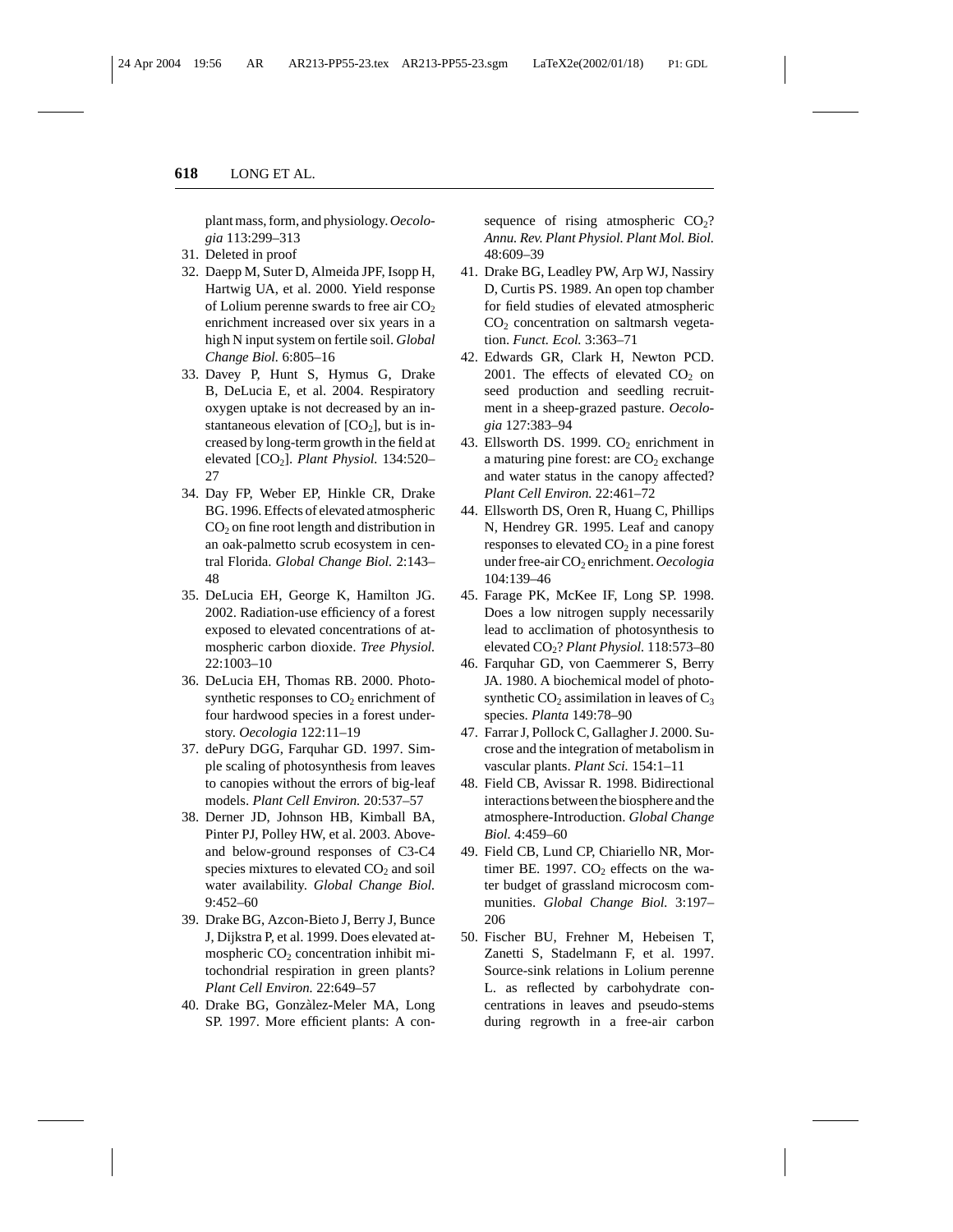dioxide enrichment (FACE) experiment. *Plant Cell Environ.* 20:945–52

- 51. Garcia RL, Long SP, Wall GW, Osborne CP, Kimball BA, et al. 1998. Photosynthesis and conductance of spring-wheat leaves: field response to continuous freeair atmospheric CO<sub>2</sub> enrichment. *Plant Cell Environ.* 21:659–69
- 52. Geider RJ, Delucia EH, Falkowski PG, Finzi AC, Grime JP, et al. 2001. Primary productivity of planet earth: biological determinants and physical constraints in terrestrial and aquatic habitats. *Global Change Biol.* 7:849–82
- 53. Geiger M, Haake V, Ludewig F, Sonnewald U, Stitt M. 1999. The nitrate and ammonium nitrate supply have a major influence on the response of photosynthesis, carbon metabolism, nitrogen metabolism and growth to elevated carbon dioxide in tobacco. *Plant Cell Environ.* 22:1177– 99
- 54. Ghannoum O, von Caemmerer S, Conroy JP. 2001. Plant water use efficiency of 17 Australian NAD-ME and NADP-ME C4 grasses at ambient and elevated CO<sub>2</sub> partial pressure. Aust. J. Plant Phys*iol.* 28:1207–17
- 55. Ghannoum O, von Caemmerer S, Ziska LH, Conroy JP. 2000. The growth response of  $C_4$  plants to rising atmospheric CO<sub>2</sub> partial pressure: a reassessment. *Plant Cell Environ.* 23:931–42
- 56. Gielen B, Calfapietra C, Sabatti M, Ceulemans R. 2001. Leaf area dynamics in a closed poplar plantation under free-air carbon dioxide enrichment. *Tree Physiol.* 21:1245–55
- 57. Gonzàlez-Meler MA, Siedow JN. 1999. Direct inhibition of mitochondrial respiratory enzymes by elevated  $CO<sub>2</sub>$ : does it matter at the tissue or whole-plant level? *Tree Physiol.* 19:253–59
- 58. Grashoff C, Dijkstra P, Nonhebel S, Schapendonk AHCM, Van de Geijn SC. 1995. Effects of climate change on productivity of cereals and legumes; model evaluation of observed year-to-year vari-

ability of the CO2 response. *Global Change Biol.* 1:1142–50

- 59. Gunderson CA, Sholtis JD, Wullschleger SD, Tissue DT, Hanson PJ, Norby RJ. 2002. Environmental and stomatal control of photosynthetic enhancement in the canopy of a sweetgum (Liquidambar styraciflua L.) plantation during 3 years of CO2 enrichment. *Plant Cell Environ.* 25:379–93
- 60. Hacour A, Craigon J, Vandermeiren K, Ojanpera K, Pleijel H, et al. 2002.  $CO<sub>2</sub>$  and ozone effects on canopy development of potato crops across Europe. *Eur. J. Agron.* 17:257–72
- 61. Halford NG, Purcell PC, Hardie DG. 1999. Is hexokinase really a sugar sensor in plants? *Trends Plant Sci.* 4:117–20
- 62. Hamerlynck EP, Huxman TE, Charlet TN, Smith SD. 2002. Effects of elevated  $CO<sub>2</sub>$ (FACE) on the functional ecology of the drought-deciduous Mojave Desert shrub, Lycium andersonii. *Environ. Exp. Bot.* 48:93–106
- 63. Hamerlynck EP, Huxman TE, Nowak RS, Redar S, Loik ME, et al. 2000. Photosynthetic responses of Larrea tridentata to a step-increase in atmospheric  $CO<sub>2</sub>$  at the Nevada Desert FACE facility. *J. Arid Environ.* 44:425–36
- 64. Hamilton JG, Thomas RB, DeLucia EH. 2001. Direct and indirect effects of elevated  $CO<sub>2</sub>$  on leaf respiration in a forest ecosystem.*Plant Cell Environ.* 24:975–82
- 65. Hanstein SM, Felle HH. 2002.  $CO<sub>2</sub>$ triggered chloride release from guard cells in intact fava bean leaves. Kinetics of the onset of stomatal closure. *Plant Physiol.* 130:940–50
- 66. Harley PC, Sharkey TD. 1991. An improved model of C3 photosynthesis at high  $CO_2$ -reversed  $O_2$  sensitivity explained by lack of glycerate reentry into the chloroplast. *Photosynth. Res.* 27:169– 78
- 67. Harrison EP, Olcer H, Lloyd JC, Long SP, Raines CA. 2001. Small decreases in SBPase cause a linear decline in the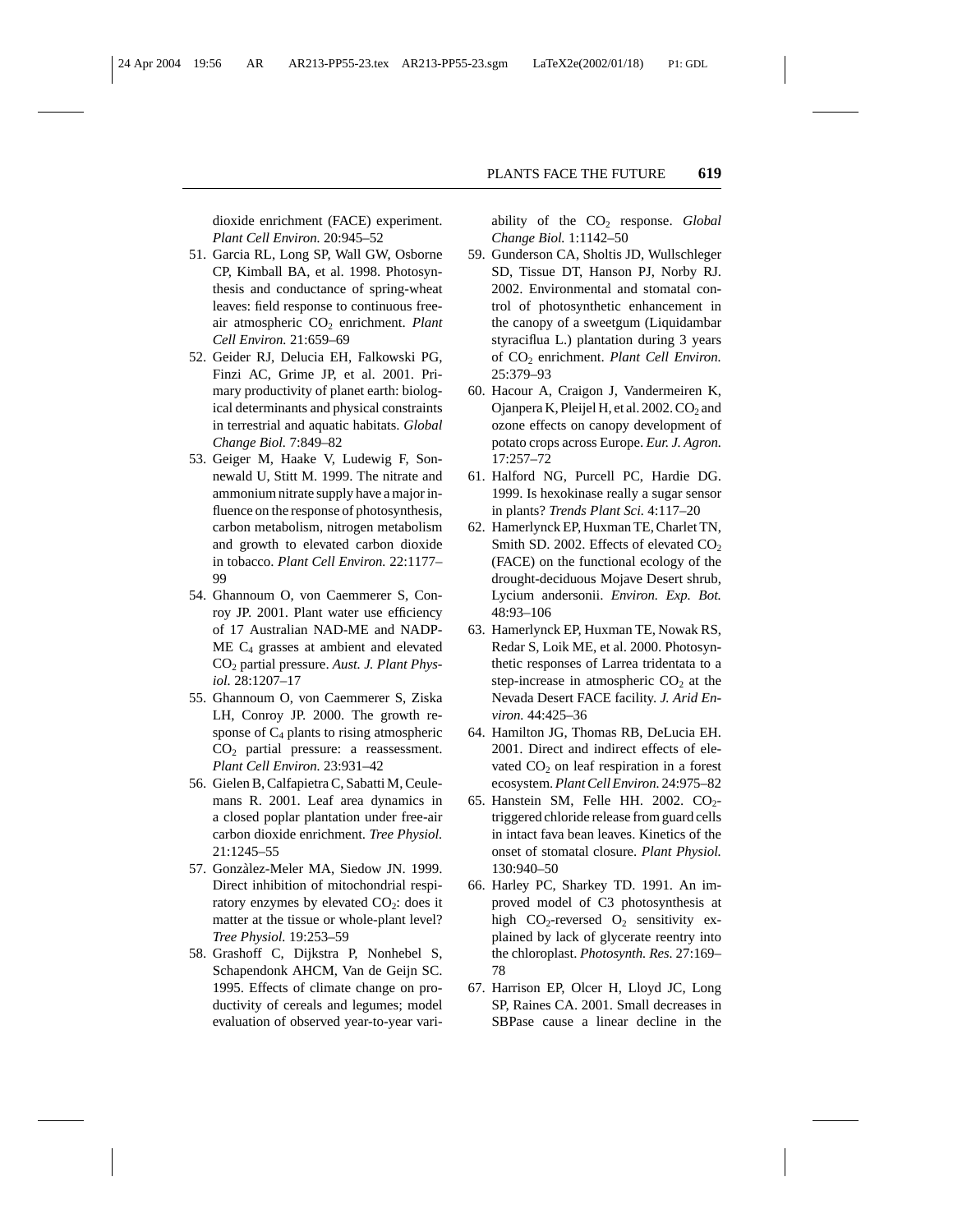apparent RuBP regeneration rate, but do not affect Rubisco carboxylation capacity. *J. Exp. Bot.* 52:1779–84

- 68. Heagle AS, Philbeck RB, Ferrell RE, Heck WW. 1989. Design and performance of a large, Field exposure chamber to measure effects of air-quality on plants. *J. Environ. Qual.* 18:361–68
- 69. Deleted in proof
- 70. Hebeisen T, Luscher A, Zanetti S, Fischer BU, Hartwig UA, et al. 1997. Growth response of Trifolium repens L and Lolium perenne L as monocultures and bi-species mixture to free air  $CO<sub>2</sub>$  enrichment and management. *Global Change Biol.* 3:149–60
- 71. Hedges LV, Gurevitch J, Curtis PS. 1999. The meta-analysis of response ratios in experimental ecology. *Ecology* 80:1150– 56
- 72. Hedges LV, Olkin I. 1985. *Statistical Methods for Meta-Analysis.* New York: Academic
- 73. Hendrey GR, Ellsworth DS, Lewin KF, Nagy J. 1999. A free-air enrichment system for exposing tall forest vegetation to elevated atmospheric CO<sub>2</sub>. *Global Change Biol.* 5:293–309
- 74. Hendrey GR, Long SP, McKee IF, Baker NR. 1997. Can photosynthesis respond to short-term fluctuations in atmospheric carbon dioxide?*Photosynth. Res.* 51:179– 84
- 75. Hendrix DL, Mauney JR, Kimball BA, Lewin KF, Nagy J, Hendrey GR. 1994. Influence of elevated  $CO<sub>2</sub>$  and mild water stress on nonstructural carbohydrates in field-grown cotton tissues. *Agric. For. Meteorol.* 70:153–62
- 76. Herrick JD, Thomas RB. 1999. Effects of CO<sub>2</sub> enrichment on the photosynthetic light response of sun and shade leaves of canopy sweetgum trees (Liquidambar styraciflua) in a forest ecosystem. *Tree Physiol.* 19:779–86
- 77. Herrick JD, Thomas RB. 2001. No photosynthetic down-regulation in sweetgum trees (Liquidambar styraciflua L.) af-

ter three years of  $CO<sub>2</sub>$  enrichment at the Duke forest FACE experiment. *Plant Cell Environ.* 24:53–64

- 78. Herrick JD, Thomas RB. 2003. Leaf senescence and late-season net photosynthesis of sun and shade leaves of overstory sweetgum (Liquidambar styraciflua) grown in elevated and ambient carbon dioxide concentrations. *Tree Physiol.* 23:109–18
- 79. Hileman DR, Bhattacharya NC, Ghosh PP, Biswas PK, Lewin KF, Hendrey GR. 1992. Responses of photosynthesis and stomatal conductance to elevated carbon dioxide in field-grown cotton. *Crit. Rev. Plant Sci.* 11:227–31
- 80. Hileman DR, Huluka G, Kenjige PK, Sinha N, Bhattacharya NC, et al. 1994. Canopy photosynthesis and transpiration of field-grown cotton exposed to free-air  $CO<sub>2</sub>$  enrichment (FACE) and differential irrigation. *Agric. For. Meteorol.* 70:189– 207
- 81. Housman DC, Zitzer SF, Huxman TE, Smith SD. 2003. Functional ecology of shrub seedlings after a natural recruitment event at the Nevada Desert FACE facility. *Global Change Biol.* 9:718–28
- 82. Hovenden MJ. 2003. Photosynthesis of coppicing poplar clones in a free-air  $CO<sub>2</sub>$ enrichment (FACE) experiment in a shortrotation forest. *Funct. Plant Biol.* 30:391– 400
- 83. Huluka G, Hileman DR, Biswas PK, Lewin KF, Nagy J, Hendrey GR. 1994. Effects of elevated  $CO<sub>2</sub>$  and water stress on mineral concentration of cotton. *Agric. For. Meteorol.* 70:141–52
- 84. Huxman TE, Hamerlynck EP, Moore BD, Smith SD, Jordan DN, et al. 1998. Photosynthetic down-regulation in Larrea tridentata exposed to elevated atmospheric  $CO<sub>2</sub>$ : interaction with drought under glasshouse and field (FACE) exposure. *Plant Cell Environ.* 21:1153–61
- 85. Huxman TE, Smith SD. 2001. Photosynthesis in an invasive grass and native forb at elevated  $CO<sub>2</sub>$  during an El Niño year in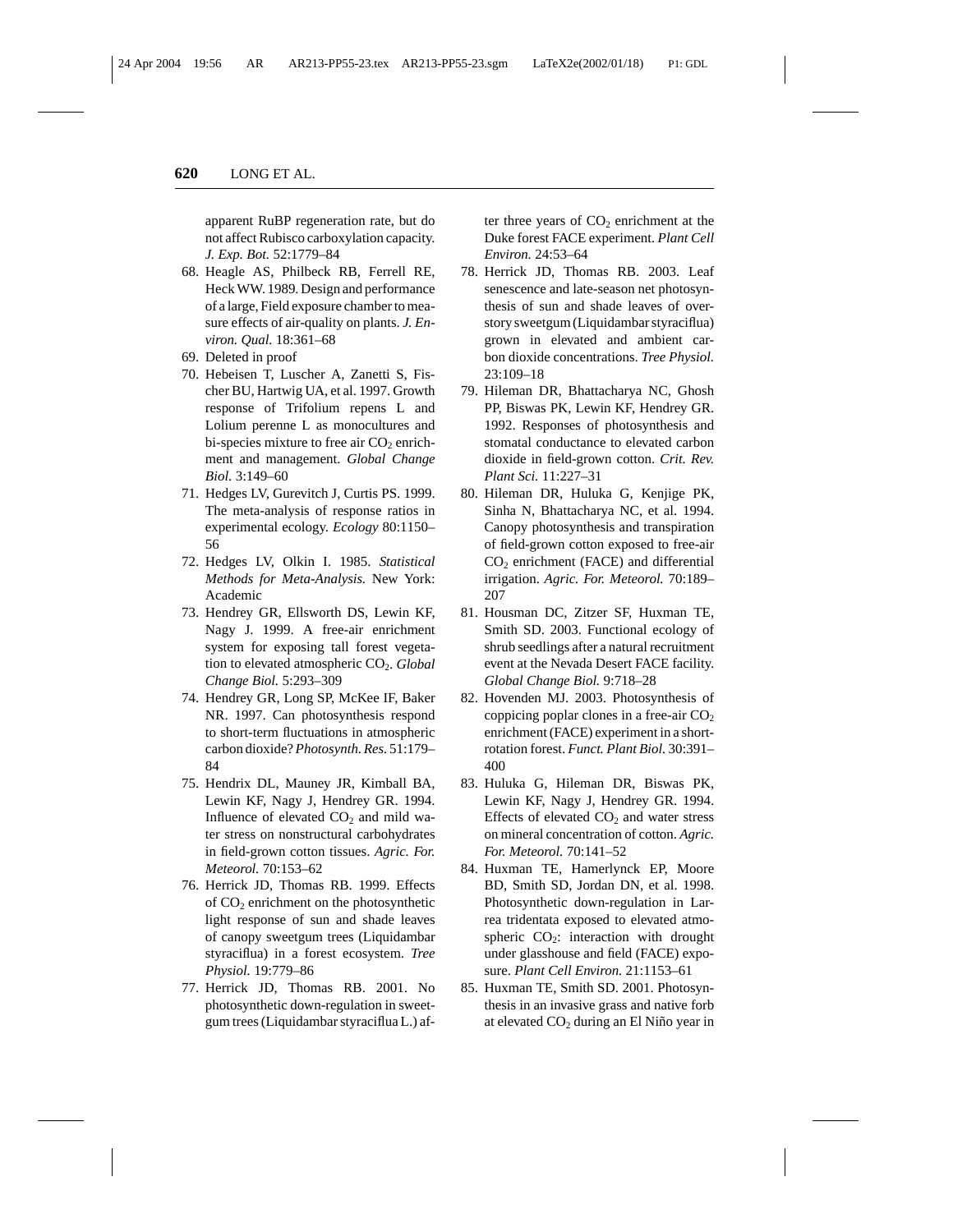the Mojave Desert. *Oecologia* 128:193– 201

- 86. Hymus GJ, Ellsworth DS, Baker NR, Long SP. 1999. Does free-air carbon dioxide enrichment affect photochemical energy use by evergreen trees in different seasons? A chlorophyll fluorescence study of mature loblolly pine. *Plant Physiol.* 120:1183–91
- 87. Isopp H, Frehner M, Long SP, Nosberger J. 2000. Sucrose-phosphate synthase responds differently to source-sink relations and to photosynthetic rates: Lolium perenne L. growing at elevated  $pCO<sub>2</sub>$  in the field. *Plant Cell Environ.* 23:597–607
- 88. Jablonski LM, Wang XZ, Curtis PS. 2002. Plant reproduction under elevated  $CO<sub>2</sub>$ conditions: a meta-analysis of reports on 79 crop and wild species. *New Phytol.* 156:9–26
- 89. Jacob J, Greitner C, Drake BG. 1995. Acclimation of photosynthesis in relation to Rubisco and nonstructural carbohydrate contents and in-situ carboxylase activity in Scirpus olneyi grown at elevated  $CO<sub>2</sub>$ in the field. *Plant Cell Environ.* 18:875–84
- 90. Jahnke S. 2001. Atmospheric  $CO<sub>2</sub>$  concentration does not directly affect leaf respiration in bean or poplar. *Plant Cell Environ.* 24:1139–51
- 91. Jahnke S, Krewitt M. 2002. Atmospheric CO2 concentration may directly affect leaf respiration measurement in tobacco, but not respiration itself. *Plant Cell Environ.* 25:641–51
- 92. Jang JC, Leon P, Zhou L, Sheen J. 1997. Hexokinase as a sugar sensor in higher plants. *Plant Cell* 9:5–19
- 93. Jordan DN, Zitzer SF, Hendrey GR, Lewin KF, Nagy J, et al. 1999. Biotic, abiotic and performance aspects of the Nevada desert free-air  $CO<sub>2</sub>$  enrichment (FACE) facility. *Global Change Biol.* 5:659–68
- 94. Kaiser WM, Huber SC. 2001. Posttranslational regulation of nitrate reductase: mechanism, physiological relevance and environmental triggers. *J. Exp. Bot.* 52:1981–89
- 95. Karnosky DF, Mankovska B, Percy K, Dickson RE, Podila GK, et al. 1999. Effects of tropospheric O3 on trembling aspen and interaction with  $CO_2$ : results from an O3-gradient and a FACE experiment. *Water Air Soil Pollut.* 116:311–22
- 96. Karnosky DF, Zak DR, Pregitzer KS, Awmack CS, Bockheim JG, et al. 2003. Tropospheric O3 moderates responses of temperate hardwood forests to elevated  $CO<sub>2</sub>$ : a synthesis of molecular to ecosystem results from the Aspen FACE project.*Funct. Ecol.* 17:289–304
- 97. Kerstiens G. 2001. Meta-analysis of the interaction between shade-tolerance, light environment and growth response of woody species to elevated CO<sub>2</sub>. Acta *Oecol.* 22:61–69
- 98. Kim HY, Lieffering M, Kobayashi K, Okada M, Miura S. 2003. Seasonal changes in the effects of elevated  $CO<sub>2</sub>$  on rice at three levels of nitrogen supply: a free-air  $CO<sub>2</sub>$  enrichment (FACE) experiment. *Global Change Biol.* 9:826–37
- 99. Kim HY, Lieffering M, Miura S, Kobayashi K, Okada M. 2001. Growth and nitrogen uptake of  $CO<sub>2</sub>$ -enriched rice under field conditions. *New Phytol.* 150:223–29
- 100. Kimball BA. 1983. Carbon-dioxide and agricultural yield. An assemblage and analysis of 430 prior observations. *Agron. J.* 75:779–88
- 101. Kimball BA, Lamorte RL, Seay RS, Pinter PJ, Rokey RR, et al. 1994. Effects of free-air  $CO<sub>2</sub>$  enrichment on energybalance and evapotranspiration of cotton. *Agric. For. Meteorol.* 70:259–78
- 102. Kimball BA, Pinter PJ, Garcia RL, LaMorte RL, Wall GW, et al. 1995. Productivity and water use of wheat under freeair CO<sub>2</sub> enrichment. *Global Change Biol*. 1:429–42
- 103. Koch KE. 1996. Carbohydrate-modulated gene expression in plants. *Annu. Rev. Plant Physiol. Plant Mol. Biol.* 47:509– 40
- 104. Korner C. 1995. Towards a better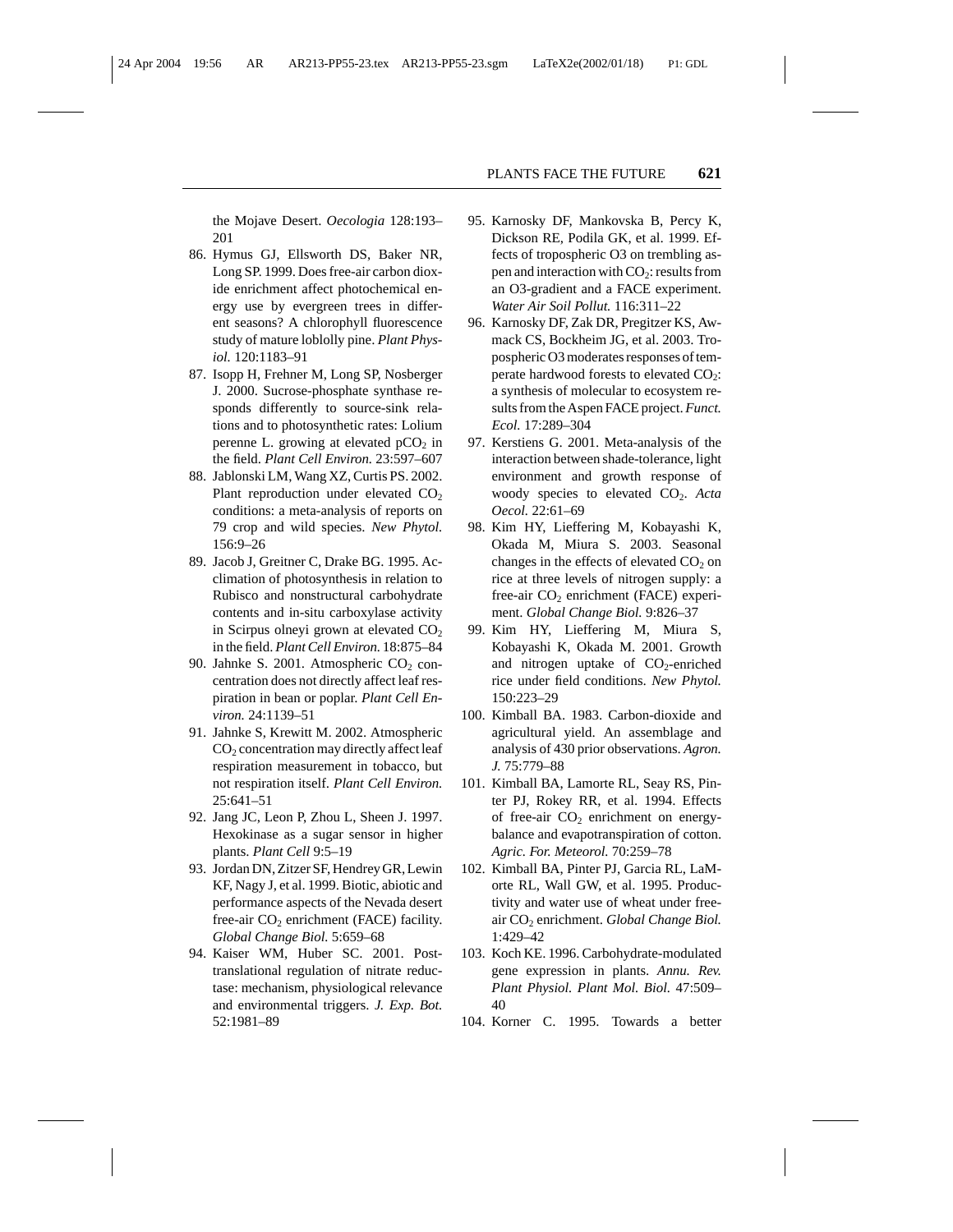experimental basis for upscaling plantresponses to elevated  $CO<sub>2</sub>$  and climate warming. *Plant Cell Environ.* 18:1101– 10

- 105. Korner C. 2003. Nutrients and sink activity drive plant  $CO<sub>2</sub>$  responses-caution with literature-based analysis. *New Phytol.* 159:537–38
- 106. Koroleva OA, Farrar JF, Tomos AD, Pollock CJ. 1997. Patterns of solute in individual mesophyll, bundle sheath and epidermal cells of barley leaves induced to accumulate carbohydrate. *New Phytol.* 136:97–104
- 107. Koroleva OA, Farrar JF, Tomos AD, Pollock CJ. 1998. Carbohydrates in individual cells of epidermis, mesophyll, and bundle sheath in barley leaves with changed export or photosynthetic rate. *Plant Physiol.* 118:1525–32
- 108. Krapp A, Hofmann B, Schafer C, Stitt M. 1993. Regulation of the expression of *Rbcs* and other photosynthetic genes by carbohydrates: a mechanism for the sink regulation of photosynthesis. *Plant J.* 3:817–28
- 109. Lawson T, Oxborough K, Morison JIL, Baker NR. 2002. Responses of photosynthetic electron transport in stomatal guard cells and mesophyll cells in intact leaves to light,  $CO<sub>2</sub>$ , and humidity. *Plant Physiol*. 128:52–62
- 110. Leakey ADB, Bernacchi CJ, Dohleman FG, Ort DR, Long SP. 2003. Will photosynthesis of maize (Zea mays) in the U.S. corn belt increase in future  $[CO<sub>2</sub>]$ rich atmospheres? An analysis of diurnal courses of  $CO<sub>2</sub>$  uptake under free-air concentration enrichment (FACE). *Global Change Biol.* 9. In press
- 111. Leavitt SW, Paul EA, Galadima A, Nakayama FS, Danzer SR, et al. 1996. Carbon isotopes and carbon turnover in cotton and wheat FACE experiments. *Plant Soil* 187:147–55
- 112. Lee HSJ, Jarvis PG. 1996. The effects of tree maturity on some responses to elevated CO<sub>2</sub> in Sitka Spruce (Picea sitchen-

*sis* Bong. Carr.). In *Carbon Dioxide and Terrestrial Ecosystems*, ed. GW Koch, HA Mooney, pp. 53–70. San Diego: Academic

- 113. Lee TD, Tjoelker MG, Ellsworth DS, Reich PB. 2001. Leaf gas exchange responses of 13 prairie grassland species to elevated  $CO<sub>2</sub>$  and increased nitrogen supply. *New Phytol.* 150:405–18
- 114. Lewin KF, Hendrey GR, Kolber Z. 1992. Brookhaven National Laboratory free-air carbon-dioxide enrichment facility. *Crit. Rev. Plant Sci.* 11:135–41
- 115. Lloyd J, Farquhar GD. 1996. The  $CO<sub>2</sub>$  dependence of photosynthesis, plant-growth responses to elevated atmospheric  $CO<sub>2</sub>$ concentrations and their interaction with soil nutrient status. 1. General-principles and forest ecosystems. *Funct. Ecol.* 10:4– 32
- 116. Lloyd J, Grace J, Miranda AC, Meir P, Wong SC, et al. 1995. A simple calibrated model of Amazon rain-forest productivity based on leaf biochemical-properties. *Plant Cell Environ.* 18:1129–45
- 117. Long SP. 1991. Modification of the response of photosynthetic productivity to rising temperature by atmospheric  $CO<sub>2</sub>$  concentrations. Has its importance been underestimated? *Plant Cell Environ.* 14:729–39
- 118. Long SP, Bernacchi CJ. 2003. Gas exchange measurements, what can they tell us about the underlying limitations to photosynthesis? Procedures and sources of error. *J. Exp. Bot.* 54:2393–401
- 119. Long SP, Drake BG. 1991. Effect of the long-term elevation of  $CO<sub>2</sub>$  concentration in the field on the quantum yield of photosynthesis of the C3 sedge, Scirpus olneyi. *Plant Physiol.* 96:221–26
- 120. Long SP, Drake BG. 1992. Photosynthetic  $CO<sub>2</sub>$  assimilation and rising atmospheric CO2 concentrations. In *Crop Photosynthesis: Spacial and Temporal Determinants*, ed. NR Baker, H Thomas, pp. 69– 103. Amsterdam: Elsevier Sci.
- 121. Luo YQ, Reynolds JF. 1999. Validity of extrapolating field  $CO<sub>2</sub>$  experiments to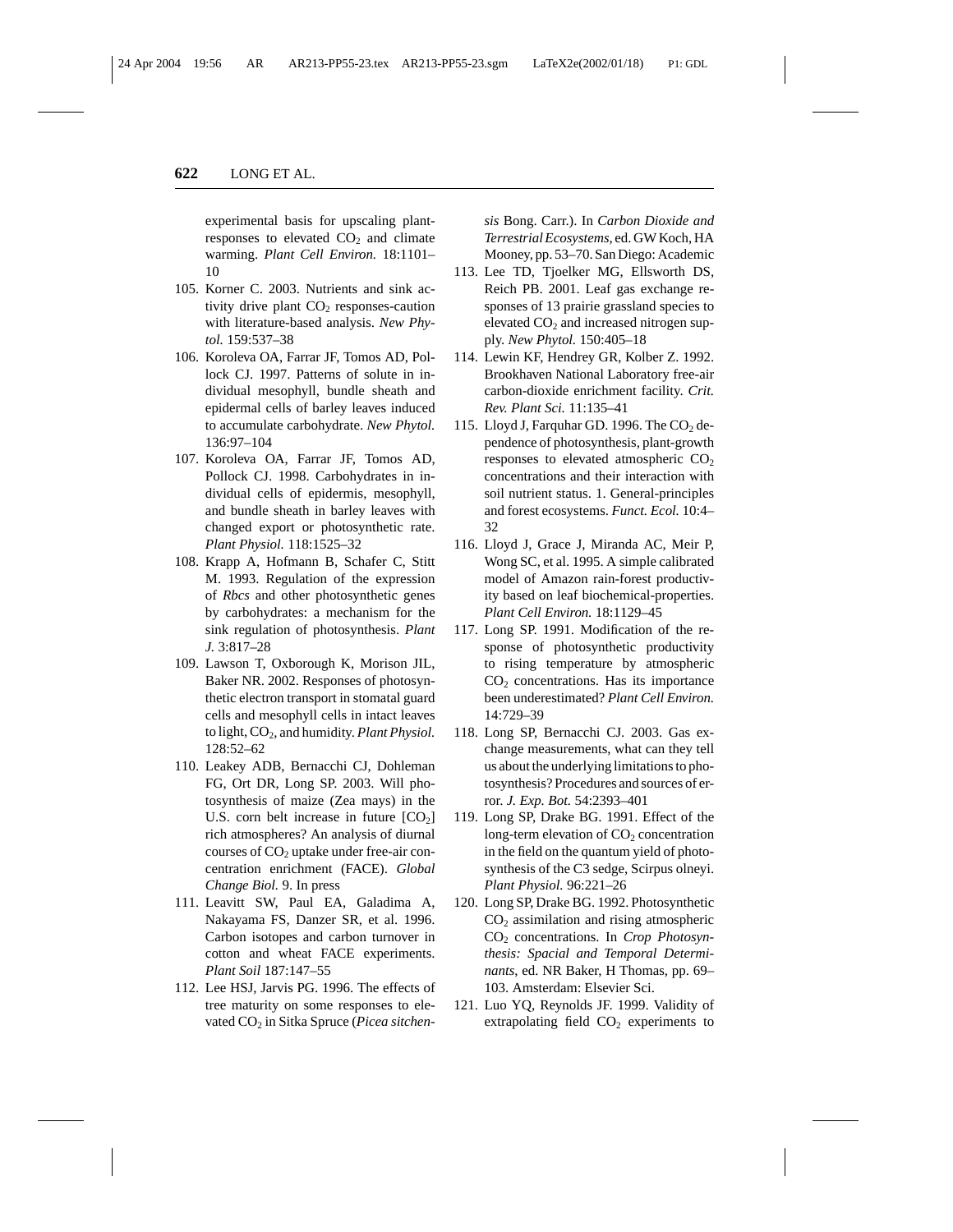predict carbon sequestration in natural ecosystems. *Ecology* 80:1568–83

- 122. Luscher A, Hartwig UA, Suter D, Nosberger J. 2000. Direct evidence that symbiotic N2 fixation in fertile grassland is an important trait for a strong response of plants to elevated atmospheric  $CO<sub>2</sub>$ . *Global Change Biol.* 6:655–62
- 123. Makino A, Harada M, Sato T, Nakano H, Mae T. 1997. Growth and N allocation in rice plants under CO2 enrichment. *Plant Physiol.* 115:199–203
- 124. Maroco JP, Edwards GE, Ku MSB. 1999. Photosynthetic acclimation of maize to growth under elevated levels of carbon dioxide. *Planta* 210:115–25
- 125. Masle J, Farquhar GD, Gifford RM. 1990. Growth and carbon economy of wheat seedlings as affected by soil resistance to penetration and ambient partial-pressure of CO2. *Aust. J. Plant Physiol.* 17:465–87
- 126. Mauney JR, Kimball BA, Pinter PJ, LaMorte RL, Lewin KF, et al. 1994. Growth and yield of cotton in response to a free-air carbon dioxide enrichment (FACE) environment. *Agric. For. Meteorol.* 70:49–67
- 127. Mauney JR, Lewin KF, Hendrey GR, Kimball BA. 1992. Growth and yield of cotton exposed to free-air  $CO<sub>2</sub>$  enrichment (FACE). *Crit. Rev. Plant Sci.* 11:213–22
- 128. McLeod AR, Long SP. 1999. Free-air carbon dioxide enrichment (FACE) in Global Change Research: A review. *Adv. Ecol. Res.* 28:1–55
- 129. Medlyn BE, Badeck FW, De Pury DGG, Barton CVM, Broadmeadow M, et al. 1999. Effects of elevated  $[CO<sub>2</sub>]$  on photosynthesis in European forest species: a meta-analysis of model parameters. *Plant Cell Environ.* 22:1475–95
- 130. Deleted in proof
- 131. Medlyn BE, Barton CVM, Broadmeadow MSJ, Ceulemans R, de Angelis P, et al. 2001. Stomatal conductance of forest species after long-term exposure to elevated CO2 concentration: a synthesis.*New Phytol.* 149:247–64
- 132. Deleted in proof
- 133. Melillo J, Callaghan TV, Woodward FI, Salati E, Sinha SK. 1990. Effects on ecosystems. In *Climate Change: The IPCC Scientific Assessment*, ed. JT Houghton, GJ Jenkins, JJ Ephraums, pp. 283–310. Cambridge, UK: Cambridge Univ. Press
- 134. Melillo J, Prentice IC, Farquhar GD, Schulze E-D, Sala OE. 1996. Terrestrial biotic responses to environmental change and feedbacks on climate. In *Climate Change 1995: The Science of Climate Change*, ed. JT Houghton, LGM Filho, BA Callander, N Harris, A Kattenberg, K Maskell, pp. 445–82. Cambridge, UK: Cambridge Univ. Press
- 135. Miglietta F, Giuntoli A, Bindi M. 1996. The effect of free-air carbon dioxide enrichment (FACE) and soil nitrogen availability on the photosynthetic capacity of wheat. *Photosynth. Res.* 47:281–90
- 136. Miglietta F, Lanini M, Bindi M, Magliulo V. 1997. Free air  $CO<sub>2</sub>$  enrichment of potato (Solanum tuberosum, L.): design and performance of the  $CO<sub>2</sub>$ -fumigation system. *Global Change Biol.* 3:417–27
- 137. Miglietta F, Magliulo V, Bindi M, Cerio L, Vaccari FP, et al. 1998. Free air  $CO<sub>2</sub>$ enrichment of potato (Solanum tuberosum L.): development, growth and yield. *Global Change Biol.* 4:163–72
- 138. Miglietta F, Peressotti A, Vaccari FP, Zaldei A, de Angelis P, Scarascia-Mugnozza G. 2001. Free-air  $CO<sub>2</sub>$  enrichment (FACE) of a poplar plantation: the POPFACE fumigation system. *New Phytol.* 150:465–76
- 139. Moore BD, Cheng SH, Rice J, Seemann JR. 1998. Sucrose cycling, Rubisco expression, and prediction of photosynthetic acclimation to elevated atmospheric  $CO<sub>2</sub>$ . *Plant Cell Environ.* 21:905–15
- 140. Moore BD, Cheng SH, Sims D, Seemann JR. 1999. The biochemical and molecular basis for photosynthetic acclimation to elevated atmospheric CO<sub>2</sub>. *Plant Cell Environ.* 22:567–82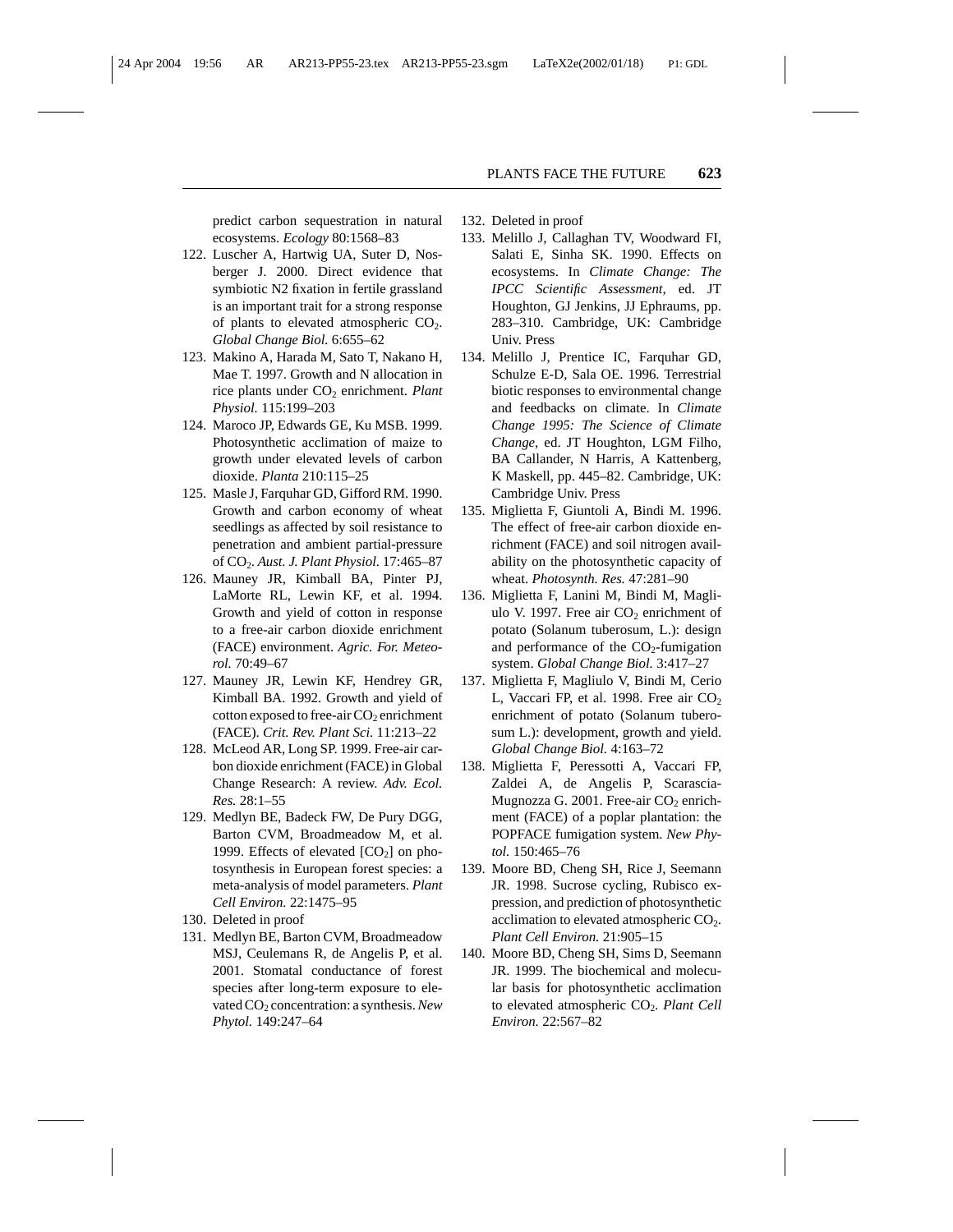- 141. Morison JIL. 1998. Stomatal response to increased CO<sub>2</sub> concentration. *J. Exp. Bot.* 49:443–52
- 142. Mott KA. 1988. Do stomata respond to  $CO<sub>2</sub>$  concentrations other than intercellular. *Plant Physiol.* 86:200–3
- 143. Murray MB, Leith ID, Jarvis PG. 1996. The effect of long term  $CO<sub>2</sub>$  enrichment on the growth, biomass partitioning and mineral nutrition of Sitka Spruce (*Picea sitchensis* (Bong) Carr). *Trees Struct. Funct.* 10:393–402
- 144. Myers DA, Thomas RB, DeLucia EH. 1999. Photosynthetic capacity of loblolly pine (Pinus taeda L.) trees during the first year of carbon dioxide enrichment in a forest ecosystem. *Plant Cell Environ.* 22:473–81
- 145. Nagy J, Lewin KF, Hendrey GR, Lipfert FW, Daum ML. 1992. Face facility engineering performance in 1989. *Crit. Rev. Plant Sci.* 11:165–85
- 146. Nakano H, Makino A, Mae T. 1997. The effect of elevated partial pressures of  $CO<sub>2</sub>$  on the relationship between photosynthetic capacity and N content in rice leaves. *Plant Physiol.* 115:191– 98
- 147. Naumburg E, Ellsworth DS. 2000. Photosynthetic sunfleck utilization potential of understory saplings growing under elevated CO<sub>2</sub> in FACE. Oecologia 122:163-74
- 148. Naumburg E, Housman DC, Huxman TE, Charlet TN, Loik ME, Smith SD. 2003. Photosynthetic responses of Mojave Desert shrubs to free air  $CO<sub>2</sub>$  enrichment are greatest during wet years. *Global Change Biol.* 9:276–85
- 149. Nie GY, Hendrix DL, Webber AN, Kimball BA, Long SP. 1995. Increased accumulation of carbohydrates and decreased photosynthetic gene transcript levels in wheat grown at an elevated  $CO<sub>2</sub>$  concentration in the field. *Plant Physiol.* 108:975–83
- 150. Nie GY, Long SP, Garcia RL, Kimball BA, LaMorte RL, et al. 1995. Effects of free-

air  $CO<sub>2</sub>$  enrichment on the development of the photosynthetic apparatus in wheat, as indicated by changes in leaf proteins. *Plant Cell Environ.* 18:855–64

- 151. Nijs I, Ferris R, Blum H, Hendrey G, Impens I. 1997. Stomatal regulation in a changing climate: a field study using free air temperature increase (FATI) and freeair CO2 enrichment (FACE). *Plant Cell Environ.* 20:1041–50
- 152. Noormets A, McDonald EP, Dickson RE, Kruger EL, Sober A, et al. 2001. The effect of elevated carbon dioxide and ozone on leaf- and branch-level photosynthesis and potential plant-level carbon gain in aspen. *TREES* 15:262–70
- 153. Noormets A, Sober A, Pell EJ, Dickson RE, Podila GK, et al. 2001. Stomatal and non-stomatal limitation to photoysnthesis in two trembling aspen (Populus tremuloides Michx.) clones exposed to elevated CO<sub>2</sub> and/or O3. *Plant Cell Environ.* 24:327–36
- 154. Norby RJ, Todd DE, Fults J, Johnson DW. 2001. Allometric determination of tree growth in a  $CO<sub>2</sub>$ -enriched sweetgum stand. *New Phytol.* 150:477–87
- 155. Norby RJ, Wullschleger SD, Gunderson CA, Johnson DW, Ceulemans R. 1999. Tree responses to rising  $CO<sub>2</sub>$  in field experiments: implications for the future forest. *Plant Cell Environ.* 22:683–714
- 156. Norton LR, Firbank LG, Blum H. 1999. Effects of free-air  $CO<sub>2</sub>$  enrichment (FACE) on experimental grassland systems. *Funct. Ecol.* 13:38–44
- 157. Nowak RS, DeFalco LA, Wilcox CS, Jordan DN, Coleman JS, et al. 2001. Leaf conductance decreased under free-air  $CO<sub>2</sub>$ enrichment (FACE) for three perennials in the Nevada desert. *New Phytol.* 150:449– 58
- 158. Oechel WC, Cowles S, Grulke N, Hastings SJ, Lawrence B, et al. 1994. Transient nature of  $CO<sub>2</sub>$  fertilization in Arctic Tundra. *Nature* 371:500–3
- 159. Osborne CP, Drake BG, LaRoche J, Long SP. 1997. Does long-term elevation of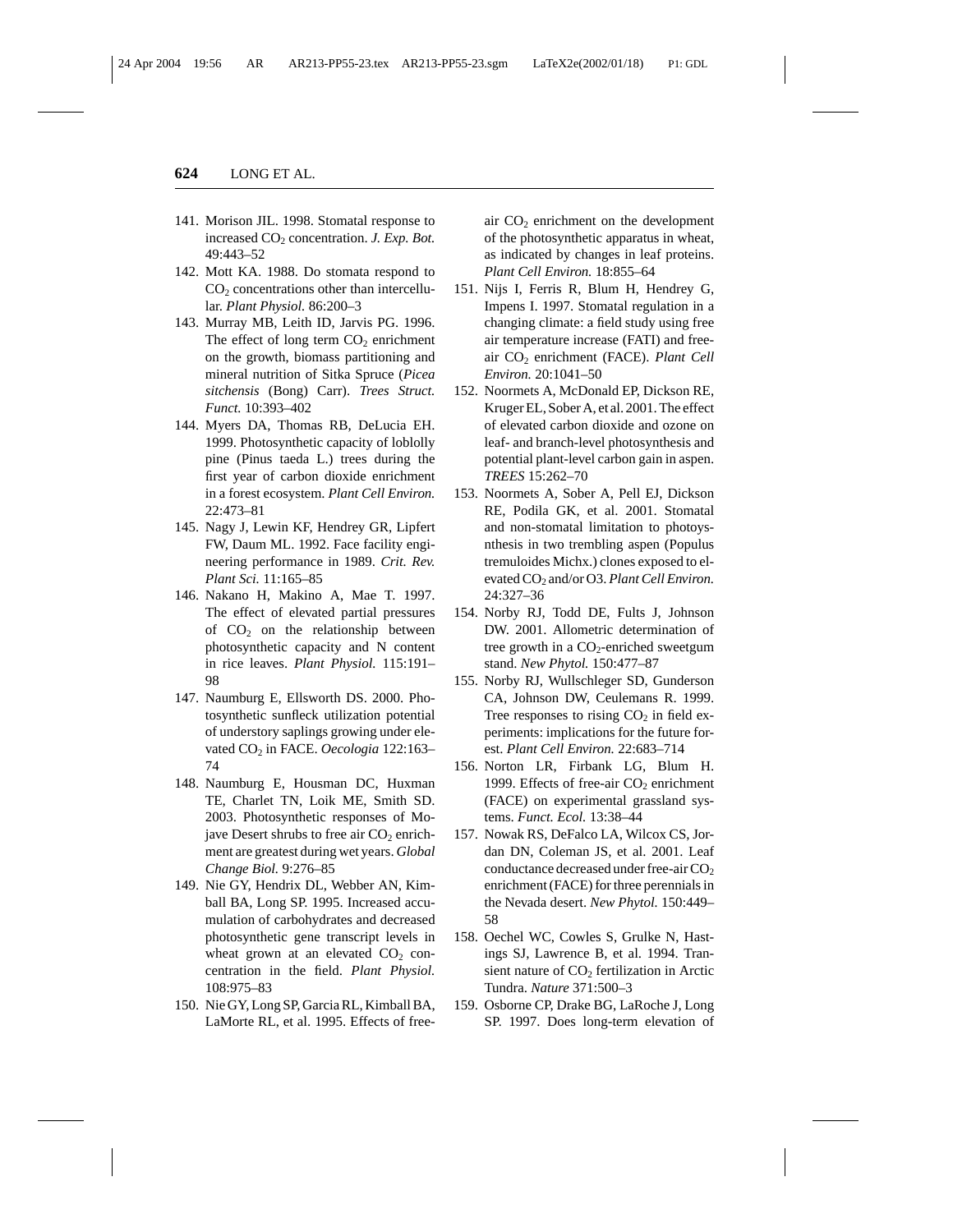CO2 concentration increase photosynthesis in forest floor vegetation? Indian strawberry in a Maryland forest. *Plant Physiol.* 114:337–44

- 160. Osborne CP, LaRoche J, Garcia RL, Kimball BA, Wall GW, et al. 1998. Does leaf position within a canopy affect acclimation of photosynthesis to elevated CO2? Analysis of a wheat crop under Free-Air CO<sub>2</sub> enrichment. *Plant Physiol.* 117:1037–45
- 161. Ottman MJ, Kimball BA, Pinter PJ, Wall GW, Vanderlip RL, et al. 2001. Elevated  $CO<sub>2</sub>$  increases sorghum biomass under drought conditions. *New Phytol.* 150:261–73
- 162. Pataki DE, Huxman TE, Jordan DN, Zitzer SF, Coleman JS, et al. 2000. Water use of two Mojave Desert shrubs under elevated CO2. *Global Change Biol.* 6:889– 97
- 163. Pearson M, Davies WJ, Mansfield TA. 1995. Asymmetric responses of adaxial and abaxial stomata to elevated  $CO<sub>2</sub>$ : impacts on the control of gas exchange by leaves. *Plant Cell Environ.* 18:837–43
- 164. Pearson PN, Palmer MR. 2000. Atmospheric carbon dioxide concentrations over the past 60 million years. *Nature* 406:695–99
- 165. Peterson AG, Ball JT, Luo YQ, Field CB, Reich PB, et al. 1999. The photosynthesis leaf nitrogen relationship at ambient and elevated atmospheric carbon dioxide: a meta-analysis. *Global Change Biol.* 5:331–46
- 166. Pinter PJ, Anderson RJ, Kimball BA, Mauney JR. 1992. Evaluating cotton response to free-air carbon dioxide enrichment with canopy reflectance observations. *Crit. Rev. Plant Sci.* 11:241– 49
- 167. Pinter PJ, Kimball BA, Mauney JR, Hendrey GR, Lewin KF, Nagy J. 1994. Effects of free-air carbon dioxide enrichment on PAR absorption and converstion efficiency by cotton. *Agric. For. Meteorol.* 70:209–30
- 168. Pinter PJ, Kimball BA, Wall GW, LaMorte RL, Hunsaker DJ, et al. 2000. Free-air  $CO<sub>2</sub>$  enrichment (FACE): blower effects on wheat canopy microclimate and plant development. *Agric. For. Meteorol.* 103:319–33
- 169. Prentice I, Farquhar G, Fasham M, Goulden M, Heinmann M, et al. 2001. The carbon cycle and atmospheric carbon dioxide. In *Climate Change 2001: The Scientific Basis. Contributions of Working Group I to the Third Assessment Report of the Intergovernmental Panel on Climate Change*, ed. JT Houghton, Y Ding, DJ Griggs, M Noguer, PJ van der Linden, et al., pp. 183–238. Cambridge, UK: Cambridge Univ. Press
- 170. Raines CA. 2003. The Calvin cycle revisited. *Photosynth. Res.* 75:1–10
- 171. Reich PB, Knops J, Tilman D, Craine J, Ellsworth DS, et al. 2001. Plant diversity enhances ecosystem responses to elevated  $CO<sub>2</sub>$  and nitrogen deposition. *Nature* 410:809–12
- 172. Reich PB, Tilman D, Craine J, Ellsworth D, Tjoelker MG, et al. 2001. Do species and functional groups differ in acquisition and use of C, N and water under varying atmospheric  $CO<sub>2</sub>$  and N availability regimes? A field test with 16 grassland species. *New Phytol.* 150:435–48
- 173. Roberts MJ, Long SP, Tieszen LL, Beadle CL. 1993. Measurement of plant biomass and net primary production of herbaceous vegetation. In *Photosynthesis and Production in a Changing Environment: A Field and Laboratory Manual*, ed. DO Hall, JMO Scurlock, HR Bolhàr-Nordenkampf, RC Leegood, SP Long, pp. 1–21. London: Chapman & Hall
- 174. Roberts SW, Oechel WC, Bryant PJ, Hastings SJ, Major J, Nosov V. 1998. A field fumigation system for elevated carbon dioxide exposure in chaparral shrubs. *Funct. Ecol.* 12:708–19
- 175. Rogers A, Allen D, Davey PA, Morgan PB, Ainsworth EA, et al. 2004. Leaf photosynthesis and carbohydrate dynamics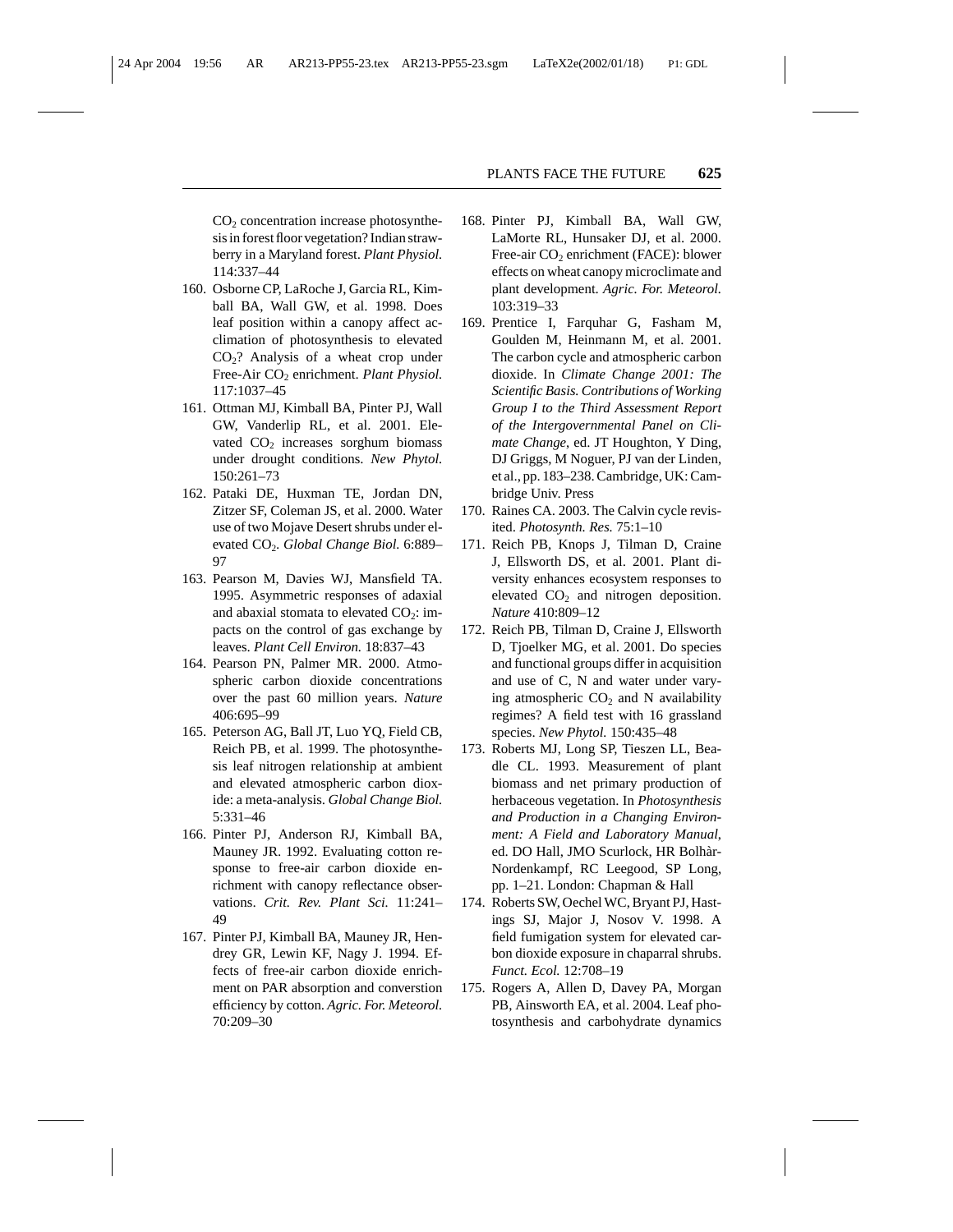of soybeans grown throughout their lifecycle under free-air carbon dioxide enrichment. *Plant Cell Environ.* 27. In press

- 176. Rogers A, Ellsworth DS. 2002. Photosynthetic acclimation of Pinus taeda (loblolly pine) to long-term growth in elevated pCO<sub>2</sub> (FACE). *Plant Cell Environ*. 25:851–58
- 177. Rogers A, Ellsworth DS, Humphries SW. 2001. Possible explanation of the disparity between the in vitro and in vivo measurements of Rubisco activity: a study in loblolly pine grown in elevated  $pCO<sub>2</sub>$ . *J. Exp. Bot.* 52:1555–61
- 178. Rogers A, Fischer BU, Bryant J, Frehner M, Blum H, et al. 1998. Acclimation of photosynthesis to elevated  $CO<sub>2</sub>$  under low-nitrogen nutrition is affected by the capacity for assimilate utilization. Perennial ryegrass under free-air  $CO<sub>2</sub>$  enrichment. *Plant Physiol.* 118:683–89
- 179. Rogers A, Humphries SW. 2000. A mechanistic evaluation of photosynthetic acclimation at elevated CO<sub>2</sub>. *Global Change Biol.* 6:1005–11
- 180. Rolland F, Moore B, Sheen J. 2002. Sugar sensing and signaling in plants. *Plant Cell* 14: S185–205
- 181. Rook F, Corke F, Card R, Munz G, Smith C, Bevan MW. 2001. Impaired sucroseinduction mutants reveal the modulation of sugar-induced starch biosynthetic gene expression by abscisic acid signalling. *Plant J.* 26:421–33
- 182. Rosenberg MS, Adams DC, Gurevitch J. 2000. *MetaWin: Statistical Software for Meta-Analysis*. Sunderland, MA: Sinauer
- 183. Sage RF. 1994. Acclimation of photosynthesis to increasing atmospheric  $CO<sub>2</sub>$  the gas-exchange perspective. *Photosynth. Res.* 39:351–68
- 184. Saxe H, Ellsworth DS, Heath J. 1998. Tree and forest functioning in an enriched CO2 atmosphere. *New Phytol.* 139:395– 436
- 185. Schleucher J, Vanderveer PJ, Sharkey TD. 1998. Export of carbon from chloroplasts at night. *Plant Physiol.* 118:1439–45
- 186. Servaites JC, Geiger DR. 2002. Kinetic characteristics of chloroplast glucose transport. *J. Exp. Bot.* 53:1581–91
- 187. Shaw MR, Zavaleta ES, Chiariello NR, Cleland EE, Mooney HA, Field CB. 2002. Grassland responses to global environmental changes suppressed by elevated CO2. *Science* 298:1987–90
- 188. Sheen J. 1990. Metabolic repression of transcription in higher-plants. *Plant Cell* 2:1027–38
- 189. Sicher RC, Bunce JA. 1997. Relationship of photosynthetic acclimation to changes of Rubisco activity in field-grown winter wheat and barley during growth in elevated carbon dioxide. *Photosynth. Res.* 52:27–38
- 190. Sinclair TR, Pinter PJ, Kimball BA, Adamsen FJ, LaMorte RL, et al. 2000. Leaf nitrogen concentration of wheat subjected to elevated  $[CO<sub>2</sub>]$  and either water or N deficits. *Agric. Ecosyst. Environ.* 79:53–60
- 191. Singsaas EL, Ort DR, DeLucia EH. 2000. Diurnal regulation of photosynthesis in understory saplings. *New Phytol.* 145:39– 49
- 192. Smeekens S. 2000. Sugar-induced signal transduction in plants. *Annu. Rev. Plant Physiol. Plant Mol. Biol.* 51:49–81
- 193. Spreitzer RJ, Salvucci ME. 2002. Rubisco: Structure, regulatory interactions, and possibilities for a better enzyme. *Annu. Rev. Plant Biol.* 53:449–75
- 194. Stitt M. 1991. Rising  $CO<sub>2</sub>$  levels and their potential significance for carbon flow in photosynthetic cells. *Plant Cell Environ.* 14:741–62
- 195. Stitt M, Feil R. 1999. Lateral root frequency decreases when nitrate accumulates in tobacco transformants with low nitrate reductase activity: consequences for the regulation of biomass partitioning between shoots and root. *Plant Soil* 215:143–53
- 196. Stitt M, Krapp A. 1999. The interaction between elevated carbon dioxide and nitrogen nutrition: the physiological and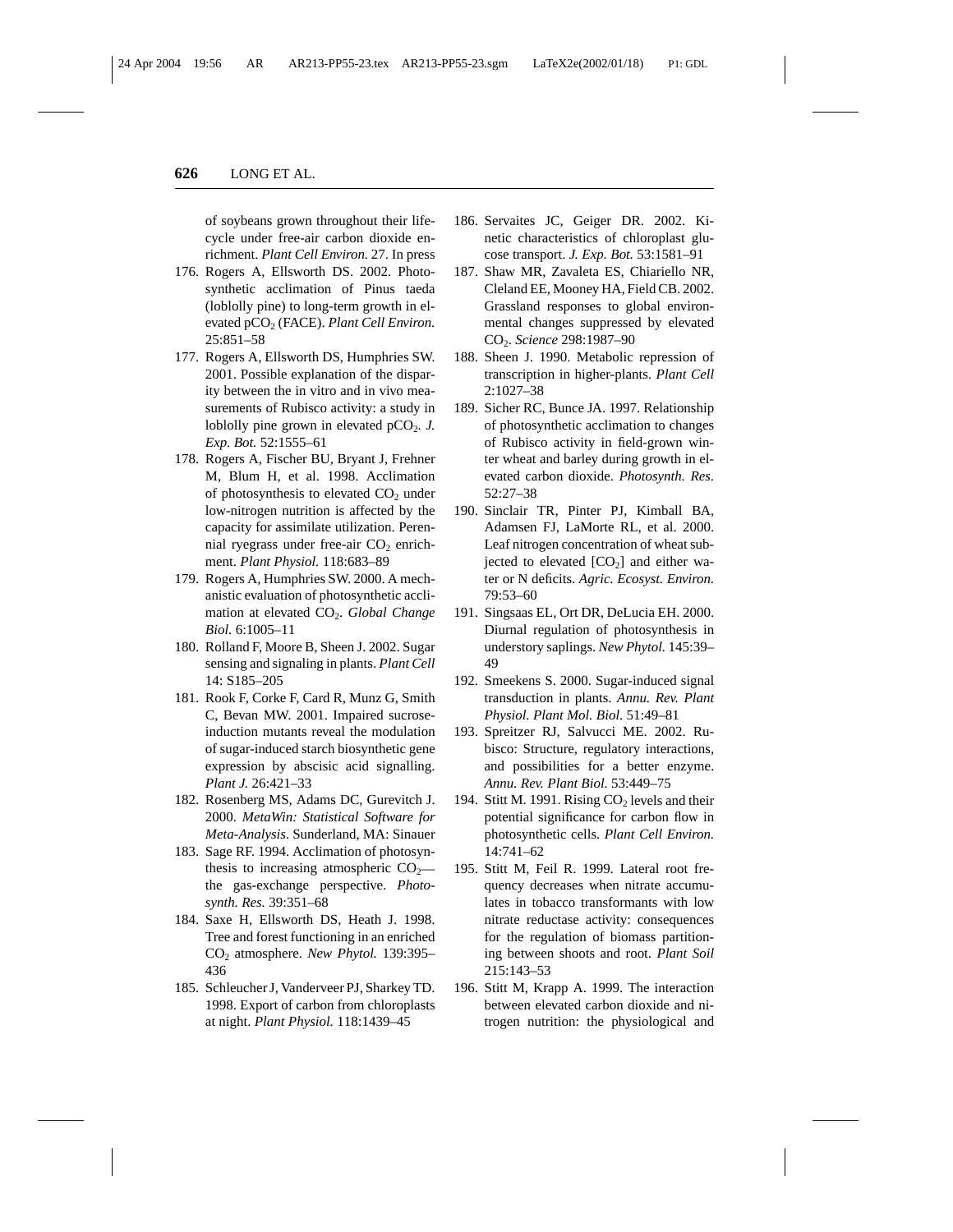molecular background. *Plant Cell Environ.* 22:583–621

- 197. Suter D, Nosberger J, Luscher A. 2001. Response of perennial ryegrass to freeair  $CO<sub>2</sub>$  enrichment (FACE) is related to the dynamics of sward structure during regrowth. *Crop Sci.* 41:810–17
- 198. Takeuchi Y, Kubiske ME, Isebrands JG, Pregitzer KS, Hendrey G, Karnosky DF. 2001. Photosynthesis, light and nitrogen relationships in a young deciduous forest canopy under open-air  $CO<sub>2</sub>$  enrichment. *Plant Cell Environ.* 24:1257–68
- 199. Taylor G, Ceulemans R, Ferris R, Gardner SDL, Shao BY. 2001. Increased leaf area expansion of hybrid poplar in elevated  $CO<sub>2</sub>$ . From controlled environments to open-top chambers and to FACE. *Environ. Pollut.* 115:463–72
- 200. Thomas RB, Strain BR. 1991. Root restriction as a factor in photosynthetic acclimation of cotton seedlings grown in elevated carbon-dioxide. *Plant Physiol.* 96:627–34
- 201. Tissue DT, Lewis JD, Wullschleger SD, Amthor JS, Griffin KL, Anderson OR. 2002. Leaf respiration at different canopy positions in sweetgum (Liquidambar styraciflua) grown in ambient and elevated concentrations of carbon dioxide in the field. *Tree Physiol.* 22:1157–66
- 202. Tissue DT, Thomas RB, Strain BR. 1996. Growth and photosynthesis of Loblolly pine (*Pinus taeda*) after exposure to elevated CO<sub>2</sub> for 19 months in the field. *Tree Physiol.* 16:49–59
- 203. Tognetti R, Longobucco A, Raschi A, Miglietta F, Fumagalli I. 1999. Responses of two Populus clones to elevated atmospheric  $CO<sub>2</sub>$  concentration in the field. *Ann. For. Sci.* 56:493–500
- 204. Tognetti R, Sebastiani L, Vitagliano C, Raschi A, Minnocci A. 2001. Responses of two olive tree (Olea europaea L.) cultivars to elevated  $CO<sub>2</sub>$  concentration in the field. *Photosynthetica* 39:403–10
- 205. Wall GW, Adam NR, Brooks TJ, Kimball BA, Pinter PJ, et al. 2000. Accli-

mation response of spring wheat in a free-air  $CO<sub>2</sub>$  enrichment (FACE) atmosphere with variable soil nitrogen regimes. 2. Net assimilation and stomatal conductances of leaves. *Photosynth. Res.* 66:79– 95

- 206. Wall GW, Brooks TJ, Adam NR, Cousins AB, Kimball BA, et al. 2001. Elevated atmospheric CO<sub>2</sub> improved Sorghum plant water status by ameliorating the adverse effects of drought. *New Phytol.* 152:231– 48
- 207. Wand SJE, Midgley GF, Jones MH, Curtis PS. 1999. Responses of wild C4 and C3 grass (Poaceae) species to elevated atmospheric  $CO<sub>2</sub>$  concentration: a metaanalytic test of current theories and perceptions. *Global Change Biol.* 5:723– 41
- 208. Wang KY. 1996. Apparent quantum yield in Scots pine after four years of exposure to elevated temperature and CO<sub>2</sub>. *Photosynthetica* 32:339–53
- 209. Wang XZ, Curtis P. 2002. A metaanalytical test of elevated  $CO<sub>2</sub>$  effects on plant respiration. *Plant Ecol.* 161:251– 61
- 210. Wang YP, Jarvis PG. 1990. Description and validation of an array model-Maestro. *Agric. For. Meteorol.* 51:257–80
- 211. Wang YP, Leuning R. 1998. A two-leaf model for canopy conductance, photosynthesis and partitioning of available energy I: Model description and comparison with a multi-layered model. *Agric. For. Meteorol.* 91:89–111
- 212. Warwick KR, Taylor G, Blum H. 1998. Biomass and compositional changes occur in chalk grassland turves exposed to elevated  $CO<sub>2</sub>$  for two seasons in FACE. *Global Change Biol.* 4:375–85
- 213. Watling JR, Press MC, Quick WP. 2000. Elevated  $CO<sub>2</sub>$  induces biochemical and ultrastructural changes in leaves of the C-4 cereal sorghum. *Plant Physiol.* 123:1143– 52
- 214. Webb AAR, Hetherington AM. 1997. Convergence of the abscisic acid,  $CO<sub>2</sub>$ ,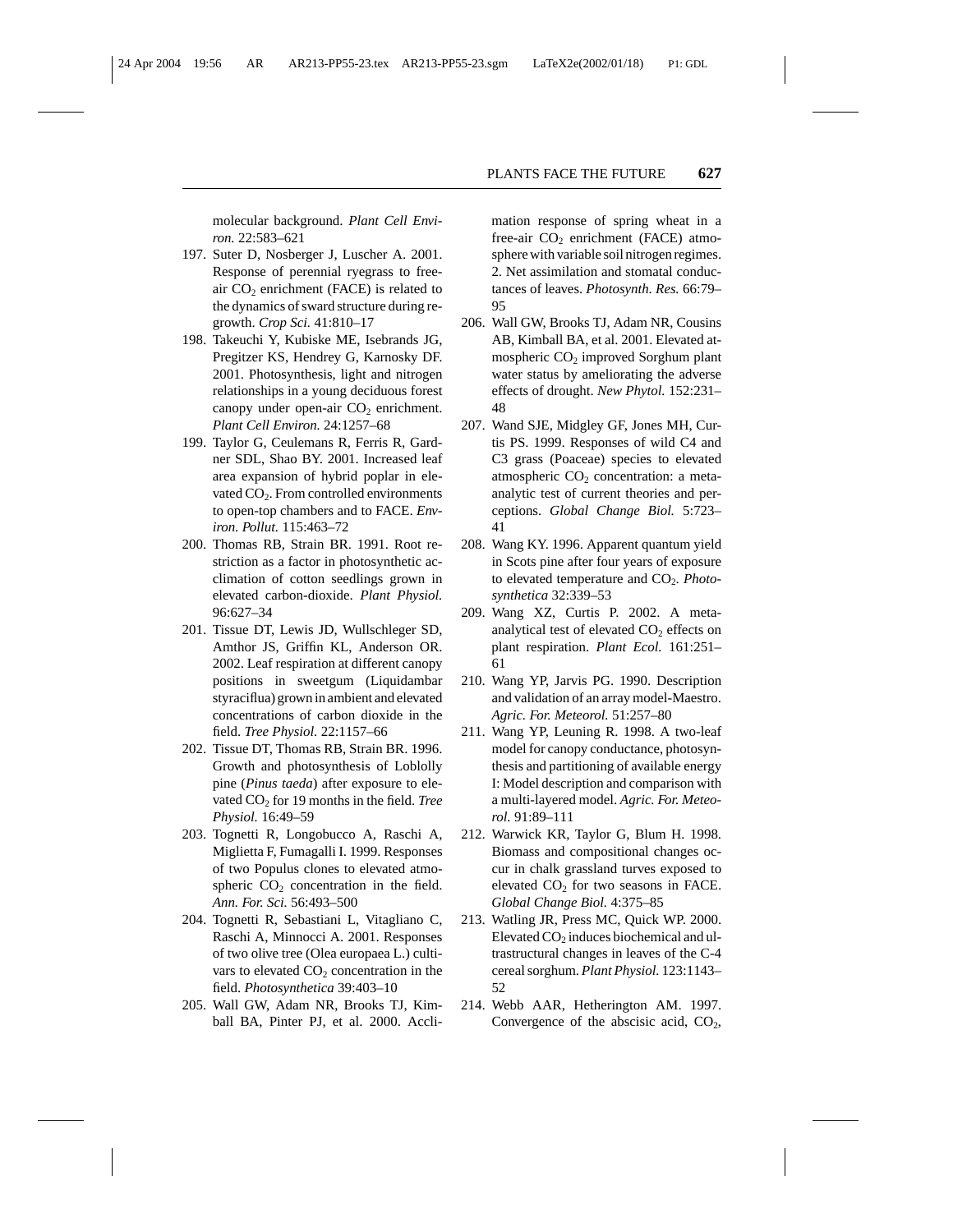and extracellular calcium signal transduction pathways in stomatal guard cells. *Plant Physiol.* 114:1557–60

- 215. Wechsung F, Garcia RL, Wall GW, Kartschall T, Kimball BA, et al. 2000. Photosynthesis and conductance of spring wheat ears: field response to free-air  $CO<sub>2</sub>$  enrichment and limitations in water and nitrogen supply. *Plant Cell Environ.* 23:917–29
- 216. Whitehead D, Hogan KP, Rogers GND, Byers JN, Hunt JE, et al. 1995. Performance of large open-top chambers for long-term field investigations of tree response to elevated carbon-dioxide concentration. *J. Biogeogr.* 22:307–13
- 217. Wiese A, Groner F, Sonnewald U, Deppner H, Lerchl J, et al. 1999. Spinach hexokinase I is located in the outer envelope membrane of plastids. *FEBS Lett.* 461:13–18
- 218. Williams DG, Gempko V, Fravolini A, Leavitt SW, Wall GW, et al. 2001. Carbon isotope discrimination by Sorghum bi-

color under CO<sub>2</sub> enrichment and drought. *New Phytol.* 150:285–93

- 219. Wullschleger SD, Gunderson CA, Hanson PJ, Wilson KB, Norby RJ. 2002. Sensitivity of stomatal and canopy conductance to elevated  $CO<sub>2</sub>$  concentration-interacting variables and perspectives of scale. *New Phytol.* 153:485–96
- 220. Wustman BA, Oksanen E, Karnosky DF, Noormets A, Isebrands JG, et al. 2001. Effects of elevated  $CO<sub>2</sub>$  and O3 on aspen clones varying in O3 sensitivity: can  $CO<sub>2</sub>$ ameliorate the harmful effects of O3? *Environ. Pollut.* 115:473–81
- 221. Zanetti S, Hartwig UA, Van Kessel C, Luscher A, Hebeisen T, et al. 1997. Does nitrogen nutrition restrict the  $CO<sub>2</sub>$ response of fertile grassland lacking legumes? *Oecologia* 112:17–25
- 222. Ziska LH, Bunce JA. 1997. Influence of increasing carbon dioxide concentration on the photosynthetic and growth stimulation of selected C4 crops and weeds. *Photosynth. Res.* 54:199–208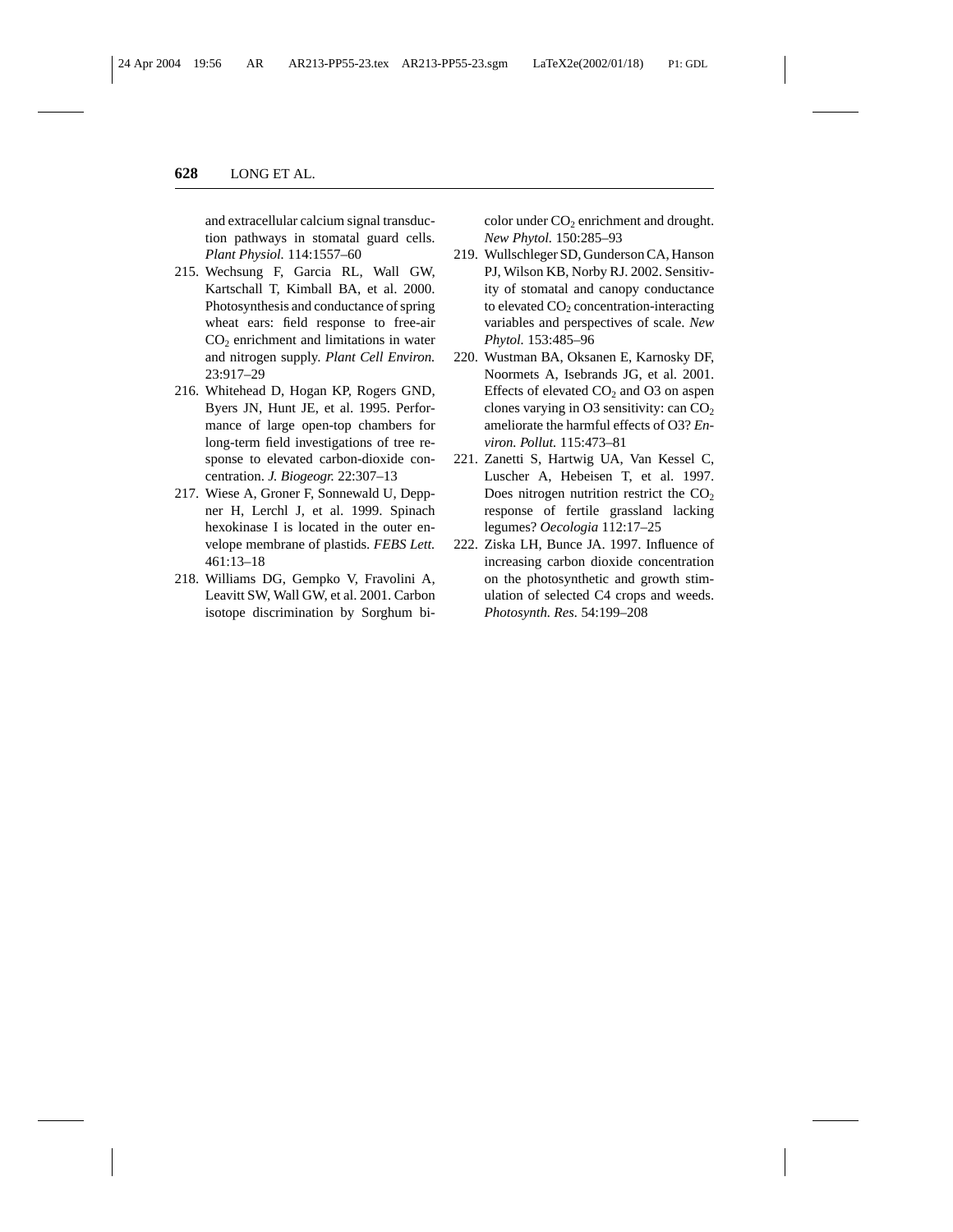

# $c_i$ (µmol mol-1)

**Figure 1** The response of leaf  $CO_2$  uptake (*A*) to intercellular  $[CO_2]$  (*c<sub>i</sub>*), i.e., demand function, as predicted from the leaf biochemical model of photosynthesis of Farquhar et al. (46). The dotted black lines illustrate the decline in  $c_i$  that occurs with increasing A at a constant  $g_s$ , i.e., the supply function. This is illustrated both for the current ambient and a future elevated  $CO<sub>2</sub>$  concentration. The vertical dashed lines show the supply function if stomatal conductance is assumed infinite. The dotted blue line illustrates how the demand function would alter if a 30% decrease in Rubisco activity occurred, and the dotted red line shows the demand function if a 15% decrease in Rubisco activity and 15% increase in RuBP regeneration capacity occur. *l* represents stomatal limit at the two  $CO<sub>2</sub>$  concentrations (see text for details).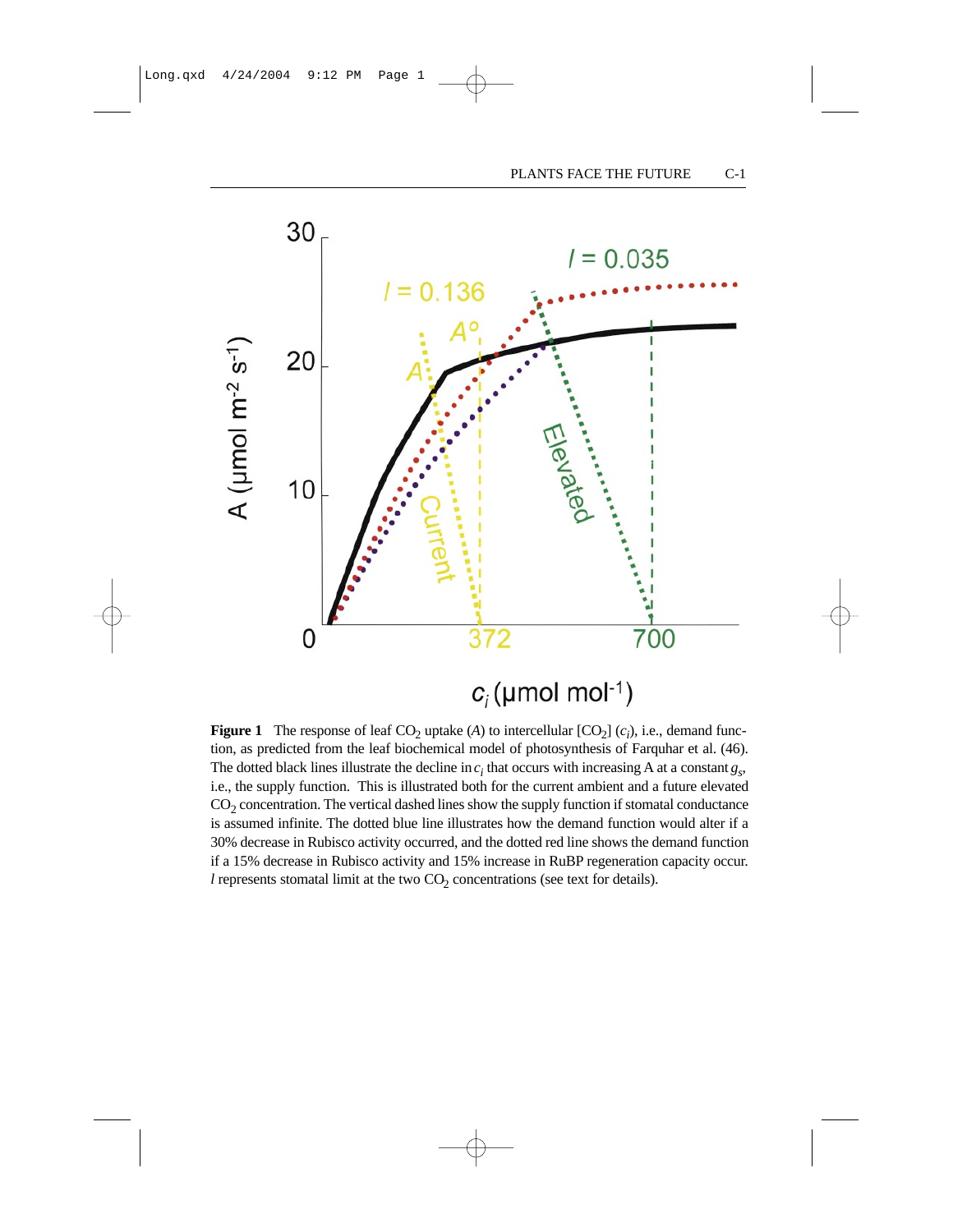

**Figure 4** A diagrammatic representation of the hypotheses that seek to describe the mechanism underlying loss of photosynthetic capacity when sucrose accumulates in the mesophyll. Increased levels of sucrose accumulating in source leaves can potentially reduce photosynthetic capacity in both the long term, through downregulation of Rubisco and other photosynthetic genes (140), and in the short term, by reducing the capacity for ATP production within the chloroplast (66). Increased levels of sucrose are sensed via increased sucrose cycling through invertase (139) and perceived by a hexokinase sensing system (92). Nocturnal degradation of starch will also supply substrates for hexokinase. Depending on the species, the hexokinase-generated signal reduces Rubisco content by downregulating transcription of the *rbcs* family, translation of the mRNA, and/or affecting assembly of the holoenzyme. Components of the signal transduction pathway and the molecular control of Rubisco content were recently reviewed (140, 180, 192). Broken lines indicate multiple-step processes that have been simplified for clarity. The diagram was constructed by combining the models of Moore et al. (140), Bush (21), and Weise et al. (217).